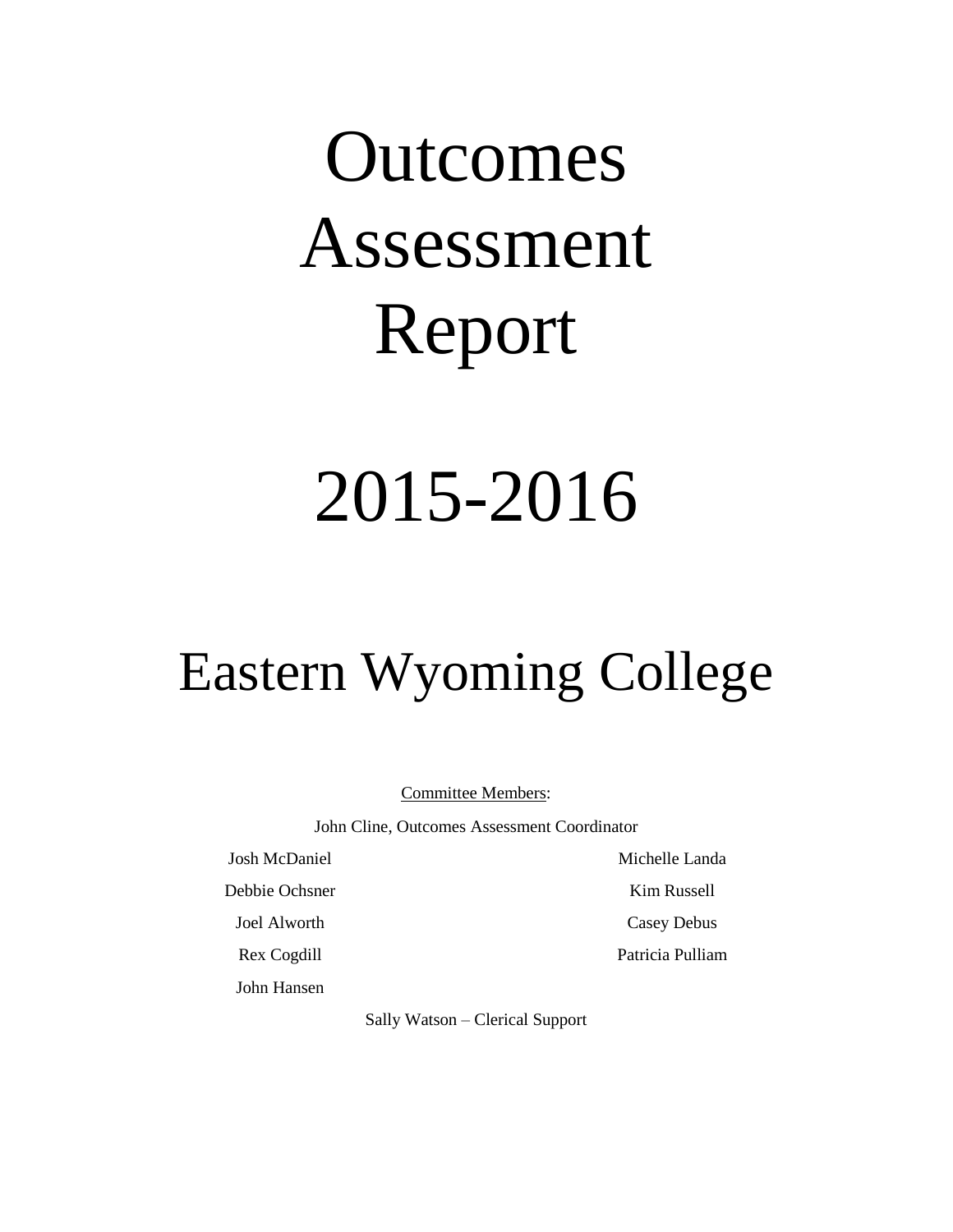## **TABLE OF CONTENTS**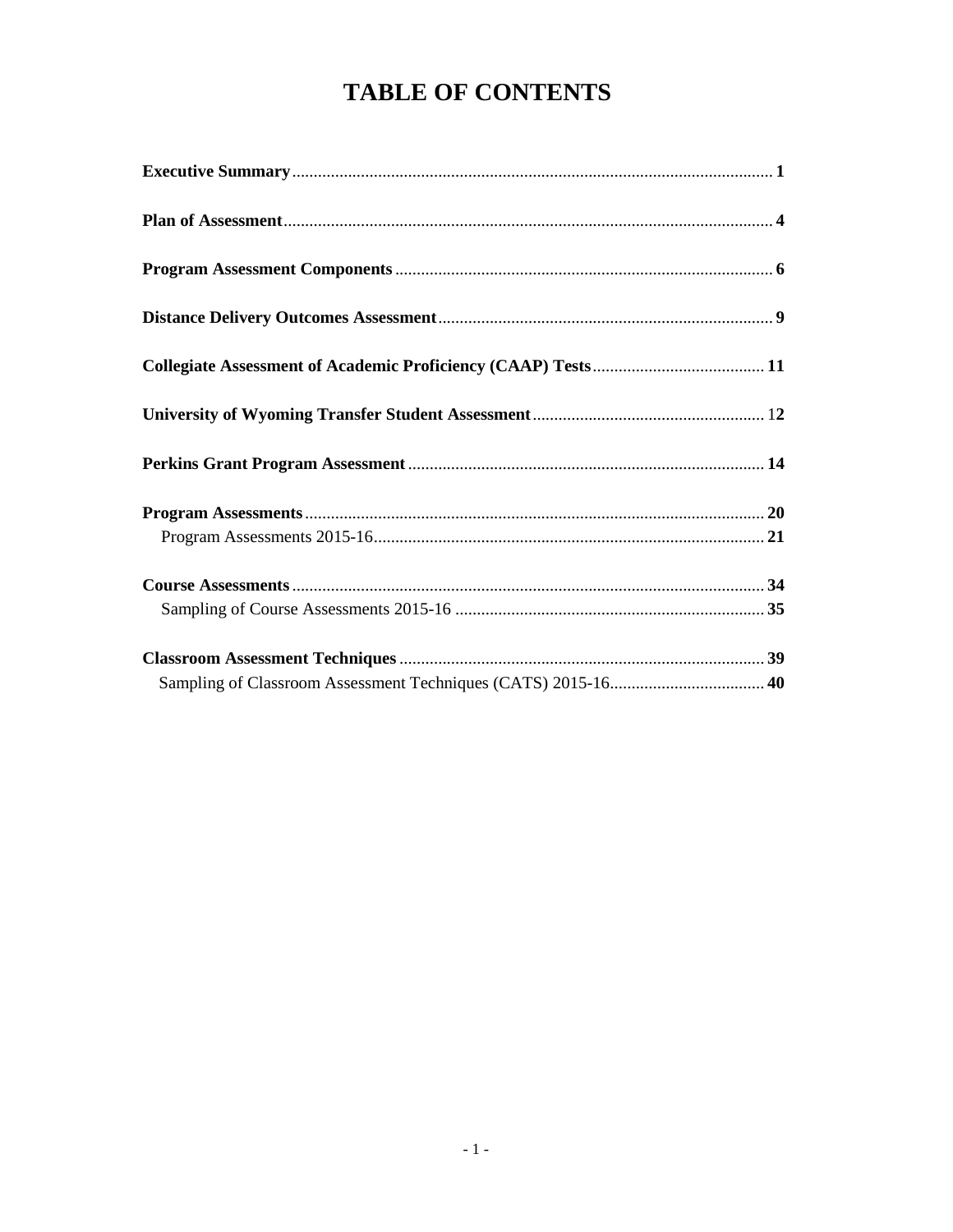## **Executive Summary**

The purpose of assessment is to improve student learning, instructor effectiveness, and to reaffirm institutional integrity. Success in higher learning and teaching is measurable through assessment and is required for accreditation.

Assessment at Eastern Wyoming College is critical for completing the college mission and refers to the efforts to obtain information about how and what students are learning, the quality of faculty, and their programs.

In order to fulfill the College's vision, Eastern Wyoming College is committed to implementing a comprehensive assessment plan of activities that measures institutional data and can produce clear evidence, instructor effectiveness, and institutional integrity. The following report summarizes the outcomes of those activities for 2015-2016.

#### **Program Reviews**

Program reviews are conducted on a rotating three-year basis. These reports are written by faculty members with recommendations from the appropriate division chair and the Vice President for Academics. During 2015-2016, program reviews were completed for the Pre-Professional, Science, and Social Sciences Programs. These all received Board approval in the July 2016 meeting of the Board of Trustees.

#### **Multiple Assessments**

Assessment outcomes at Eastern Wyoming College are measured at the classroom, course, program, distance delivery, and institutional levels. For reliability and validity, the measures included both qualitative and quantitative measures in the form of testing, surveys, and interviews. These results are public and meant to highlight strengths, weaknesses, progress, shortcomings (if any), and to provide feedback which leads to program improvement.

## **Student Learning Outcomes Measures include:**

#### **General Education Requirements Assessments**

The CAAP test, taken by graduating AA and AS degree students, is the tool that is used to assess EWC's general education requirements. 61 students participated in the Spring 2016 CAAP. Students were tested in the following areas: writing skills, math, reading, critical thinking, and science. Results showed that 93% of students scored slightly higher than the national mean in the different subject areas. Of particular interest is the increase in reading scores. In Spring 2015, EWC students scored slightly lower than the national average. Once again, however, our students scored above the national average.

#### **Perkins Grant Evaluation and Assessment**

The goal of the Perkins Grant is to provide students with experiences and educational equipment from all aspects of an industry or profession and make opportunities available for technical faculty to obtain professional development. EWC received a total of \$67,689 for the 2015-2016 Perkins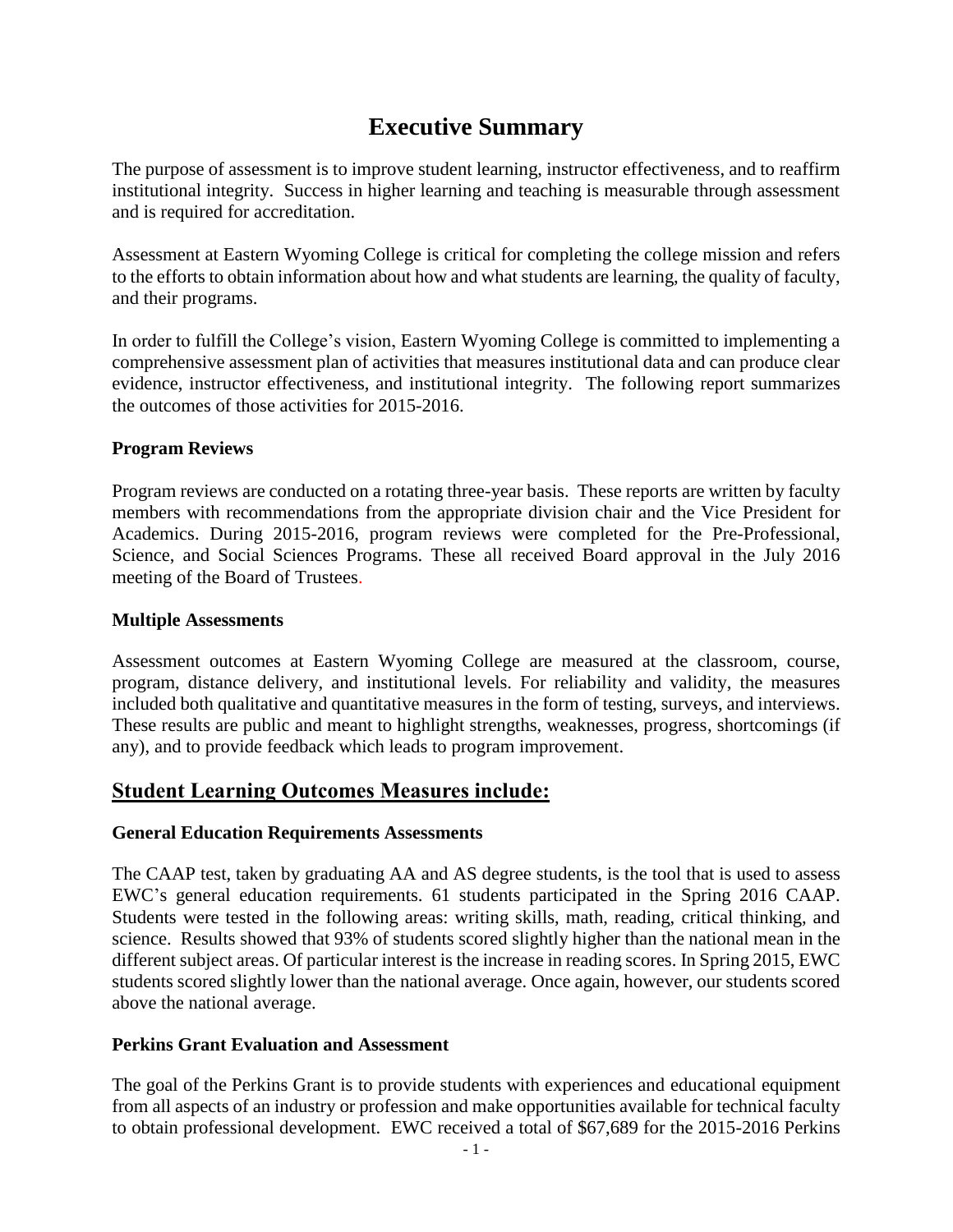Funding Cycle. Recommendations from individual program advisory groups guide program updates, changes and enhancements based on community and industry requirements. Allocations to the following programs are described within the report: Agriculture, Corrections, Early Childhood Education/Child Development, Health Technology, Veterinary Technology, Welding and Machine Tool Technology, and Professional Development activities for CTE students and instructors. The Perkins Report also includes core indicator performance levels for CTE program students and participants.

#### **University of Wyoming Transfer Students**

Traditionally, statistics show that students who complete their AA or AS degree at a community college are much more likely to be successful at the University of Wyoming compared to those who transfer prior to earning a degree. The most recent data indicates that Eastern Wyoming College transfer students to the University of Wyoming are performing almost as well as University of Wyoming students. The number of transfer students to the University of Wyoming is up by eight students from last year, but still below the five-year average by 1.6 students.

#### **Program Assessments**

Program Assessments evaluate how students perform on the various required activities embedded in the overall Outcomes Assessment Plan. Goals and objectives are established for each college program. Student achievement is measured through various required program activities as directed by the faculty members.

#### **Course Assessments**

Course level assessments are analyzed for their role in meeting those goals and objectives within a program. On account of changes in the University of Wyoming's University Studies Program (USP), a committee was formed prior to the Fall of 2015 to reconsider EWC's General Education program. This resulted in the implementation of a new set of competencies: Communication, Quantitative, Constitution, Lab Science, Arts and Humanities, Social and Cultural Awareness.

On a yearly basis, faculty members identify the way core competencies are being met for a selected course of their choice. Courses are reviewed on a rotating basis so all courses are reviewed on a three-year cycle. All new, re-designed and newly developed courses are approved or not approved by the Curriculum & Learning Council, whose members consist of faculty, staff, and administration, based in part on the course tie-in to the core competencies. A sampling of course assessments are included in this report.

#### **Classroom Assessments**

Classroom level assessments include results from instructors using instruments to assess student learning in the classroom, learner attitudes, values, and self-awareness, or learner reactions to instruction. The purpose of these various and defined techniques is to improve student learning opportunities.

The use of multiple classroom assessment techniques (CAT) ties learning to course objectives or core competencies. The report shows a variety of CATs being used by faculty members.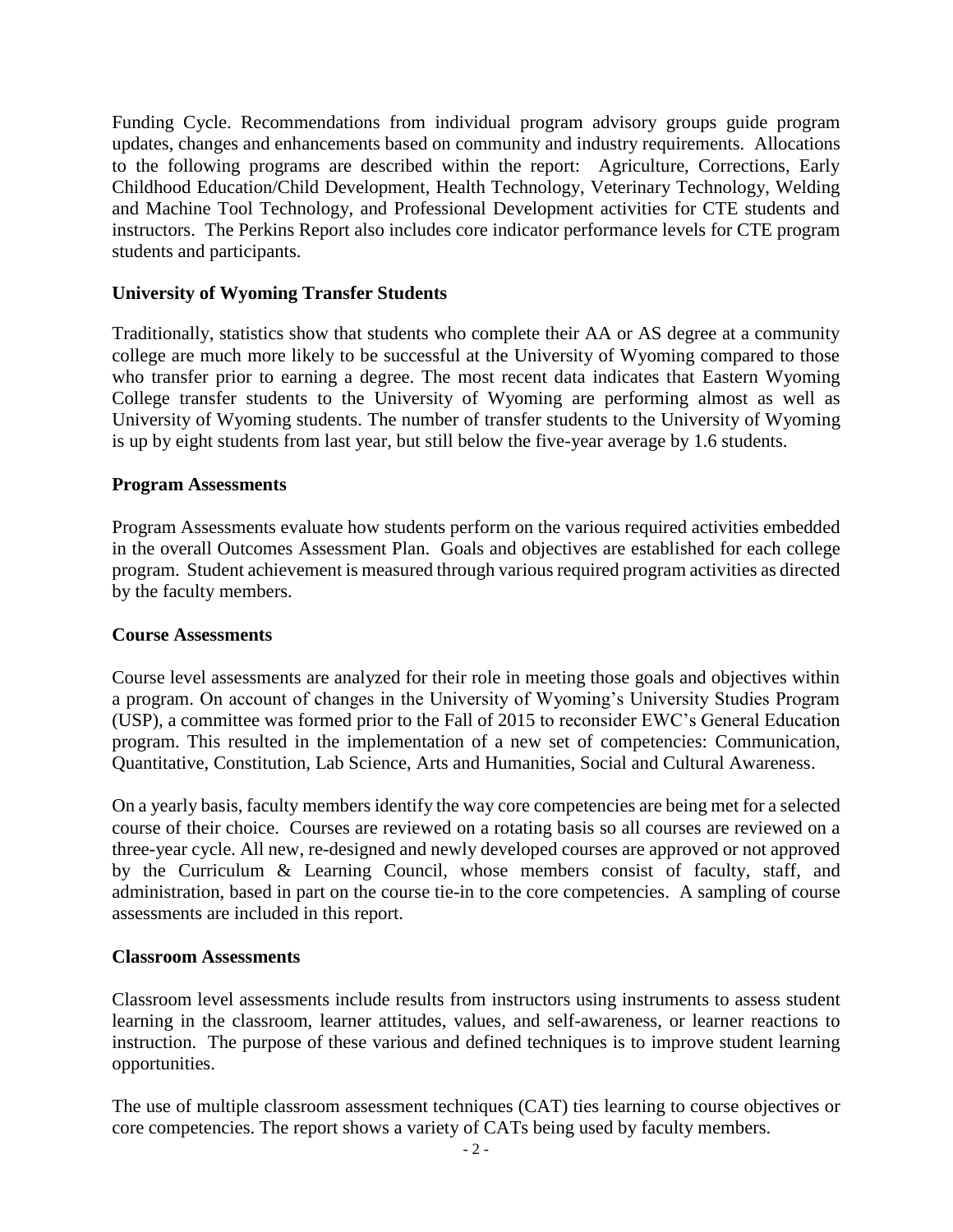#### **Conclusions, Accomplishments, and Goals**

Assessment activities at EWC are an important part of the educational process. Assessment is tied to the institution's mission, vision and goals. Assessment consists of multiple measures including both direct and indirect activities. The assessment plan is updated annually by the Outcomes Assessment Committee and can be found online at:

http://www.ewc.wy.edu/faculty/outcomes.

Eastern Wyoming College's assessment program is a learning circuit (measuring student learning). Success under this approach documents achievement of identified goals for learning and student success outcomes. Assessment activities are designed to measure such achievement. As such, assessment activities are conducted, results are reviewed and disseminated, and changes made in the classrooms, programs, the strategic planning and budgeting process, and in the overall college based on these assessment results.

The Assessment Cycle is a continuous process of analysis of mission, development of goals and objectives, identification of measures of learning outcomes, assessing, collecting and interpreting data, disseminating useful information, proposing changes, and instituting, monitoring, and evaluating those changes.

#### **Goals:**

- Continue providing information and Classroom Assessment Techniques (CATs) training to distance educators, adjuncts, and new faculty.
- Re-evaluate the manner in which courses are currently assessed. The writing of Student Learning Outcomes for each course will assist faculty to determine if Course Objectives are being met.
- Request transfer data from other receiving institutions.
- Work closely with faculty and the Curriculum & Learning Council in reviewing and analyzing general education recommendations for change.

#### **Accomplishments:**

- Outcomes Assessment continues to play a role in EWC's involvement in the Higher Learning Commission's Persistence and Completion Academy, particularly in area of student advising.
- The Outcomes Assessment Committee has been able to get faculty thinking about the need for developing Student Learning Outcomes by which courses can be properly and effectively assessed. An initiative has been started to have SLO's created for all classes taught at EWC within five years.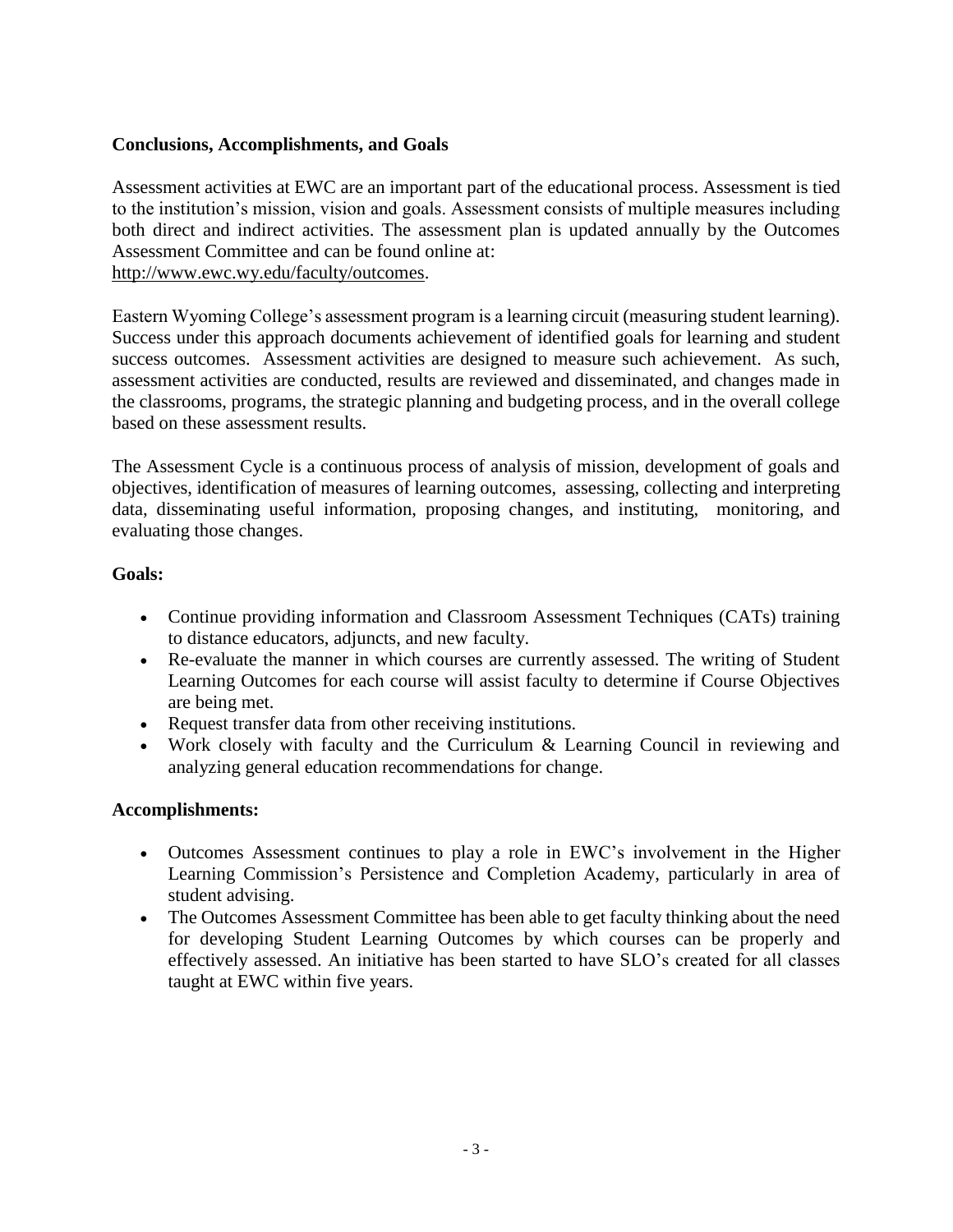## **Plan of Assessment**

Results from each of the components listed below are distributed to the following:

- Outcomes Assessment Committee
- Leadership Team
- Curriculum & Learning Council
- Division Chairs—Division Members
- Board of Trustees
- EWC Web Site

| <b>Component</b>                                                                                     | <b>Responsibility</b>                                                                                                                                                                                                                                                                                               | <b>Time Schedule</b>                                 | <b>Population/Program</b>                                                                                                                                                                      | <b>Use of Results</b>                                                                                                                                            |
|------------------------------------------------------------------------------------------------------|---------------------------------------------------------------------------------------------------------------------------------------------------------------------------------------------------------------------------------------------------------------------------------------------------------------------|------------------------------------------------------|------------------------------------------------------------------------------------------------------------------------------------------------------------------------------------------------|------------------------------------------------------------------------------------------------------------------------------------------------------------------|
| <b>COMPASS Placement</b><br>Tests (Math, English,<br>and Reading)                                    | Academic Testing<br>Center: Coordinator and<br><b>Outreach Coordinators</b>                                                                                                                                                                                                                                         | Prior to students'<br>enrollment                     | All associate degree<br>seeking students<br>Certificate and non-<br>degree seeking students<br>enrolling in math and<br>English<br>Prior college credit or<br>ACT scores may exempt<br>testing | To appropriately place<br>students in math, reading,<br>and English courses, and to<br>correlate with CAAP                                                       |
| University of Wyoming<br><b>Report on Transferring</b><br>Students from<br><b>Community Colleges</b> | Vice President for<br>Academic Service                                                                                                                                                                                                                                                                              | Fall Deans'<br>Meeting,<br>September                 | All past EWC students<br>transferring to Univ. of<br>Wyoming and still in<br>attendance                                                                                                        | Cumulatively to be used as a<br>part-measure of institutional<br>effectiveness at preparing<br>students for transfer                                             |
| <b>CAAP</b> Exit Test for all<br>AA and AS students                                                  | Vice President for<br><b>Student Services:</b><br>identifying and notifying<br>students to be tested<br><b>Academic Testing</b><br>Center: Coordinator and<br><b>Outreach Coordinators</b><br>Vice President for<br>Learning, Division<br>Chairs, and faculty as<br>assigned: assessment of<br>data                 | Spring semester 3-<br>4 weeks prior to<br>graduation | AA & AS majors<br>(graduates)                                                                                                                                                                  | To assess effectiveness of<br>student learning in the<br>general education and core<br>competency areas.                                                         |
| <b>Graduate Survey</b>                                                                               | Director of Institutional<br>Research                                                                                                                                                                                                                                                                               | Odd years in<br>December                             | All EWC graduates from<br>the previous year                                                                                                                                                    | Assess student satisfaction<br>with EWC                                                                                                                          |
| Perkin's Grant<br>Evaluation and<br>Assessment                                                       | Perkins Coordinator:<br>disseminate results &<br>prepare final report for<br>WDE and WCC.<br>Vocational/Technical<br>Program Faculty<br>Members, Special<br>Populations Coordinator:<br>coordinate assessment<br>process.<br>Vice President for<br>Learning, Division<br>Chairs, and faculty:<br>assessment of data | Spring semester                                      | Students enrolled in all<br>vocational programs                                                                                                                                                | To assess vocational-<br>technical program<br>effectiveness for vocational<br>programs-also fulfills U.S.<br>and Wyoming Department<br>of Education requirements |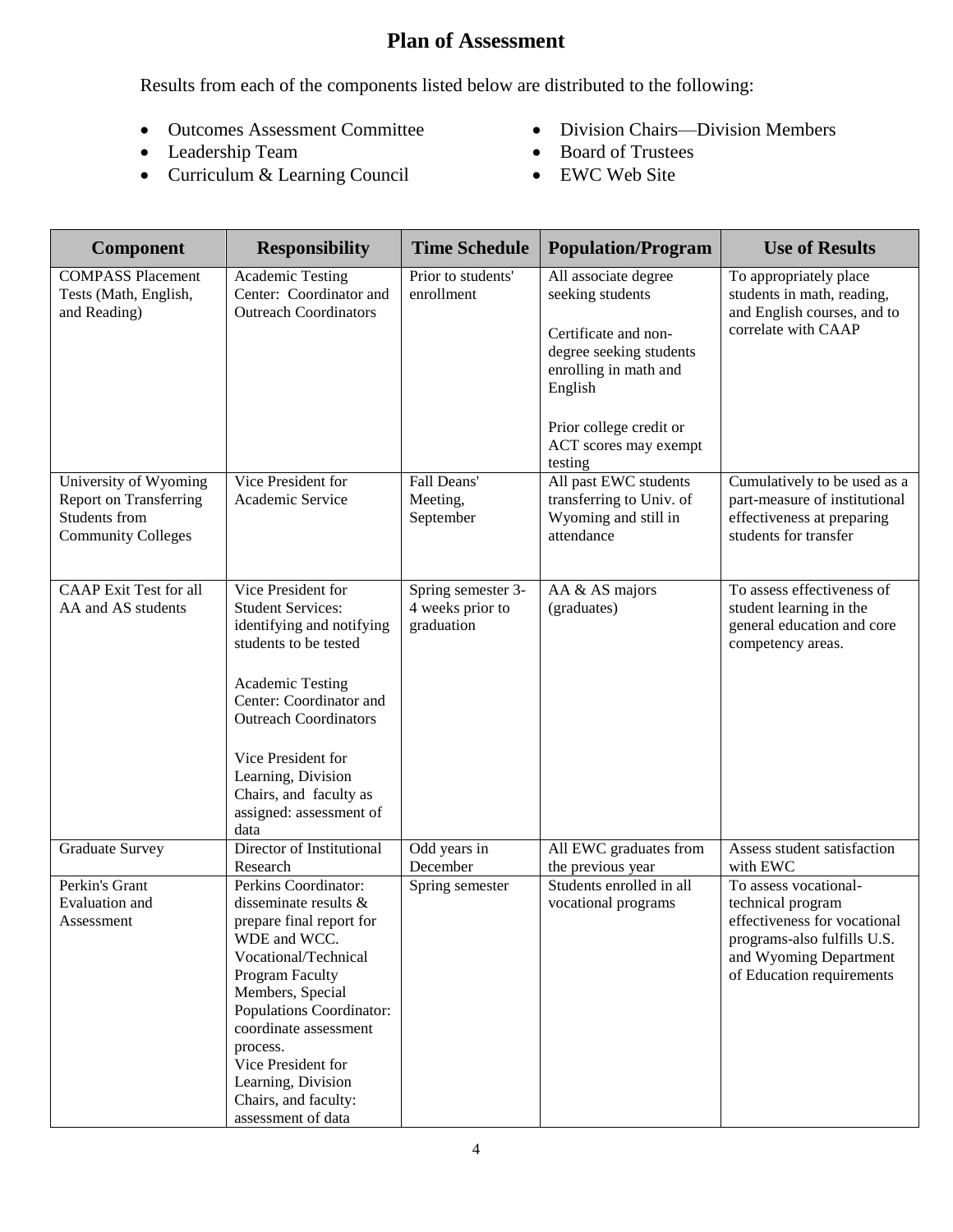| <b>Component</b>         | <b>Responsibility</b>     | <b>Time Schedule</b> | <b>Population/Program</b>  | <b>Use of Results</b>         |
|--------------------------|---------------------------|----------------------|----------------------------|-------------------------------|
| <b>Community College</b> | Director of Institutional | Odd Spring           | Random Sample of           | Measure student assessment    |
| Survey of Student        | Research                  | semesters            | students and faculty       | against CCSSE benchmarks      |
| Engagement (CCSSE)       |                           |                      |                            | for successful engagement     |
|                          |                           |                      |                            | strategies                    |
| Classroom Assessment     | EWC instructors,          | Each semester        | Students taking classes    | Examine how learning is       |
| Techniques (CATs)        | adjunct, and concurrent   |                      | from EWC or through        | taking place in the classroom |
|                          | enrollment instructors    |                      | concurrent enrollment      | and confirming current        |
|                          |                           |                      |                            | activities or encouraging a   |
|                          |                           |                      |                            | change in teaching strategies |
| <b>Course Assessment</b> | <b>EWC</b> instructors    | Each year            | One course chosen by       | Examine how courses are       |
|                          |                           |                      | instructor either semester | fulfilling program goals and  |
|                          |                           |                      |                            | college goals                 |
| Program Assessment       | <b>EWC</b> instructors    | Each year            | Graduates participation in | Examine needed program        |
|                          |                           |                      | designated program         | changes based on results of   |
|                          |                           |                      | activity                   | activity                      |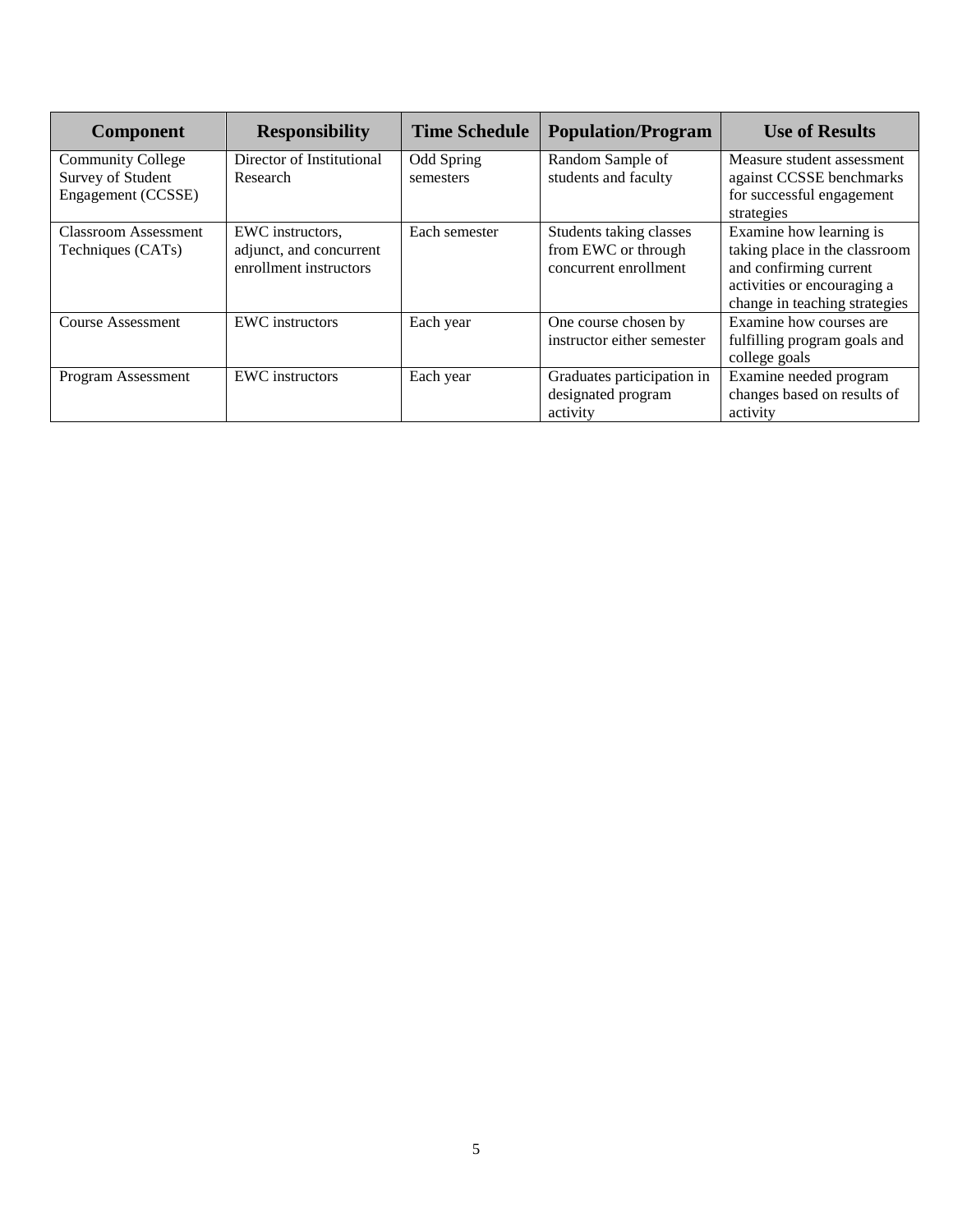## **Program Assessment Components**

The following assessment components are taken by all graduating majors during the semester of graduation. Results from each of the components listed below are distributed to:

- Outcomes Assessment Committee
- Curriculum & Learning Council
- Program advisory committees

Results are used for:

- Documentation of Student Learning
- Curriculum Improvement
- Program Review
- Strategic Planning

| Program                                                           | <b>Degree</b> | Component                                                  | <b>Responsibility</b>                                      |
|-------------------------------------------------------------------|---------------|------------------------------------------------------------|------------------------------------------------------------|
| Accounting (ACCT)                                                 | <b>AS</b>     | Departmental Exam                                          | <b>Jennifer Minks</b>                                      |
| <b>Agri-Business: Beef Production</b><br>(AGBP)                   | CD            | Exit Interview/Oral Exam                                   | Monte Stokes                                               |
| Agri-Business: Farm/Ranch Mgt.<br>(FRCH)                          | <b>AAS</b>    | Capstone Course: AGEC 2395 Rick Vonburg                    | Kaitlyn Steben<br>Georgia Younglove                        |
| Agriculture: Agri-Business and<br>Sciences (AGBSS)                | AS            | Capstone Course: AGEC 2395                                 | <b>Rick Vonburg</b><br>Kaitlyn Steben<br>Georgia Younglove |
| Agriculture: Rangeland Ecology and<br>Watershed Management (REWM) | <b>AS</b>     | Capstone Course: AGEC 2395 Chris Wenzel                    |                                                            |
| <b>Aquaculture Technician (AQTK)</b>                              | $\mathbf C$   | Departmental Exam                                          | Heidi Atwood                                               |
| Art (ART)                                                         | AA            | Exhibition and/or Portfolio                                | John Cline                                                 |
| <b>Biology (BIOL)</b>                                             | <b>AS</b>     | Portfolio                                                  | Chris Wenzel<br>Peggy Knittel                              |
| <b>Business Administration (BADM)</b>                             | AS            | Departmental Exam and Core<br><b>Competency Evaluation</b> | Jennifer Minks                                             |
| <b>Business Administration (BSAD)</b><br>(BSDL-Online)            | AAS           | <b>Electronic Portfolio</b>                                |                                                            |
| <b>Business Education</b><br>(BSED)                               | AA            | Portfolio                                                  | Jennifer Minks                                             |
| <b>Business Office Technology (BOTK)</b>                          | AAS           | Capstone Course: BADM<br>2395                              | Patricia Pulliam                                           |
| <b>Business Office Technology</b><br>(BOFTK)                      | CD            | Web Page Design                                            |                                                            |
| <b>Business Records (BSRC)</b>                                    | $\mathbf C$   | <b>Final Project</b>                                       | Patricia Pulliam                                           |
| Computer Applications (CAPS)                                      | $\mathcal{C}$ | Portfolio                                                  | Rick Vonburg                                               |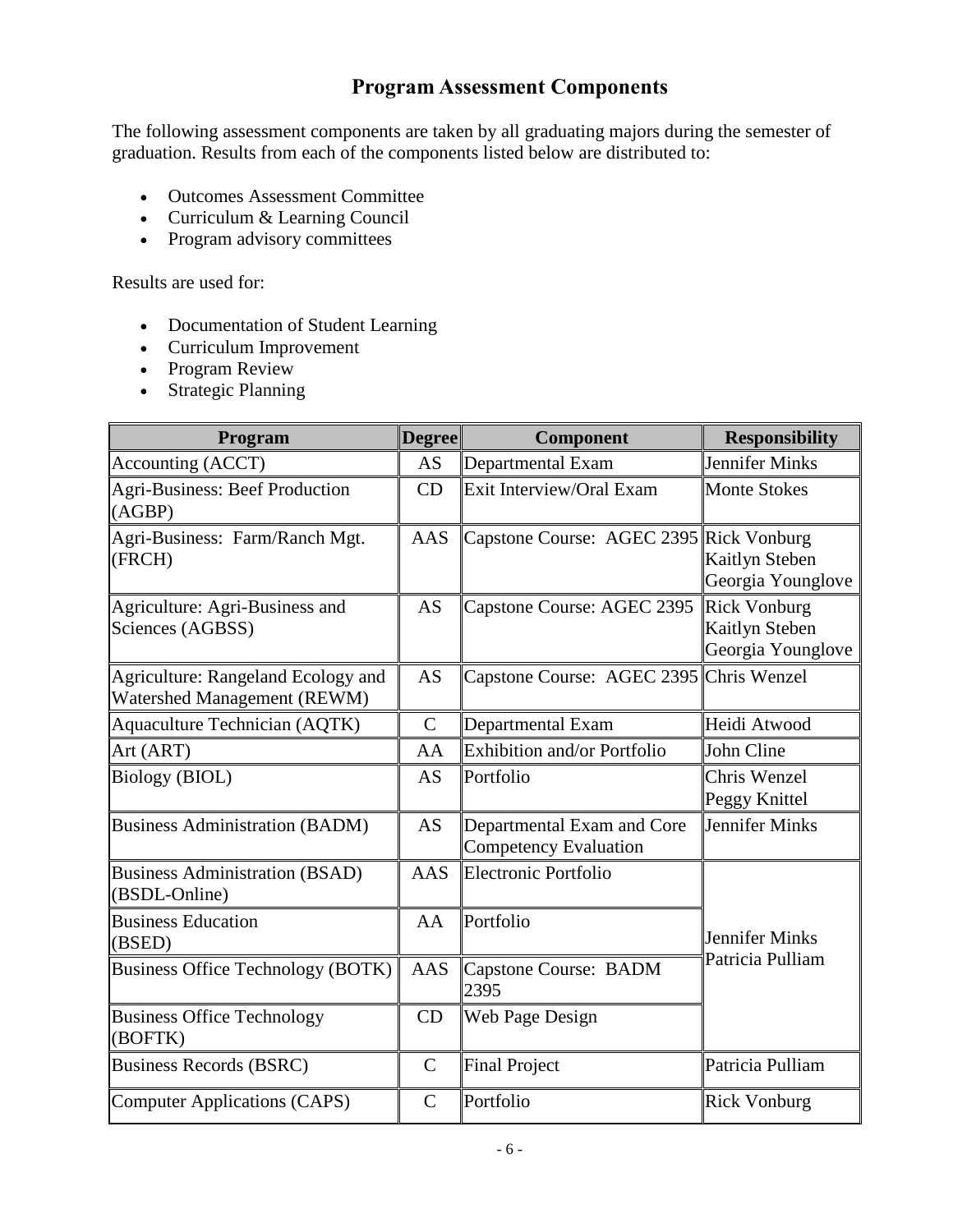| Program                                                                   | <b>Degree</b> | <b>Component</b>                                  | <b>Responsibility</b>                                 |
|---------------------------------------------------------------------------|---------------|---------------------------------------------------|-------------------------------------------------------|
| Communication (COMM)                                                      | AA            | Capstone Course: CO/M 2395 John Hansen            |                                                       |
| Cosmetology (CSMO)                                                        | <b>AAS</b>    | CSMO 1575 and State Board<br>Exam                 |                                                       |
| Cosmetology: Hair Technician<br>(CSHT)                                    | CD            | CSMO 1375 and State Board<br>Exam                 | Donna Charron<br>Amanda Fear                          |
| Cosmetology: Nail Technician<br>$ $ (CSNT)                                | $\mathsf{C}$  | CSMO 1175 and State Board<br>Exam                 |                                                       |
| Cosmetology: Skin Technician<br>(CSST)                                    | CD            | CSMO 1275 and State Board<br>Exam                 |                                                       |
| Criminal Justice: Law Enforcement<br>Emphasis (CJLE) (CJDL-Online)        | AA            | Capstone Course: CRMJ 2895                        |                                                       |
| <b>Criminal Justice: Corrections</b><br>Emphasis (CJCR)                   | AA            | Capstone Course: CRMJ 2895                        | Larry Curtis                                          |
| <b>Criminal Justice: Corrections</b><br>Certificate (CJCC) (CJCDL-Online) | CD            | Departmental Paper                                |                                                       |
| Criminal Justice (CMJT)                                                   | <b>AAS</b>    | Capstone Course: CRMJ 2895                        |                                                       |
| Economics (ECON)                                                          | <b>AS</b>     | <b>Departmental Paper</b>                         | <b>Rick Vonburg</b>                                   |
| <b>Education: Child Development</b><br>Certificate (ECC) (ECDL-Online)    | $\mathcal{C}$ | Capstone Course: EDUC 2800<br>including Portfolio | Catherine Steinbock                                   |
| <b>Education: Early Childhood</b><br>Education (EDEC) (EDL-Online)        | AA            | Capstone Course: EDUC 2800                        |                                                       |
| <b>Education: Elementary Education</b><br>(ELED)                          | AA            | Capstone Course: EDUC 2800                        | Muriel de Ganahl                                      |
| <b>Education: Secondary Education</b><br>(SCED)                           | AA            | Capstone Course: EDUC 2800                        |                                                       |
| <b>Education: Secondary Education,</b><br>Agriculture (AGED)              | AA            | Capstone Course: AGEC 2395                        |                                                       |
| English (ENGL)                                                            | AA            | Choice of Research Project,<br>Journal, or Essay  | John Nesbitt<br><b>Kelly Strampe</b>                  |
| <b>ESL/EFL Teaching Certificate</b><br>Program (ESFL)                     | $\mathbf C$   | Portfolio                                         | Diane McQueen                                         |
| Entrepreneurship (ENTR)                                                   | CD            | <b>Business Plan Project</b>                      | <b>Rick Vonburg</b>                                   |
| Interdisciplinary Studies (INST)<br>(INDL-Online)                         |               | AA/AS Capstone Course: HMDV<br>2000               | Instructor in<br>Designated<br><b>Assessment Area</b> |
| Language (Foreign) (LANG)                                                 | AA            | Choice of Research Project,<br>Journal or Essay   | John Nesbitt                                          |
| Mathematics: Arts and Science<br>(MATH)                                   | AS            | Departmental Exam                                 | Bob Creagar<br>Ray DeWitt                             |
| Mathematics: Secondary Education<br>(MTED)                                | AA            | Departmental Exam                                 | Josh McDaniel<br>Robert Schmalzried                   |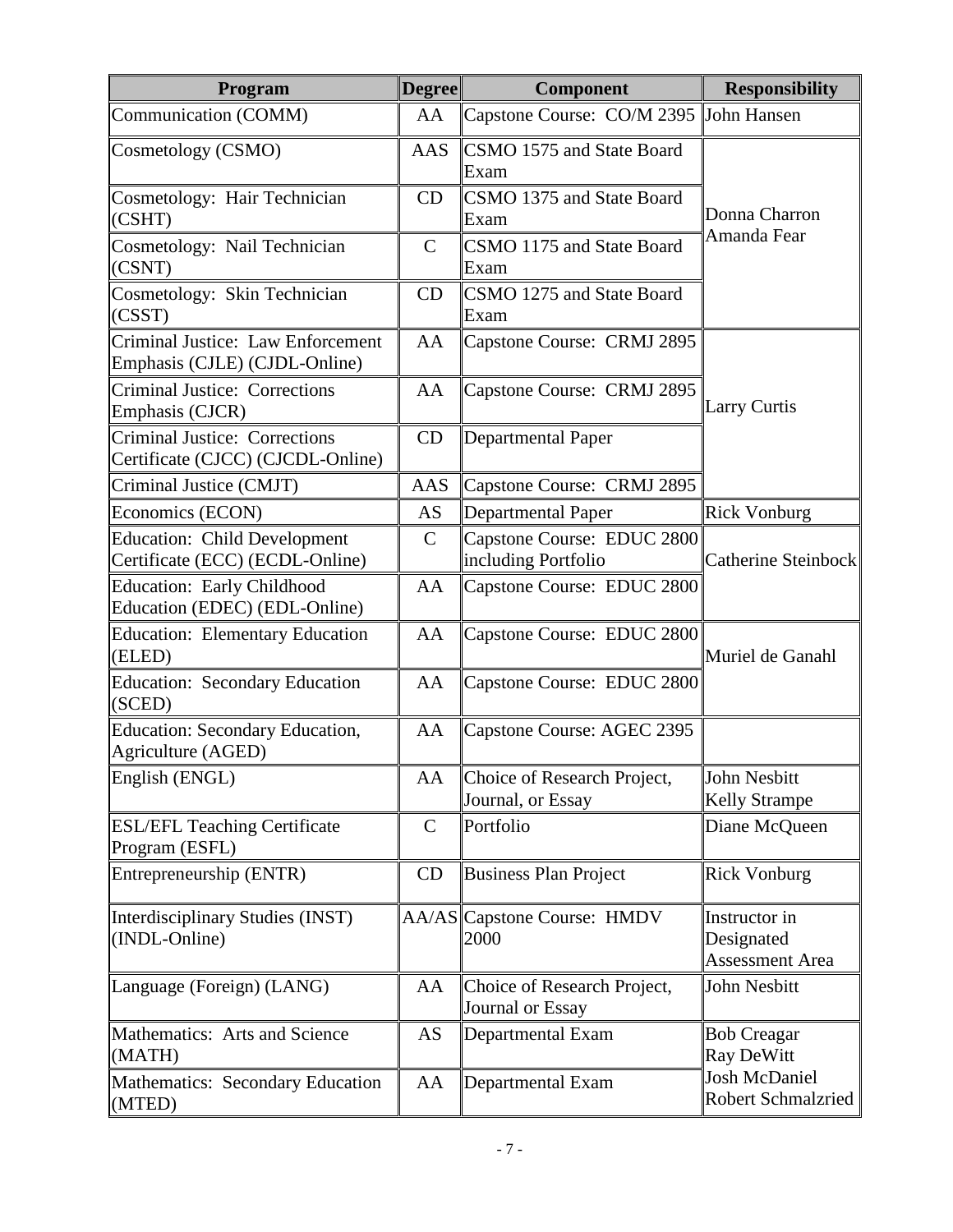| Program                                                        | <b>Degree</b>    | <b>Component</b>                                                              | <b>Responsibility</b>                                             |  |
|----------------------------------------------------------------|------------------|-------------------------------------------------------------------------------|-------------------------------------------------------------------|--|
| Music: Applied Music (MUSC)                                    | AA               | Performance Recital with                                                      | Michael DeMers                                                    |  |
| <b>Music Education (MUSED)</b>                                 | AA               | <b>Outside Critique</b>                                                       |                                                                   |  |
| Physical Education, Health and<br>Recreation (PEAC)            | AA               | Capstone Course: PEPR 2395                                                    | Jan Lilletvedt                                                    |  |
| Preprofessional: Pre-Dentistry<br>(PDEN)                       | AS               | Portfolio/Rubrics Analysis                                                    | <b>Bob Creagar</b><br>Peggy Knittel                               |  |
| Preprofessional: Pre-Medicine<br>(PMED)                        | <b>AS</b>        | <b>Based Assessment</b>                                                       | Lorna Pehl<br>Chris Wenzel                                        |  |
| Preprofessional: Pre-Veterinary<br>Medicine (PVET)             | AS               | <b>Rubrics Analysis Based</b><br>Assessment                                   | <b>Edwin Bittner</b><br><b>Monte Stokes</b><br>Susan Walker       |  |
| Preprofessional: Pre-Allied Health                             | AS               |                                                                               |                                                                   |  |
| Preprofessional: Pre-Nursing<br>(PNSG)                         | <b>AS</b>        | Portfolio/Rubrics Analysis<br><b>Based Assessment</b>                         | <b>Bob Creagar</b><br>Peggy Knittel<br>Lorna Pehl<br>Chris Wenzel |  |
| Preprofessional: Pre-Pharmacy<br>(PHAR)                        | <b>AS</b>        |                                                                               |                                                                   |  |
| Social Science (SOSC)                                          | AA               | Capstone Course: SOSC 2395 Ellen Creagar                                      | Heidi Edmunds<br>Debbie Ochsner                                   |  |
| Statistics (STAT)                                              | <b>AS</b>        | Departmental Exam                                                             | <b>Rick Vonburg</b>                                               |  |
| Veterinary Technology (VTTK)                                   | AAS              | <b>Capstone Course: VTTK</b><br>2750, Written and Oral<br>Comprehensive Exams | <b>Edwin Bittner</b><br>Jamie Michael<br>Colleen Mitchell         |  |
| Veterinary Aide (VTAD)                                         | CD               | Written and Oral<br>Comprehensive Exams                                       | Cristi Semmler<br>Susan Walker                                    |  |
| Welding & Joining Technology<br>(WJTK)                         | <b>AAS</b><br>CD | National Competency Test                                                      | Joel Alworth<br>Tim Anderson                                      |  |
| Welding & Joining Technology:<br>Machine Tool Technology (MTT) | CD               | Project                                                                       | Lynn Bedient<br>Stan Nicolls                                      |  |
| Welding & Joining Technology:<br>Plate Welding (WELD)          | $\mathsf{C}$     | Departmental Exam                                                             | Lynn Bedient                                                      |  |
| Wildlife & Fisheries Biology $\&$<br>Management (WILD)         | AS               | Departmental Exam                                                             | Chris Wenzel                                                      |  |

## **Degree Codes**

- $AA =$  Associate of Arts
- $AS =$  Associate of Science
- AAS = Associate of Applied Science
- $CD =$  Certificate, 1-year
- $C =$  Certificate, less than 1-year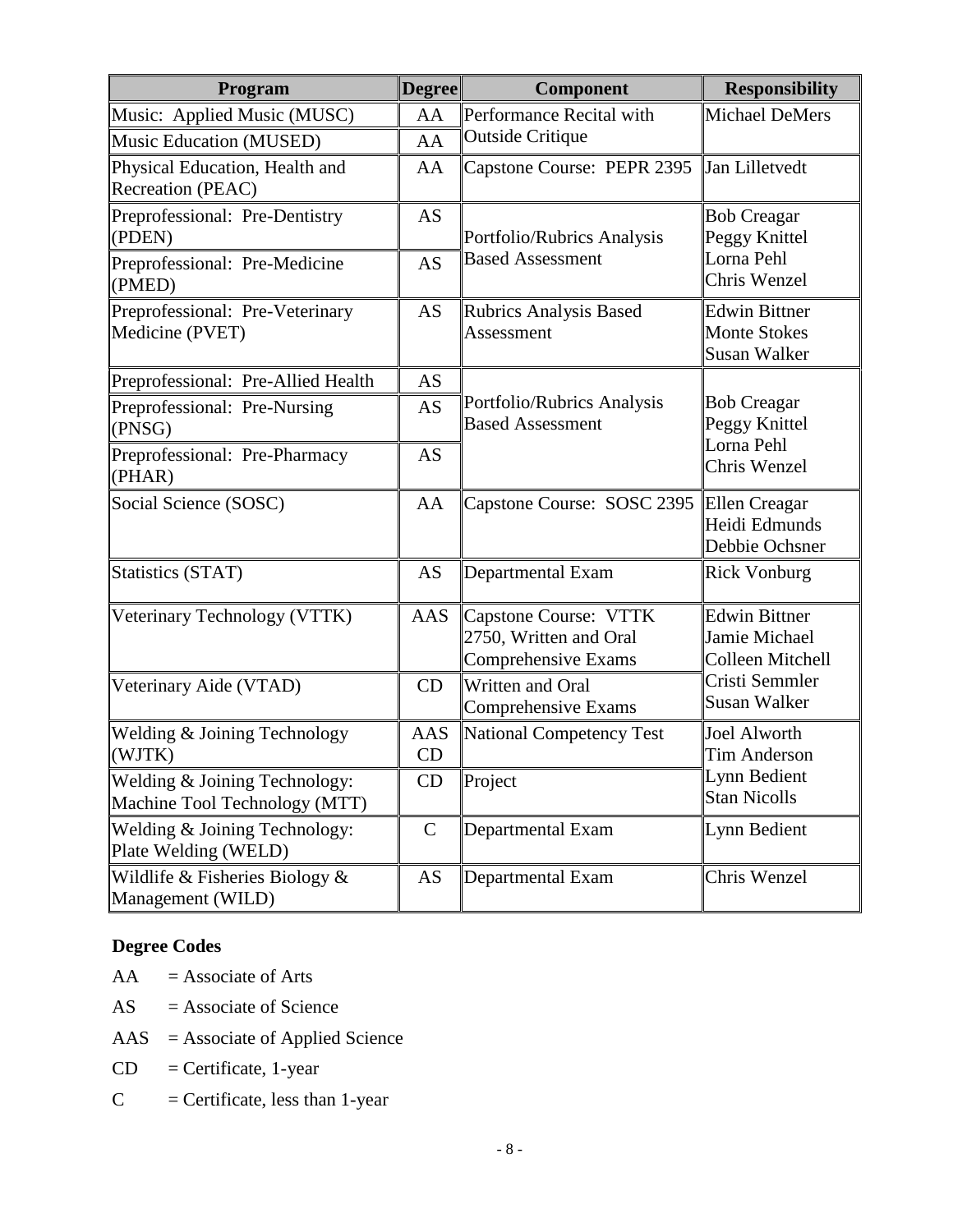## **Distance Delivery Outcomes Assessment**

**Student Assessments** that are completed on campus will also be completed for the Programs offered by Distance Delivery. These assessments include the following:

- COMPASS Placement Tests (Math, English, and Reading)
- Withdrawing Student Survey
- University of Wyoming Report on Transferring Students from Community Colleges
- CAAP Exit Test for all AA and AS students
- Graduate Survey
- Classroom Assessment Techniques (CATs)
- Course Assessment
- Program Assessment

Summary of results from each of the components listed above are distributed to the following users:

- Outcomes Assessment Committee
- Curriculum & Learning Council
- Distance Learning Committee
- Program Advisory Committees
- Faculty

Results are used for:

- Documentation of Student Learning
- Curriculum Improvement
- Program Review
- Strategic Planning

#### **Program Assessment Activities for Distance Delivery**

Individual program assessment components are taken by all graduating majors during the semester of graduation.

- Agriculture Business & Science AS Capstone Course
- Art AA Portfolio and Exhibition
- Business Administration AAS Portfolio Development in Capstone Course
- Criminal Justice AA & Corrections Certificate Capstone Course
- Interdisciplinary Studies, AA Capstone Course
- Interdisciplinary Studies, AS Capstone Course
- Early Childhood AA & Child Development Certificate Portfolio and Capstone Course
- Math & Science Portfolio with Rubrics Based Assessment
- Welding & Joining Technology AAS, Certificate AWS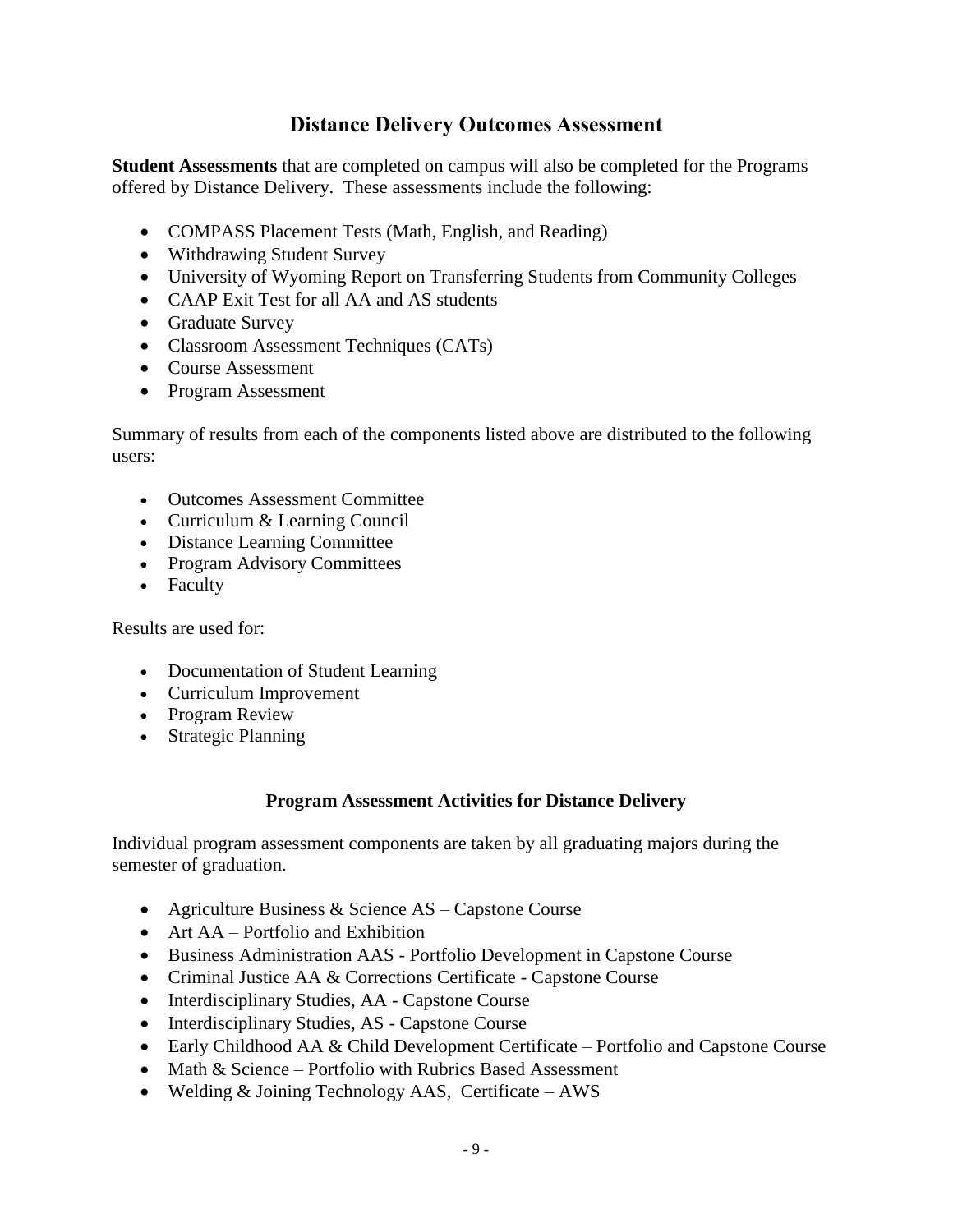Distance Learning (DL) for 2015-2016

Number of students enrolled is actual, raw headcount per course (could be individual student duplications across multiple courses).

Courses Offered  $= 140$  (defined by combining sections  $40/90$  as one course, and in some cases 40, 41, 42, 90, 91, 92 as one course) Fall 2015 60

Spring 2016 64 Summer 2016 16

In the table below, "Retention" should be interpreted as the percentage of students who enrolled in the class and completed it. "Success" is the percentage of students completing the class who earned grades of A, B, C, or S.

(Retention= #completed / #enrolled; Success= #passing / #completed)

|                                    | #enrolled | #dropped | #completed Retention |       | $\#$ passing | <b>Success</b> |
|------------------------------------|-----------|----------|----------------------|-------|--------------|----------------|
| DL Totals for Year 2015-16         | 1644      | 269      | 1375                 | 83.6% | 1181         | 85.9%          |
| DL avg. for Year 2015-16           | 11.7      | 19       | 9.8                  |       | 8.4          |                |
| <b>Total Campus Enrollment</b>     | 4953      | 416      | 4537                 | 91.6% | 3588         | 79.1%          |
| <b>Total Outreach Enrollment</b>   | 1696      | 64       | 1632                 | 96.2% | 1502         | 92.0%          |
| <b>Total Concurrent Enrollment</b> | 3174      | 56       | 3118                 | 98.2% | 3046         | 97.7%          |
| <b>Total Enrollment</b>            | 11502     | 802      | 10700                |       | 9352         |                |
| <b>Percentage via Distance</b>     | 14%       | 34%      | 13%                  |       | 13%          |                |

\*WMC is included in total enrollment but not included in any other categories.

\*DOG, LEA are included in the outreach enrollment category.

\*Lab sections are not considered here.

\*Audit enrollment, if any, is included in each category.

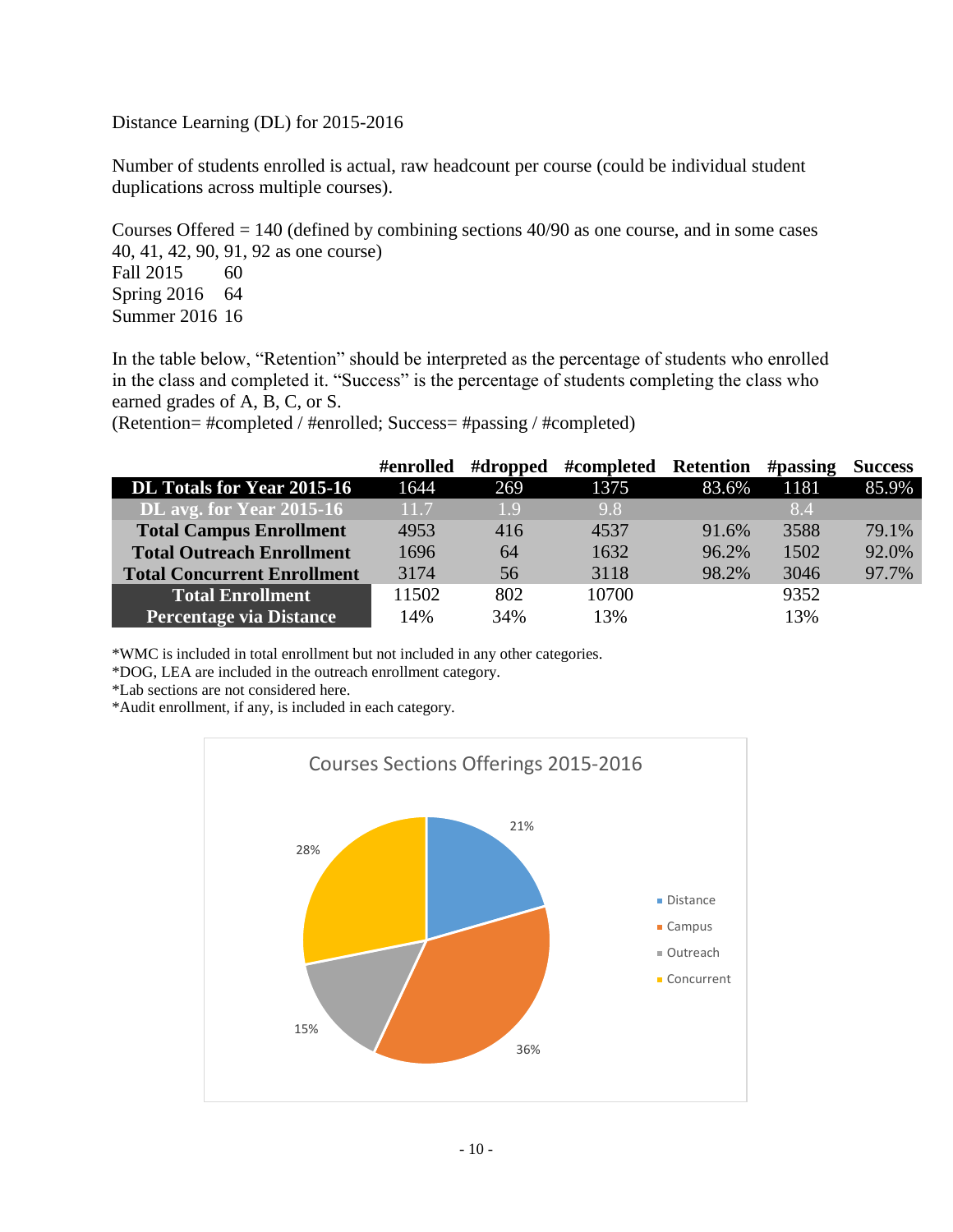## **Collegiate Assessment of Academic Proficiency (CAAP) Tests**

The average of Eastern Wyoming College's 61 AA and AS Spring 2016 graduates was higher than the national average on the CAAP Test in writing skills, mathematics, reading, critical thinking and science. There were 57 out of the 61 students (93% of those tested) from the Spring 2016 graduates who scored higher than the national mean in one or more of the above-names subject areas. In Spring 2015, that percent was 87%, Spring 2014 was 87%, Spring 2013 was 89%, and Spring 2012 was 91% of those tested scoring higher than the national mean in one or more of the subject areas.





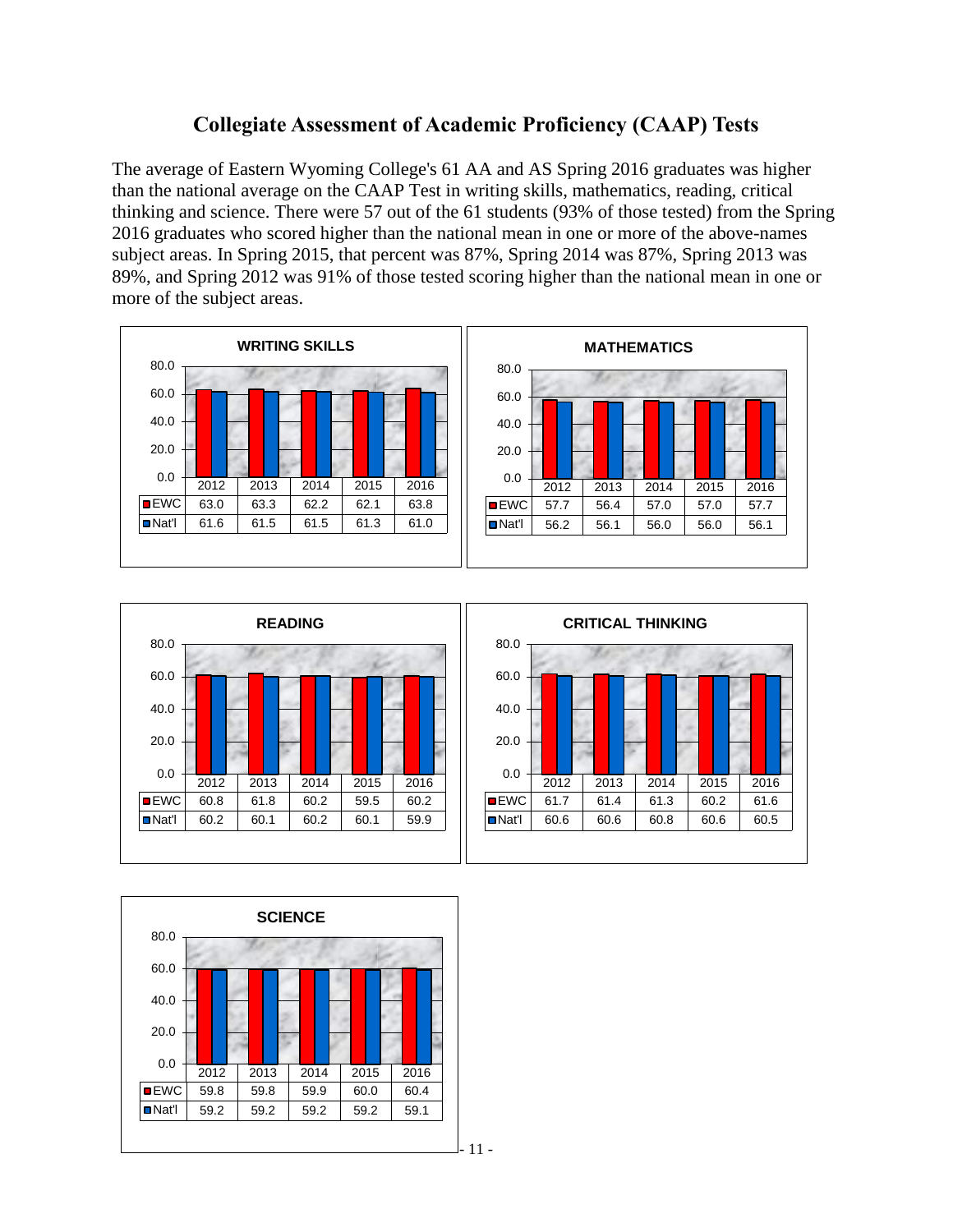## **University of Wyoming Transfer Student Assessment**

Our students transferring to the University of Wyoming continue to perform almost as well as UW Undergrads and better than all Transfers. The data from the University of Wyoming shows that 28 students from EWC attended UW as transfer students in 2015-2016. This is up 8 students from the year before and below the five-year average of transfer students by 1.6 students. Most of EWC's transfer students matriculated into the College Arts and Sciences (8), followed by Engineering & Applied Science (5), Agriculture and Natural Resources (4) and Business (4). EWC transfer students have an overall UW GPA of 2.65 on a 4-point scale compared to all UW undergraduates of 3.00, and all UW transfer students of 2.82.



| <b>UW</b><br>College            | Fall<br>2011 | Fall<br>2012 | Fall<br>2013 | Fall<br>2014   | Fall<br>2015 | % Change<br>2011 to<br>2015 |
|---------------------------------|--------------|--------------|--------------|----------------|--------------|-----------------------------|
| Agriculture & Natural Resources | 6            | 8            | 5            | $\overline{2}$ | 4            | $-33%$                      |
| Arts & Sciences                 | 17           | 9            | 11           | 6              | 8            | $-53%$                      |
| <b>Business</b>                 | ำ            | 4            | 5            | $\overline{2}$ | 4            | 100%                        |
| Education                       | 6            | 6            | 5            | 2              |              | $-67%$                      |
| Engineering & Applied Science   | 2            | $\mathbf{0}$ | $\mathbf{0}$ | 1              | 5            | 150%                        |
| <b>Health Sciences</b>          | 3            | 4            | 4            | 3              | າ            | $-33%$                      |
| Undeclared & Other*             | 0            | 1            | 2            | 4              | 3            | ---                         |
| <b>Total</b>                    | 36           | 32           | 32           | 20             | 28           | $-22%$                      |

\*Other includes Energy Resource Science majors

Source: Figure 2b. in 2015-16 New Transfer Students Report, University of Wyoming Office of Institutional Analysis.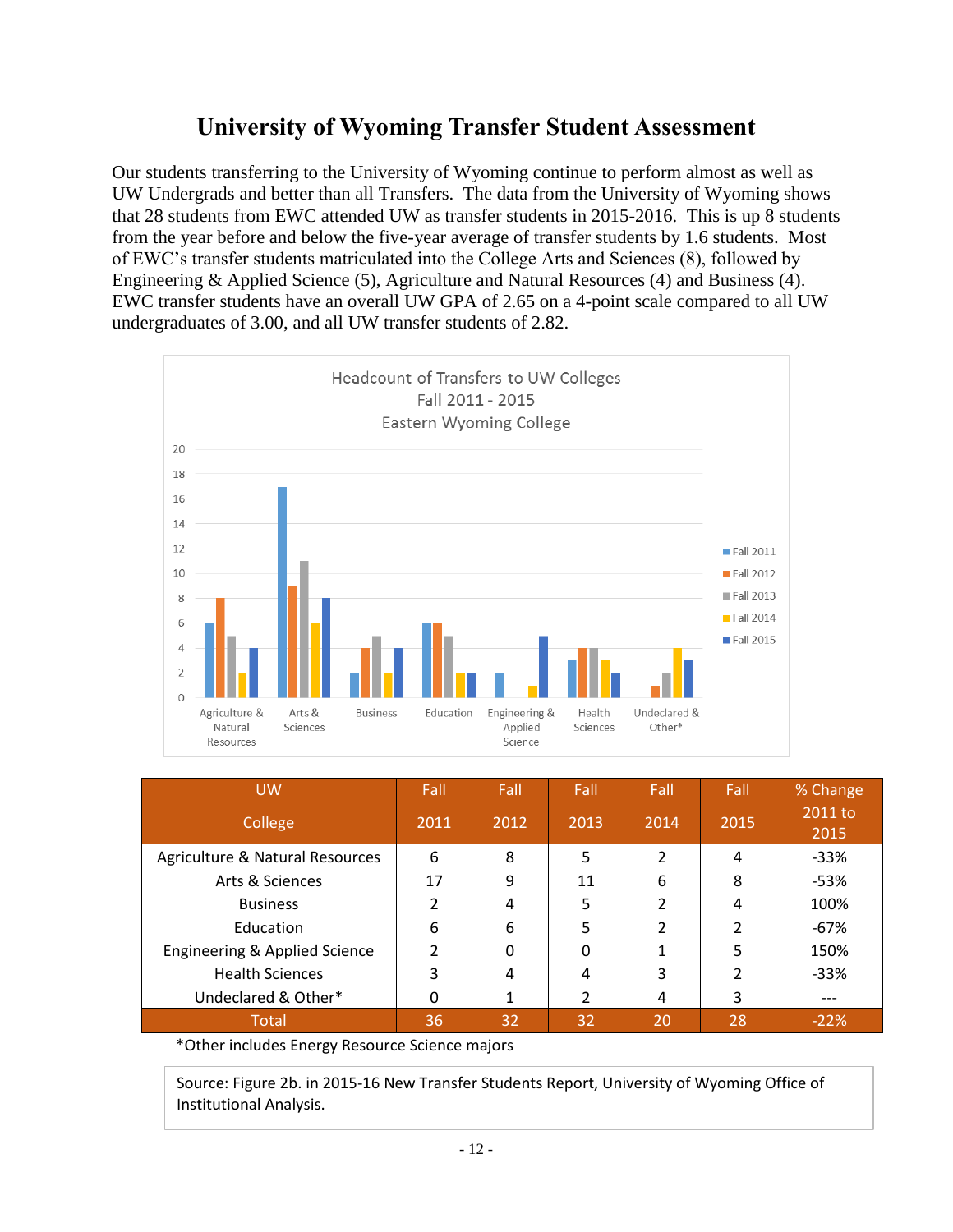#### Academic Achievement of New Transfer Students- Fall 2015 GPA and Enrollments in University of Wyoming Colleges

#### Eastern Wyoming College

| <b>UW College</b>                                      | <b>Eastern Wyoming</b><br><b>College Transfers</b> |         | <b>Wyoming Transfers</b> |                | <b>Out-of-State Transfers</b> |                | <b>All Transfers</b> |         | <b>UW Undergrads</b> |         |
|--------------------------------------------------------|----------------------------------------------------|---------|--------------------------|----------------|-------------------------------|----------------|----------------------|---------|----------------------|---------|
|                                                        | #                                                  | UW 1st  | #                        | UW 1st         |                               | UW 1st         | #                    | UW 1st  | #                    | UW 1st  |
|                                                        |                                                    | Sem GPA |                          | <b>Sem GPA</b> |                               | <b>Sem GPA</b> |                      | Sem GPA |                      | Sem GPA |
| Agriculture & Natural Resources                        |                                                    | 2.36    | 64                       | 2.89           | 27                            | 2.77           | 91                   | 2.85    | 859                  | 2.95    |
| Arts & Sciences                                        |                                                    | 2.84    | 204                      | 2.89           | 86                            | 2.65           | 290                  | 2.81    | 3,188                | 3.02    |
| <b>Business</b>                                        |                                                    | 2.80    | 70                       | 2.76           | 43                            | 2.79           | 113                  | 2.77    | 1,107                | 3.04    |
| Education                                              |                                                    | **      | 61                       | 3.22           | 13                            | 3.39           | 74                   | 3.25    | 700                  | 3.48    |
| Engineering & Applied Science                          |                                                    | 2.95    | 56                       | 2.46           | 79                            | 2.55           | 135                  | 2.51    | 1,791                | 2.80    |
| <b>Health Sciences</b>                                 |                                                    | $**$    | 127                      | 3.17           | 36                            | 2.75           | 163                  | 3.08    | 1,351                | 3.21    |
| Undeclared & Other*                                    |                                                    | 1.55    | 37                       | 2.12           | 28                            | 2.36           | 65                   | 2.24    | 846                  | 2.58    |
| <b>Total</b>                                           | 28                                                 | 2.65    | 619                      | 2.90           | 312                           | 2.68           | 931                  | 2.82    | 9,842                | 3.00    |
| *Other includes Energy Resource Science majors         |                                                    |         |                          |                |                               |                |                      |         |                      |         |
| **GPA is not displayed for populations less than three |                                                    |         |                          |                |                               |                |                      |         |                      |         |

Source: Figure 3a. in 2015-16 New Transfer Students Report, University of Wyoming Office of Institutional Analysis.

#### Academic Achievement of New Transfer Students by Hours Transferred - Fall 2015 Comparision of Community College and UW GPA

#### Eastern Wyoming College

| <b>Transferred Credit</b>                                                                                                                |    | <b>Eastern Wyoming</b><br><b>College Transfers</b> |         |     | <b>Wyoming Transfers</b> |                |     | <b>Out-of-State Transfers</b> |         |     | <b>All Transfers</b> |         |       | All UW<br><b>Undergraduates</b> |  |
|------------------------------------------------------------------------------------------------------------------------------------------|----|----------------------------------------------------|---------|-----|--------------------------|----------------|-----|-------------------------------|---------|-----|----------------------|---------|-------|---------------------------------|--|
| Hours*                                                                                                                                   | #  | <b>Transfer</b>                                    | UW 1st  | #   | Transfer                 | UW 1st         |     | Transfer                      | UW 1st  | #   | Transfer             | UW 1st  | #     | UW Fall '15                     |  |
|                                                                                                                                          |    | GPA*                                               | Sem GPA |     | $GPA*$                   | <b>Sem GPA</b> |     | GPA*                          | Sem GPA |     | GPA*                 | Sem GPA |       | Sem GPA                         |  |
| $0 \leq$ Hours $<$ 30                                                                                                                    |    | $* *$                                              | 2.59    | 57  | 2.91                     | 2.44           | 81  | 2.96                          | 2.78    | 138 | 2.93                 | 2.65    | 3,367 | 2.83                            |  |
| $30 \leq$ Hours $\leq 60$                                                                                                                | 6  | 3.35                                               | 2.40    | 106 | 3.20                     | 2.67           | 97  | 2.94                          | 2.64    | 203 | 3.08                 | 2.65    | 2,680 | 2.97                            |  |
| $60 \leq$ Hours $\leq 90$                                                                                                                | 18 | 3.38                                               | 2.64    | 344 | 3.26                     | 3.01           | 98  | 2.95                          | 2.65    | 442 | 3.19                 | 2.92    | 1,857 | 3.07                            |  |
| $90 \leq$ Hours                                                                                                                          |    | $***$                                              | 3.76    | 112 | 3.22                     | 3.03           | 36  | 2.96                          | 2.65    | 148 | 3.16                 | 2.93    | 1,938 | 3.23                            |  |
| <b>Totals</b>                                                                                                                            | 28 | 3.34                                               | 2.65    | 619 | 3.23                     | 2.90           | 312 | 2.95                          | 2.68    | 931 | 3.15                 | 2.82    | 9,842 | 3.00                            |  |
| *Transferred Credit Hours and Transfer GPA are totaled from all transfer work, not only transfer work from individual community colleges |    |                                                    |         |     |                          |                |     |                               |         |     |                      |         |       |                                 |  |
| **GPA is not displayed for populations less than three                                                                                   |    |                                                    |         |     |                          |                |     |                               |         |     |                      |         |       |                                 |  |
| Only hours for grade are included.                                                                                                       |    |                                                    |         |     |                          |                |     |                               |         |     |                      |         |       |                                 |  |

Source: Figure 4. in 2015-16 New Transfer Students Report, University of Wyoming Office of Institutional Analysis.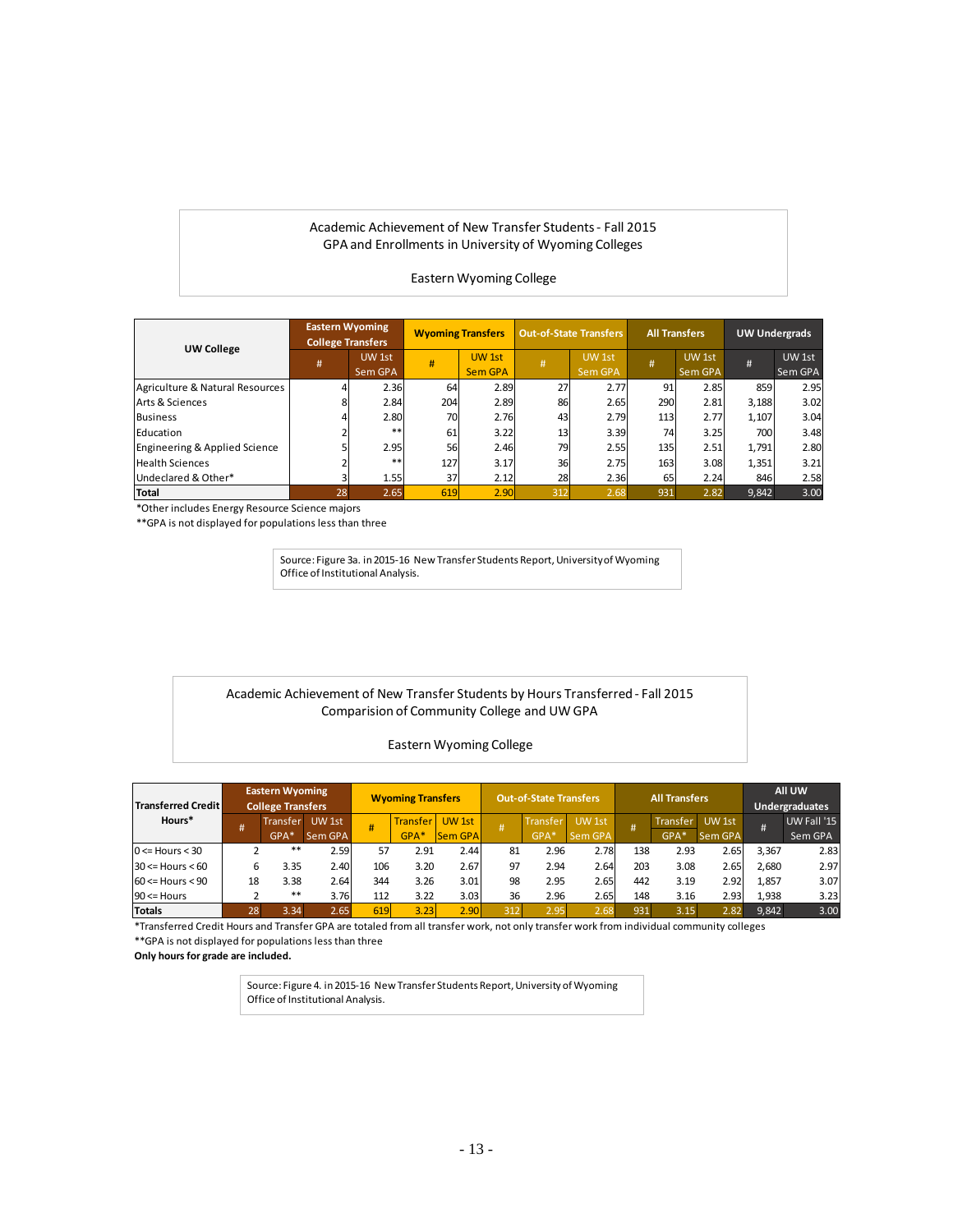#### **2015-2016 Perkins Grant Program Assessment**

#### **Executive Summary**

Perkins grant funding for Eastern Wyoming College is an integral part of sustaining, modernizing, and expanding our Career and Technical Education programs. EWC received \$67,689 for the 2015-2016 Perkins funding cycle. Career and Technical Educations programs at Eastern Wyoming College included: Agriculture, Business and Technology, Cosmetology, Criminal Justice, Child Development (formerly Early Childhood Education), Entrepreneurship, Health Technology, Machine Tooling, Welding, and Veterinary Technology. The EWC programs that benefited through program support with classroom assets and supply purchases included: Agriculture, Criminal Justice-Corrections, Welding/Machine Tooling and Veterinary Technology. Programs which benefitted from Perkins funding for Professional Development included: Agriculture, Cosmetology, Veterinary Technology and Welding. The professional development activities included tuition/fees for welding instructors' training; Wyoming SkillsUSA Conference and National SkillsUSA Conference registrations for advisors and students; registrations for Vet Tech instructors to attend the Center for Preparedness Education Symposium; tuition/fees and travel expenses for a cosmetology instructor to obtain her barbering instructor certification; registration and travel expenses for an agriculture/vet tech instructor to attend the Wyoming Veterinary Medical Association Conference and registration for an agriculture instructor to attend the Annual Wyoming Association for Career and Technical Education (WACTE) Conference.

Additional activities for CTE programs included a Technology Day in Fall 2015 and a Job Expo in Spring 2016. Technology Day involved high school students interested in CTE programs the chance to tour the facilities and get a hands-on sample of classroom activities. The Job Expo gave college students the opportunity to visit with business and industries looking to hire. Twenty-eight businesses interviewed candidates including students and community members. The businesses include representatives from law enforcement, food service, veterinarian clinics, health care, education, veteran services, communication, distribution, and trades. The expo attracted 107 job seekers during the event. An industry/business survey was conducted at this time and included the Job Expo business participants. Perkins funding was utilized for postage associated with the Job Expo. These expenditures and activities reflect Eastern Wyoming College's commitment to the continuing improvement of Career and Technical Education Programs, and to providing equitable access to all students, including special populations and non-traditional students.

#### **Activities of the Advisory Committee /Project Partners**

The Perkins Advisory and Technical Advisory Committees discussed Perkins requirements and the direction of Perkins activities for the future that would be meaningful to the programs and continually advanced and updated program curriculum to stay in line with industry standards. The Perkins Coordinator, in cooperation with the advisory group members, monitored Perkins activities to ensure compliance with grant requirements.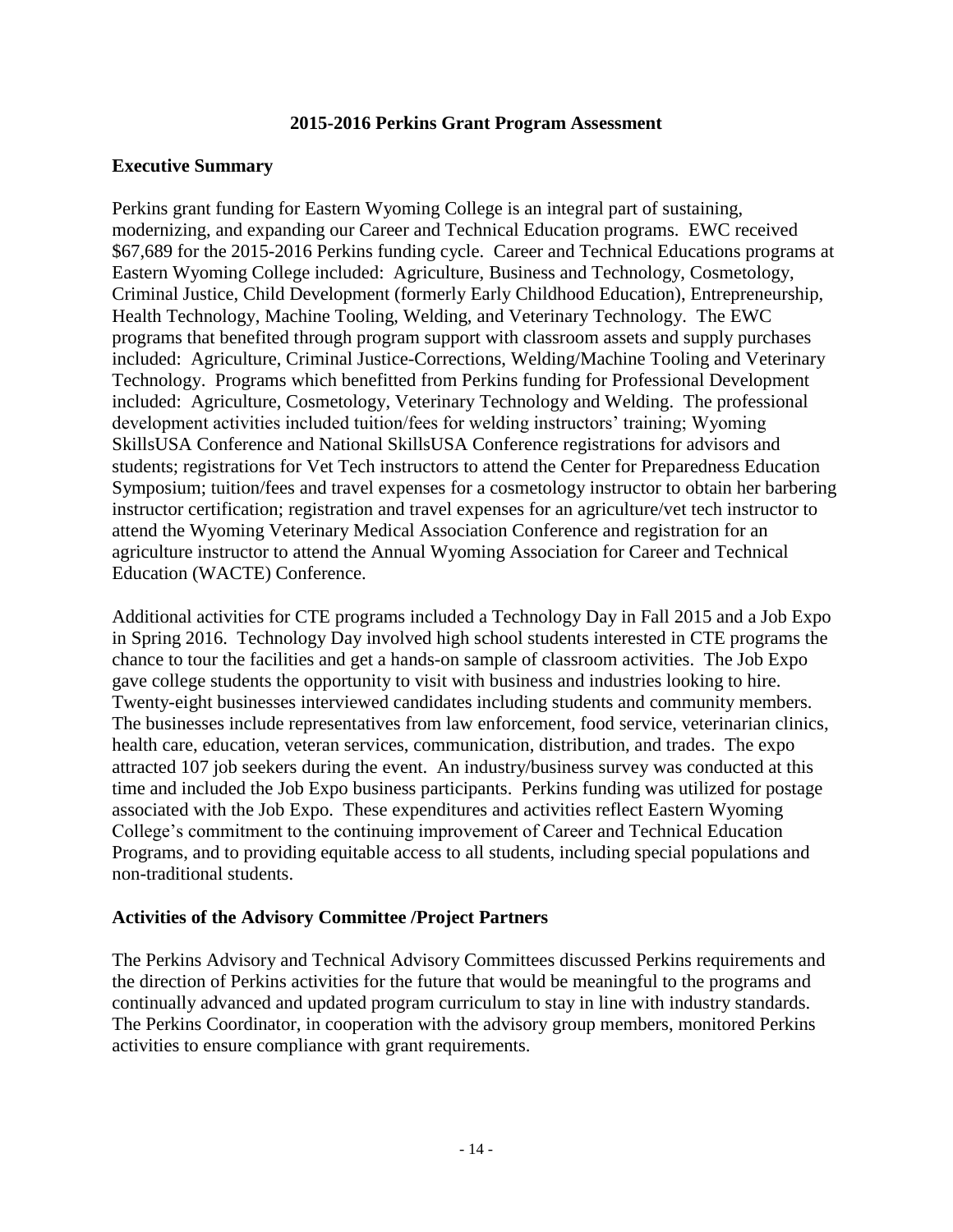The Perkins Advisory Committee membership includes CTE program area faculty, industry/business representatives from each Technical Advisory Committee, a high school representative, a representative from Workforce Services and representatives from EWC Adult Education, GEAR UP, and the EWC Resource Officer. The EWC Technical Advisory Committees include Agriculture, Business and Technology, Cosmetology, Criminal Justice, Health Technology, Early Childhood Education, Welding/Machine Tooling, and Veterinary Technology. Advisory members consist of EWC faculty, EWC students, business and industry representatives, and experts in the field. The Job Expo event was utilized to conduct the Business/Industry survey. The EWC Perkins Coordinator visited each participating business/industry representative to gather survey results. Results of the survey indicated that most businesses found it difficult to find qualified employees; required drug testing; were most successful in recruiting employees with personal or professional referrals; did not require employees to have prior training/knowledge, however, felt that it was extremely important that employees were reliable, punctual, and showed up for work. Most also indicated they would be willing to participate in internships, externships and job shadowing activities. Advisory Committee members' recommendations along with results from the Business/Industry survey are used to help guide program updates, changes, and enhancements based on community and industry requirements. The 2015-2016 grant request reflected program and industry needs as communicated to the Perkins Coordinator from the program advisory groups and career and technical faculty members.

#### **Project Results and Accomplishments**

Throughout the year, technical program faculty members and students are encouraged to attend professional trainings, college courses, and professional conferences which will improve themselves in their prospective fields. The expenditures and improvements made to each technical program benefitting from the 2015-2016 Perkins funding cycle are described below:

**Agriculture –** The Agriculture program (Farm/Ranch Management & Beef Production) purchased classroom assets including microscopes and microscope slides for use in animal science and agroecology labs; farrier supplies & mobile storage for use in the horseshoeing lab; and a sheep fitting stand also for use in the animal science labs. These updates give students the opportunity to increase their skills by providing hands-on lab experiences.

**Corrections** – The Criminal Justice department did not have a full-time faculty member this year to identify classroom technology needs.

**Early Childhood Education/Child Development –** The Early Childhood Education/Child Development program did not identify classroom technology needs.

**Health Technology –** The Health Technology program identified classroom technology needs; however, were advised to wait until the program is moved into the new facility then re-assess any classroom technology needs.

**Veterinary Technology** – The EWC Veterinary Technology program used Perkins dollars to purchase an EMMA capnography allowing students to work with leading-edge technology in anesthesia monitoring. The new software purchase will provide students with high quality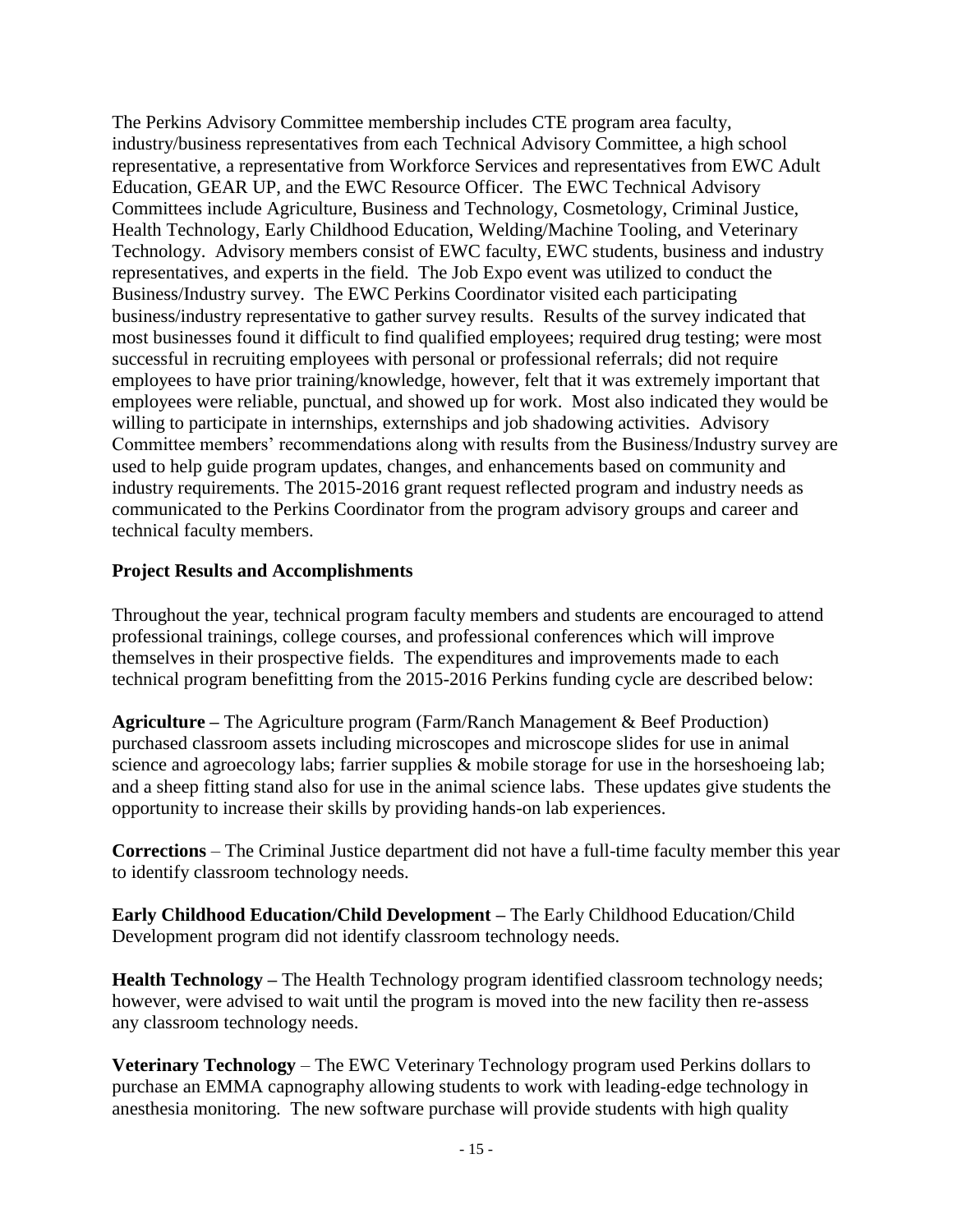resources to supplement learning both during class and with tutors. Restraint technology purchases improves lab animal restraint instruction by allowing students to utilize newer methods of restraint. The microscope accessories will allow students to use the newest technology to visualize and capture images. The personal protective technology will allow students to use and recognize a better method for restraining animals during radiography while maintaining safety. Surgical supplies were also purchased.

**Welding/Machine Tooling Technology** – Perkins funding was utilized to expand the welding program to EWC's new campus in Douglas. A tensil tester along with classroom supplies were purchased. For the Torrington campus, an additional plasma torch, three power inverters and additional classroom technologies were purchased in anticipation of the expansion of the welding program in the new EWC Career & Technical Education Center. The new building will have an additional welding lab to allow students additional lab time to practice and increase their welding skills.

**Professional Development** – Perkins funding is used for a variety of professional development activities. Benefitted programs for the 2015-2016 Perkins funding cycle for professional development included: Agriculture, Cosmetology, Veterinary Technology and Welding/Machine Tooling and support staff for special populations.

The EWC Perkins Coordinator attended a Perkins training in Casper and used Perkins funding for travel expenses.

An Agriculture (Animal Science) instructor attended a Wyoming Veterinary Medical Conference and one instructor attended the Wyoming Association of Career & Technical Education (WACTE) conference. These conferences help instructors discover and share innovative ways of using technology to enhance teaching and learning. Perkins funding was used for registrations and travel expenses.

The Cosmetology program used Perkins funds for tuition and travel expenses to send a cosmetology instructor for barbering training to become a certified barbering instructor. This training was in preparation to develop and instruct a new Barbering Technician Certificate program. This new program has been developed in direct response to the Cosmetology Technical Advisory Committee recommendations.

EWC brought in a Machine Tooling instructor who gave credit instruction to three of the EWC welding instructors to increase their knowledge and skill with machine tooling. Machine tooling courses are a requirement for the Welding degree. Perkins funding was used to pay tuition and fees for the instructors.

Perkins funds were used for the registration costs for EWC students and technical program student advisors to attend the Wyoming SkillsUSA conference which was open to all students. Perkins funds were also used to pay registrations for two technical program student advisors to attend the National SkillsUSA Conference. Students and faculty benefitted from networking with their counterparts regionally and nationally.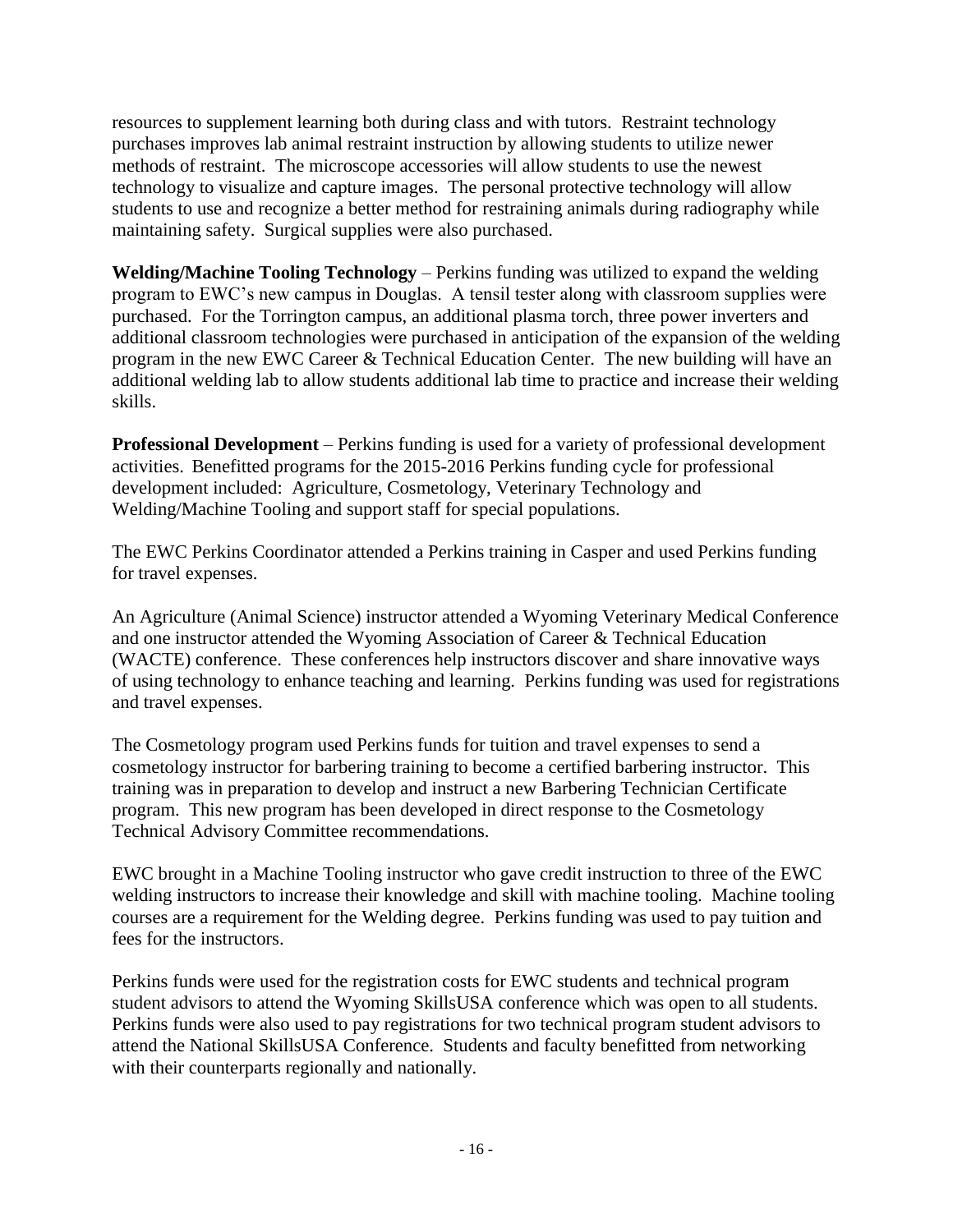#### **Perkins Performance Indicators Results**

| <b>Indicator</b>                  | <b>Negotiated Local Target Level</b><br>for | 90% Threshold | Actual 2015-2016 (90%<br>threshold) |
|-----------------------------------|---------------------------------------------|---------------|-------------------------------------|
|                                   | Program Year 2015-2016                      |               | <b>Performance Level</b>            |
| <b>1P1</b>                        | 28.15%                                      | 25.34%        | 32.93%                              |
| <b>Technical Skill Attainment</b> |                                             |               |                                     |
| 2P1                               | 28.15%                                      | 25.34%        | 32.93%                              |
| Credential, Certificate, or       |                                             |               |                                     |
| Degree                            |                                             |               |                                     |
| 3P1                               | 66.92%                                      | 60.23%        | 49.21%                              |
| Student Retention or              |                                             |               |                                     |
| Transfer                          |                                             |               |                                     |
| 4P1                               | 82.00%                                      | 73.80%        | 78.72%                              |
| <b>Student Placement</b>          |                                             |               |                                     |
| 5P1                               | 19.11%                                      | 17.20%        | 24.97%                              |
| Nontraditional                    |                                             |               |                                     |
| Participation                     |                                             |               |                                     |
| 5P <sub>2</sub>                   | 5.84%                                       | 5.26%         | 9.62%                               |
| Nontraditional Completion         |                                             |               |                                     |

#### 1P1: Technical Skill Attainment

EWC negotiated a local target level of 28.15% for the 1P1 core indicator. EWC meet the target level performing at a 32.93%. EWC will continue working to improve graduation rates for all EWC students.

#### 2P1: Credential, Certificate, or Degree

The 2P1 core indicator reported the same data information as the 1P1 core indicator with EWC performing at 32.93%; therefore, EWC met the local target level. EWC will continue working on initiatives to improve graduation rates for all EWC students.

#### 3P1: Student Retention or Transfer

EWC's performance level for 3P1 was 49.21% which did not meet the local target level of 66.92% or the 90% threshold of 60.23%. Faculty and advisors work closely with all EWC students on retention initiatives which include courses such as College Studies and Studies Skills along with programs for at-risk students such as the Bridge Program. Peer tutoring is also available to all students. In addition, EWC has developed two math labs as co-requisites for Business Mathematics and Applied Technical Math. Vocational-track students who do not achieve the necessary placement test scores to place in Business Mathematics or Applied Technical Math will be placed in the math labs and allowed enrollment into Business Mathematics or Applied Technical Math. This will allow the students a faster track to completing their math requirement for their technical program. These courses were implemented for Spring 2017.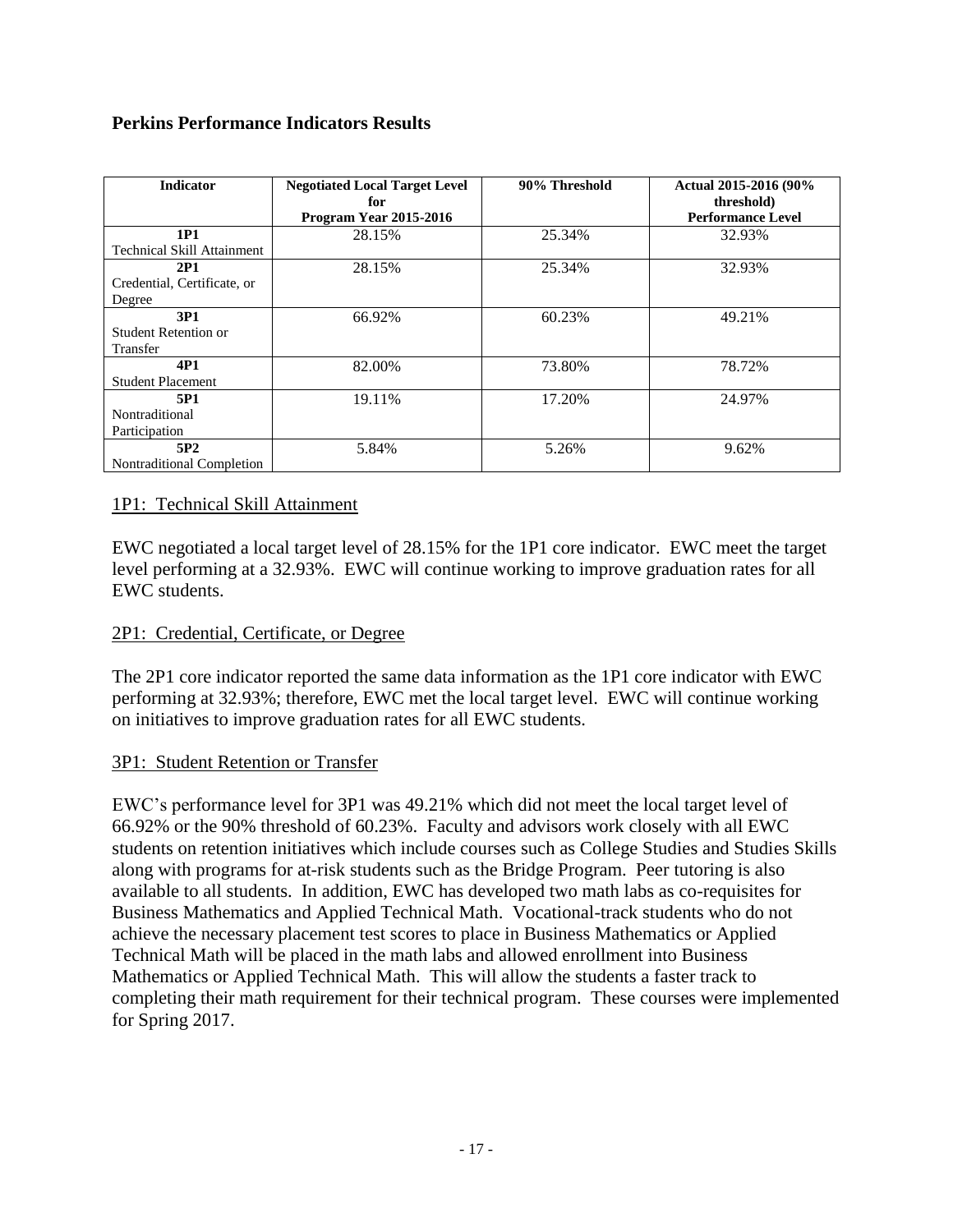#### 4P1: Student Placement

EWC achieved a performance level of 78.72% for the 4P1 indicator which did not meet the local target level of 82.00%, but did exceed the 90% threshold of 73.80%. The EWC Center for Testing & Career Services provides career guidance, sponsors a job listing bulletin board on campus and an electronic job posting web page (College Network) for both students and employers. The Center also sponsors and coordinates the annual EWC Job Expo.

#### 5P1: Nontraditional Participation

EWC's level of performance for the 5P1 indicator was 24.97% which was above the local target level of 19.11%. Nontraditional Participation examples include women enrolled in welding and machine tooling, and men enrolled in cosmetology and veterinary technology.

#### 5P2: Nontraditional Completion

EWC's level of performance for indicator 5P2 was 9.62% which was above the local target level of 5.84%.

#### **Sustainability and Recommendations for the Future**

EWC will continue improving the CTE programs and offerings utilizing the 2015-2016 program year goals which were determined by the Perkins Advisory Committee and the Technical Programs Advisory Groups including the following:

- 1. Agriculture programs (Farm/Ranch Management and Beef Production) will have funding to provide classroom technology and materials for hands-on skill building lab experiences and will continue researching program expansion in preparation for the new Agriculture & Technology Education Center (ATEC).
- 2. A full-time instructor will be hired for the Criminal Justice (Corrections) programs (not funded by Perkins) and along with the Criminal Justice Technical Advisory Committee research and determine future plans for the Criminal Justice programs.
- 3. Child Development will have funding to obtain additional teaching aids and materials.
- 4. The Health Technology courses including Certified Nursing Assistant, Certified Nursing Assistant II, and Medication Aide will have funding to purchase additional classroom technology and supplies to expand these courses throughout the EWC service area.
- 5. The Cosmetology program will receive funding to purchase classroom technology and startup supplies for the new Barbering Technician certificate.
- 6. Veterinary Technology will be benefitted by being able to continue to supply their program with new and innovative technology to continue providing an outstanding program.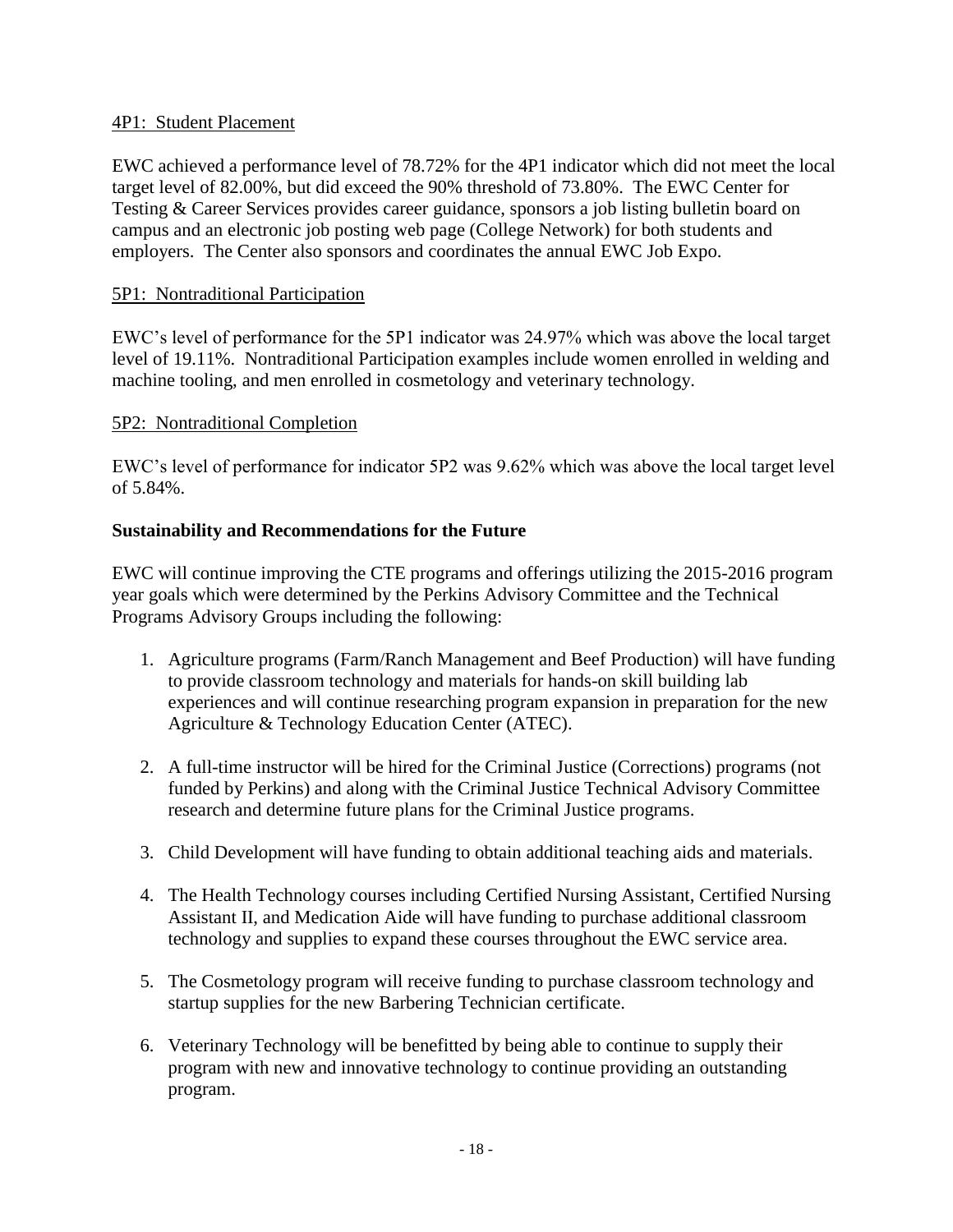- 7. The Welding/Machine Tooling program will receive funding for classroom supplies and materials to expand the welding programs to the new CTEC building and will explore
- 8. Funding for Professional Development will be available to benefit as many CTE instructors and students as possible. Anticipated expenses in the Professional Development area will be for conferences, trainings, certification testing, and skills testing and improvement.
- 9. Support for Special Populations will include funding for a support staff member for Perkins activities including administration costs (copying surveys, stamps, and envelopes).
- 10. All advisory groups will continue meeting a minimum of two times per year to provide guidance and recommendations for Perkins activities. The groups will provide documented evidence of advisory meetings including meeting agendas, minutes, and sign-in sheets to the Perkins Coordinator.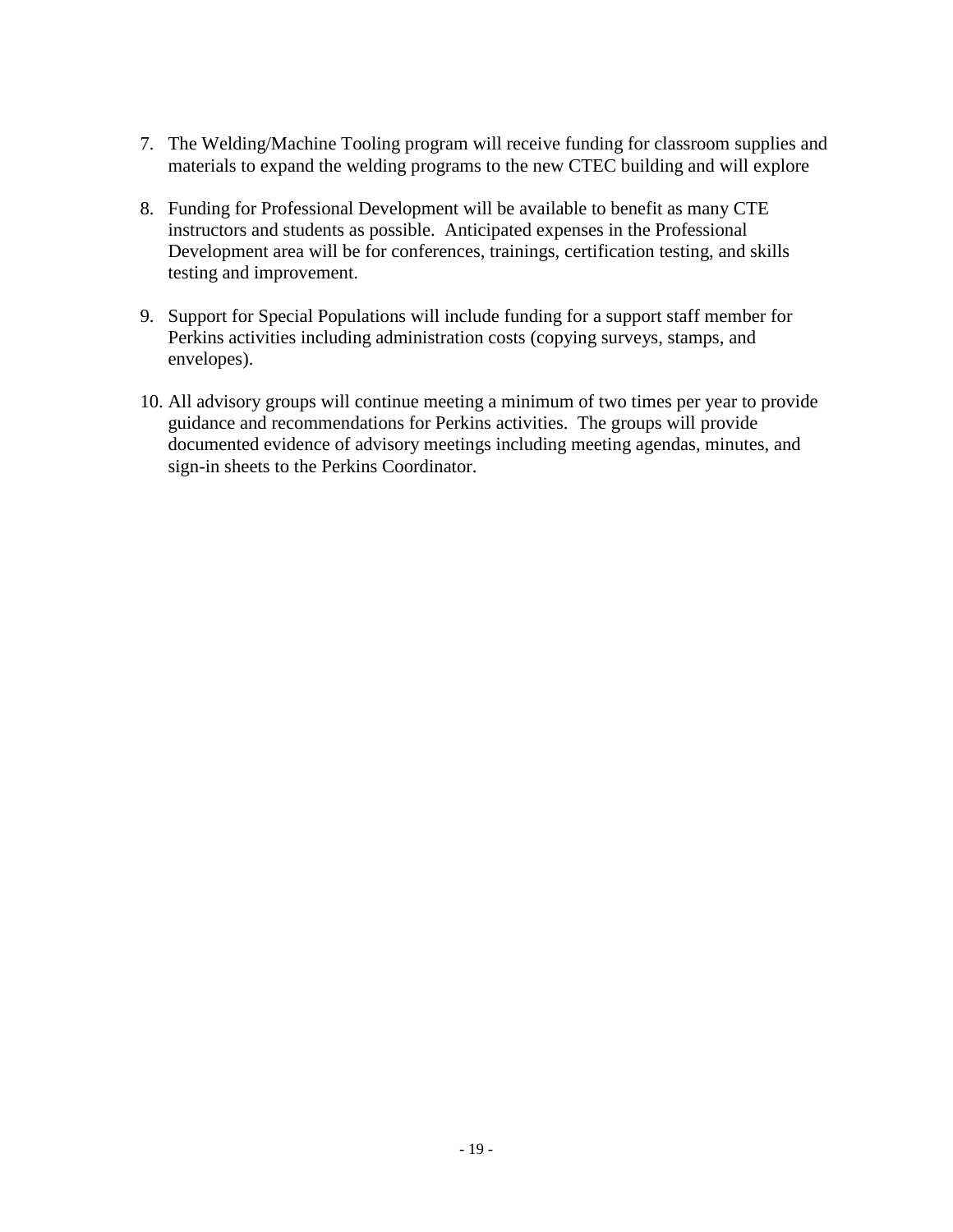#### **Program Assessments 2015-2016**

All programs are designed to meet the mission, goals, and objectives of Eastern Wyoming College. Faculty members, in consultation with the Outcomes Assessment Committee, are responsible for designing program goals and objectives which will lead to the accomplishment of the college mission.

As students graduate from EWC, they complete an outcomes assessment activity designed to measure achievement of the program goals and objectives, as well as defined student learning outcomes. These activities vary among the programs and include such items as written exams, capstone courses, portfolios, and interviews. All are an attempt to measure student learning. Faculty use the results to add, affirm, or alter their programs and courses based on those discoveries.

The program assessment report begins with results and comments relative to the core competencies. These areas emphasize skills and knowledge reflective of a college education, regardless of the major area of study and are known as the college's general education requirements.

The program assessment then reports results and comments relative to the program specific requirements.

Finally, program recommendations such as program changes, budget needs, indication of change in assessment activity, or implications for operational planning changes are presented.

This instrument is also used in the preparation of a program review every third year.

#### **Reporting instrument**

Faculty members are asked to respond to the following items.

- 1. Name of Program
- 2. Names of EWC Faculty/Staff who participated
- 3. Name, Description, and Objective of Activity
- 4. Dates of Activity (please include the year)
- 5. Names of Students who participated
- 6. Results and Comments Relative to the Core Competencies (Communication, Quantitative, Constitution, Lab Science, Arts and Humantities, and Social/Cultural Awareness).
- 7. Results and Comments Relative to Program Requirements.
- 8. Program Recommendations (may include needed program changes, budget needs, indication of change in assessment activity, or implications for strategic plan changes).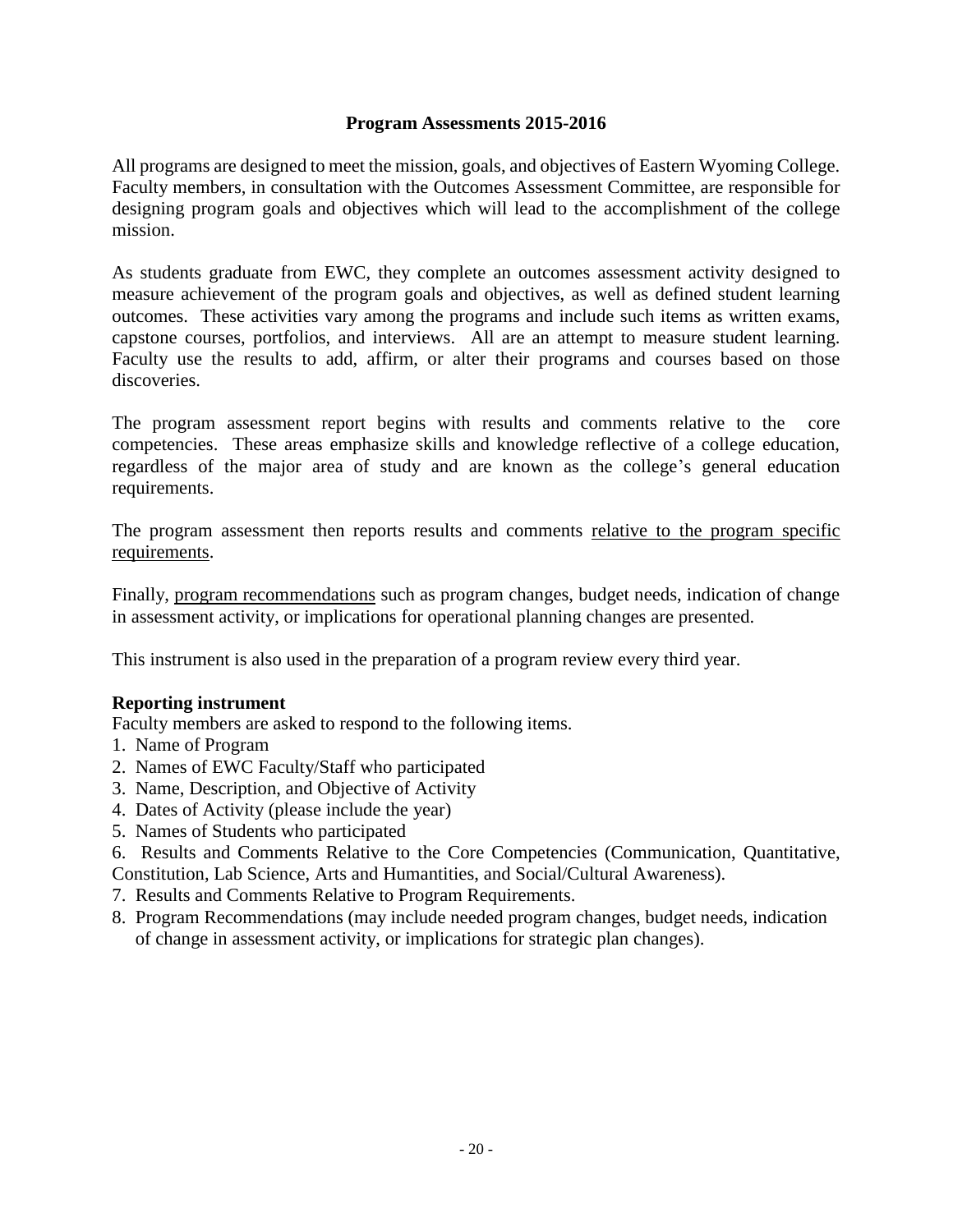#### **Program Assessments 2015-2016**

## **ACCT.AS: Accounting, reported by J. Minks for 2015-16**

Jennifer Minks

#### Description of Assessment:

1. Program Exam - The program exam consists of multiple choice questions covering the areas of Accounting, Economics, Statistics, Business Law, Marketing, and Information Management. The intent of the assessment is to measure the retention of primary business concepts in the key academic business areas. It provides us with valuable feedback about our program and achievement of student learning outcomes. 2. Course Projects - The business faculty also assesses the development of general education competencies necessary for participation in society. These competencies include communication skills, analytical and quantitative reasoning, technology skills, social awareness, and information literacy. This assessment is on various course projects and activities. 3. CAAP Exam

#### Findings Relative to Core Competencies:

The course projects submitted by students included sample work from various courses in the program (ACCT 1020, ECON 1010, STAT 2050, IMGT 2400, BADM 2010). The projects were rated in the 5 core competency areas: Communication, Quantitative and Analytical Reasoning, Technology, Social Awareness, and Information Literacy. A carefully defined rubric system is used (4 = advanced, 3 = proficient, 2 = partially proficient, 1 = novice). Each student was evaluated by at least two faculty members. This year, there are three students graduating in the program. The students were proficient or advanced in all areas.

#### Findings Relative to Program Requirements:

The program exam provides the assessment relative to program specific requirements. Areas tested include Accounting, Economics, Statistics, Business Law, Marketing, and Information Management. Our benchmark is 70% in each area. Results are as follows: Only one student scored a 70% or above in 4 of the 6 areas tested. The other two students scored a 70% or above in only 2 of the 6 areas. Overall scores were 71%, 66% and 59%.

#### Recommendations:

There appears to be a problem with retention of core information. We will evaluate the scores in the individual areas tested on the Program Exam to determine material that needs to be emphasized or further explained moving forward.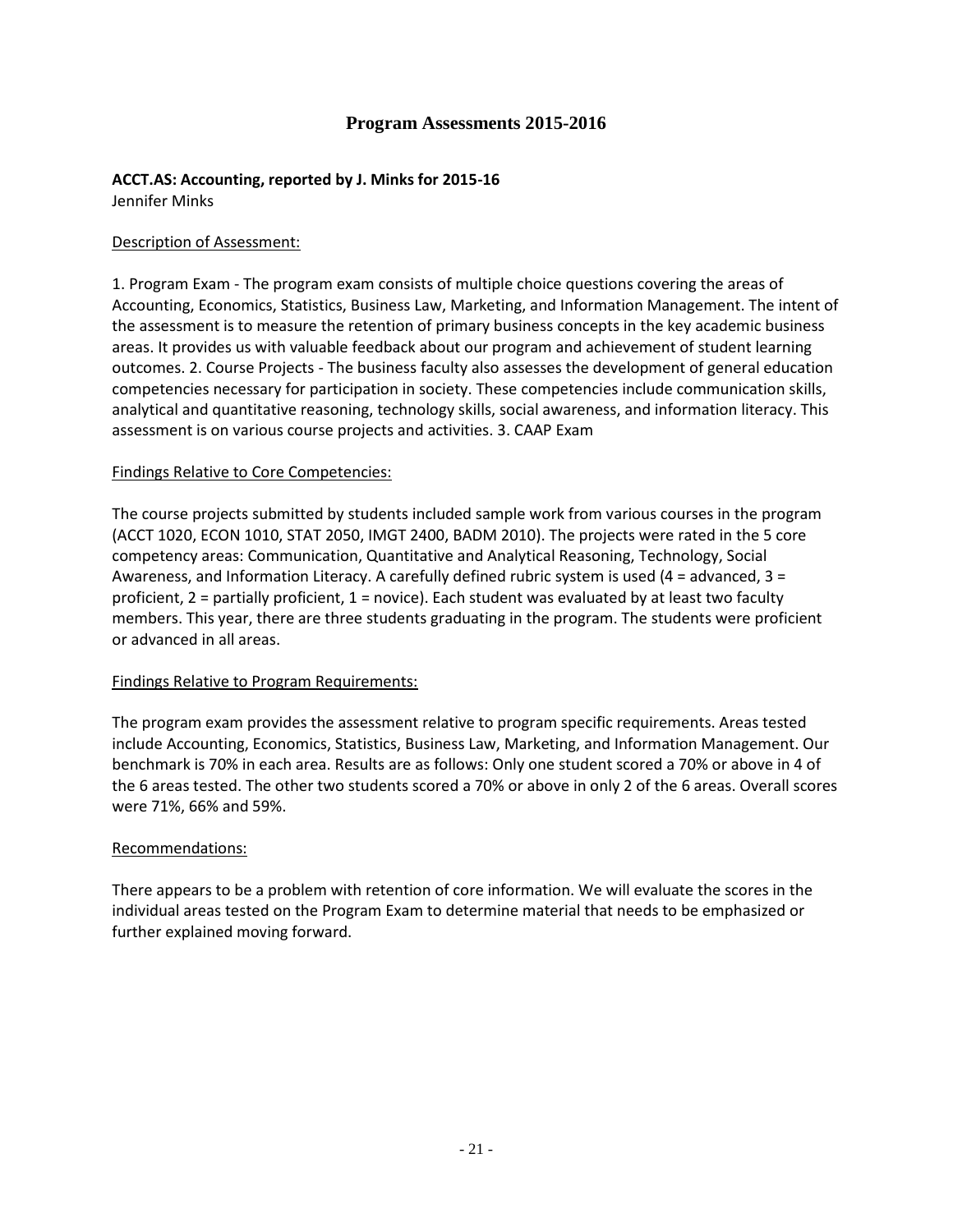## **AGBP.CD: Agricultural Beef Production, reported by M. Stokes for 2015-16**

Monte Stokes

#### Description of Assessment:

Comprehensive exam consisting of 10 tests and 330 points, students were asked to schedule a time during finals week to complete, used to evaluate the program as much as anything.

#### Findings Relative to Core Competencies:

The core competencies are embedded in the program. Because it is a certificate we don't have arts and humanities in the program. The students all passed these courses for the program and took this assessment in which they scored 66.8-69.8%

#### Findings Relative to Program Requirements:

R AE MR LH BP R Int LE FF CP Total 30 40 40 40 40 30 20 20 40 30 330 25 26 21 26 26 21.6 16 12 30.5 23 227.1 18 28 27 28 24 23.4 20 10 27.2 15 220.6 25 24 24 24 28 26.4 20 11 33 15 230.4 0.76 0.65 0.60 0.65 0.65 0.79 0.93 0.55 0.76 0.59

#### Recommendations:

We will look at the lowest percentage course and see if the exam was fair and what we might do to improve the scores.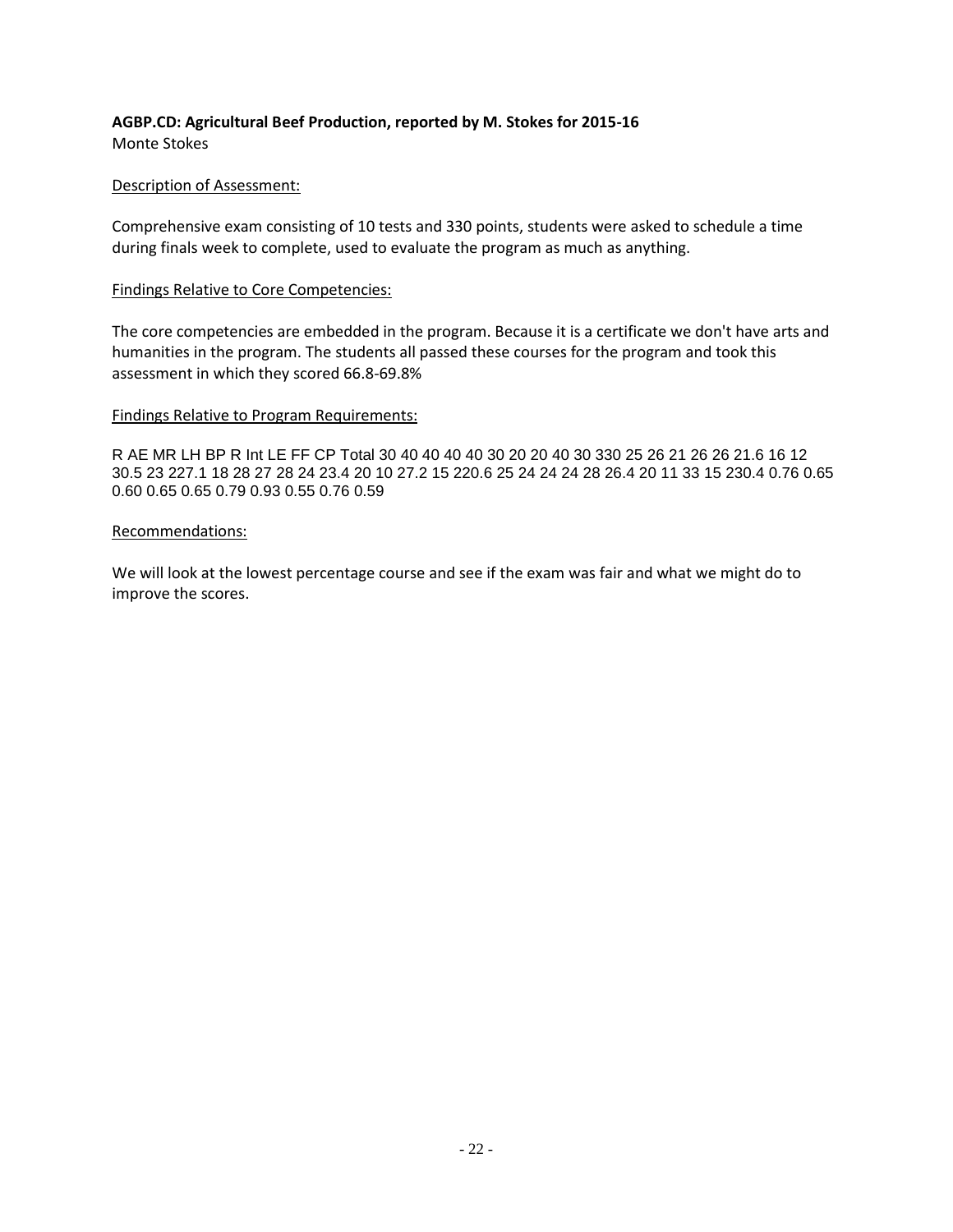#### **BADM.AS: Business Administration - Transfer, reported by J. Minks for 2015-16** Jennifer Minks

#### Description of Assessment:

1. Program Exam - The program exam consists of multiple choice questions covering the areas of Accounting, Economics, Statistics, Business Law, Marketing, and Information Management. The intent of the assessment is to measure the retention of primary business concepts in the key academic business areas. It provides us with valuable feedback about our program and achievement of student learning outcomes. 2. Course Projects - The business faculty also assesses the development of general education competencies necessary for participation in society. These competencies include communication skills, analytical and quantitative reasoning, technology skills, social awareness, and information literacy. This assessment is on various course projects and activities. 3. CAAP Exam

#### Findings Relative to Core Competencies:

The course projects submitted by students included sample work from various courses in the program (ACCT 1020, ECON 1010, STAT 2050, IMGT 2400, BADM 2010). The projects were rated in the 5 core competency areas: Communication, Quantitative and Analytical Reasoning, Technology, Social Awareness, and Information Literacy. A carefully defined rubric system is used (4 = advanced, 3 = proficient,  $2$  = partially proficient,  $1$  = novice). Each student was evaluated by at least two faculty members. This year, there are three students graduating in the program. The students were proficient or advanced in all areas.

#### Findings Relative to Program Requirements:

The program exam provides the assessment relative to program specific requirements. Areas tested include Accounting, Economics, Statistics, Business Law, Marketing, and Information Management. Our benchmark is 70% in each area. Results are as follows: Only one student scored a 70% or above in all 6 areas. One student scored a 70% or above in 4 of the 6 tested areas. The other two students scored a 70% or above in only 1 of the 6 areas. Overall scores were 76%, 68%, and 62%.

#### Recommendations:

There appears to be a problem with retention of core information. We will evaluate the scores in the individual areas tested on the Program Exam to determine material that needs to be emphasized or further explained moving forward.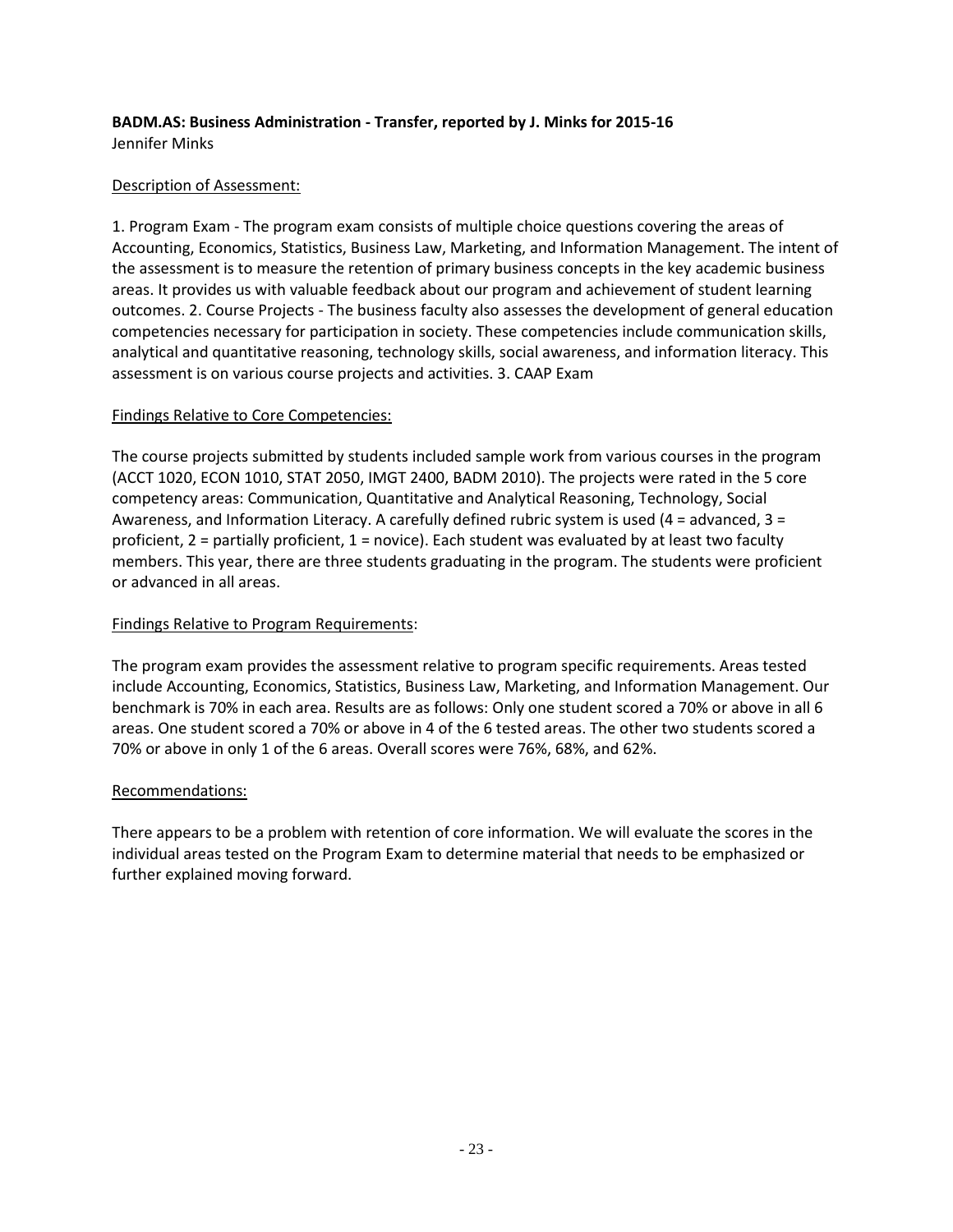**CSMO.AAS: Cosmetology - Degree, reported by D. Charron for 2015-16** Donna Charron

Description of Assessment:

National Testing for Cosmetology

Findings Relative to Core Competencies:

NA

Findings Relative to Program Requirements:

All students passed the National examination and were issued licenses.

Recommendations:

Work with upcoming changes to national examination.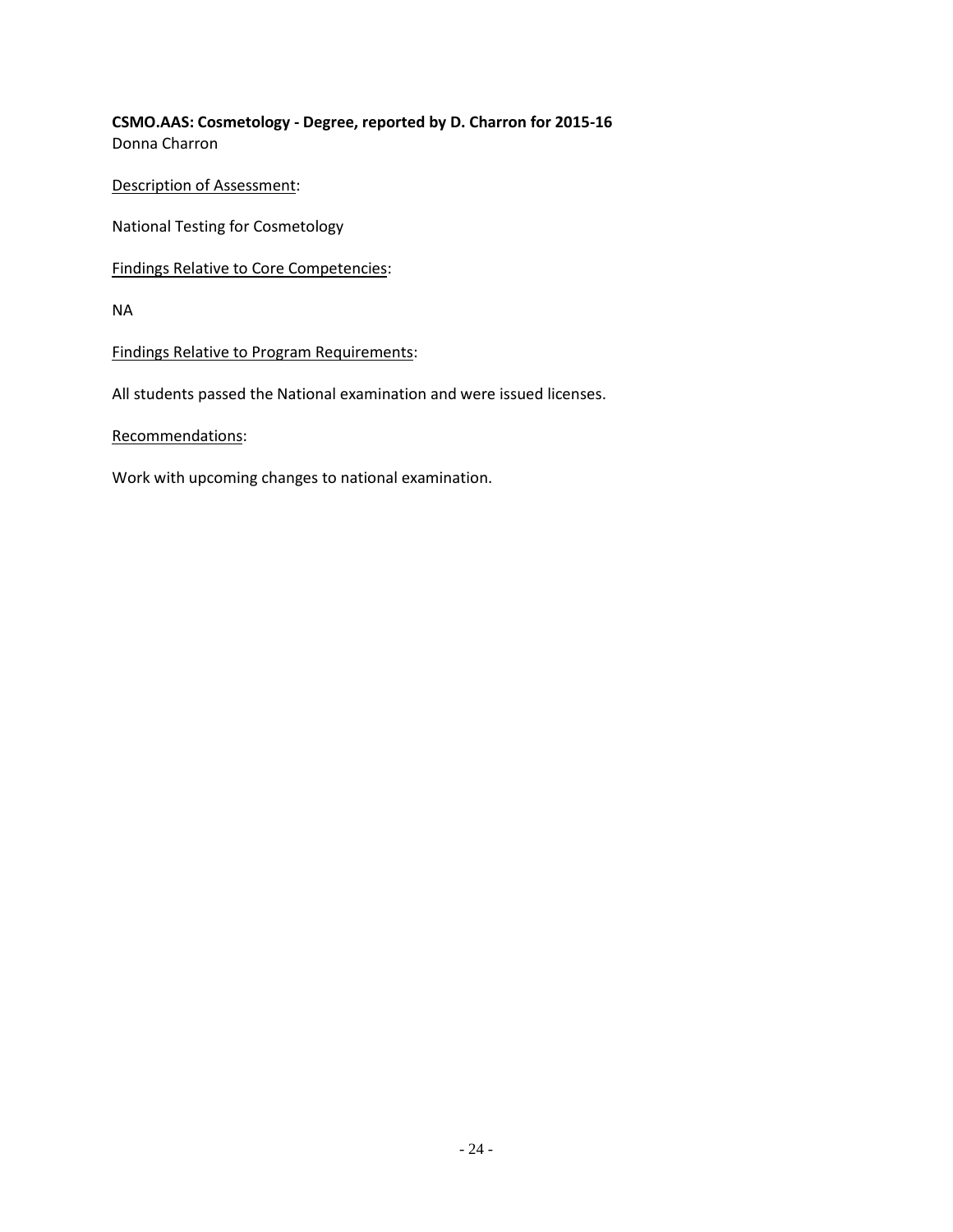#### **MTED.AA: Mathematics Education, reported by R. Schmalzried for 2015-16**

Bob Creagar, Josh McDaniel, Bob Schmalzried

#### Description of Assessment:

Each graduate participated in a 45 minute oral examination of key mathematical concepts related to their completed course work. The presentation centered on a set of 20 questions provided to the students two weeks prior to the meeting. The questions were both computational and conceptual. The three graduates who took part are listed: Kira Oliver, Brittney O'Kief, Xiyun Tu.

#### Findings Relative to Core Competencies:

Students are scored as 4) Excellent, 3) Competent, 2) Needs Work, or 1) Unacceptable.

1) Communication: Two of the students scored competent (3) and the other scored competent to needs improvement (2.5). For the most part the students seemed to be comfortable in front of the audience and were able to communicate effectively.

2) Analytical and Quantitative Reasoning: One of the students scored competent (3), and the other two scored competent to needs improvement (2.5). At this point in their math studies they are progressing at a reasonable rate, but some of their conceptualization could still use improvement.

3) Technology Skills: All of the students scored competent (3). One of our program goals is create more opportunities for students to develop technology skills related to math via a computer algebra system or a programming language.

4) Social Awareness: All students scored competent (3) in their social awareness skills. The students are all preparing to assume teaching careers and feel that they are prepared for the challenges and varied nature of the classroom experience.

5) Information Literacy All students scored competent (3) in information literacy. Students were able to locate, evaluate, and use information effectively.

Findings Relative to Program Requirements:

The areas that we found where our students could benefit from improvement include - Presentation skills - Balance conceptual knowledge with calculational proficiency. The participants did well for the most part, but had significant room for improvement in two areas. First we noticed that the students had difficulty presenting at the board. At times key details to solutions were omitted which required follow up questioning. Sometimes students could not supply the missing steps. Also, notation was left out at times or not used proficiently to clearly illustrate the logic used to complete a problem. A second area where improvement was needed was with regard to the students' conceptual knowledge and how this related to calculations and procedures. For instance, one student did not think the graph of the derivative of a function could be sketched without first having a formula. She made utterances similar to, "If it was a cubed, then it would be squared." Another student, while working a volume problem, could not explain the key idea behind the Disc Method formula. She did not seem to be aware of the fact that one takes cylindrical slices of a solid of revolution when computing its volume.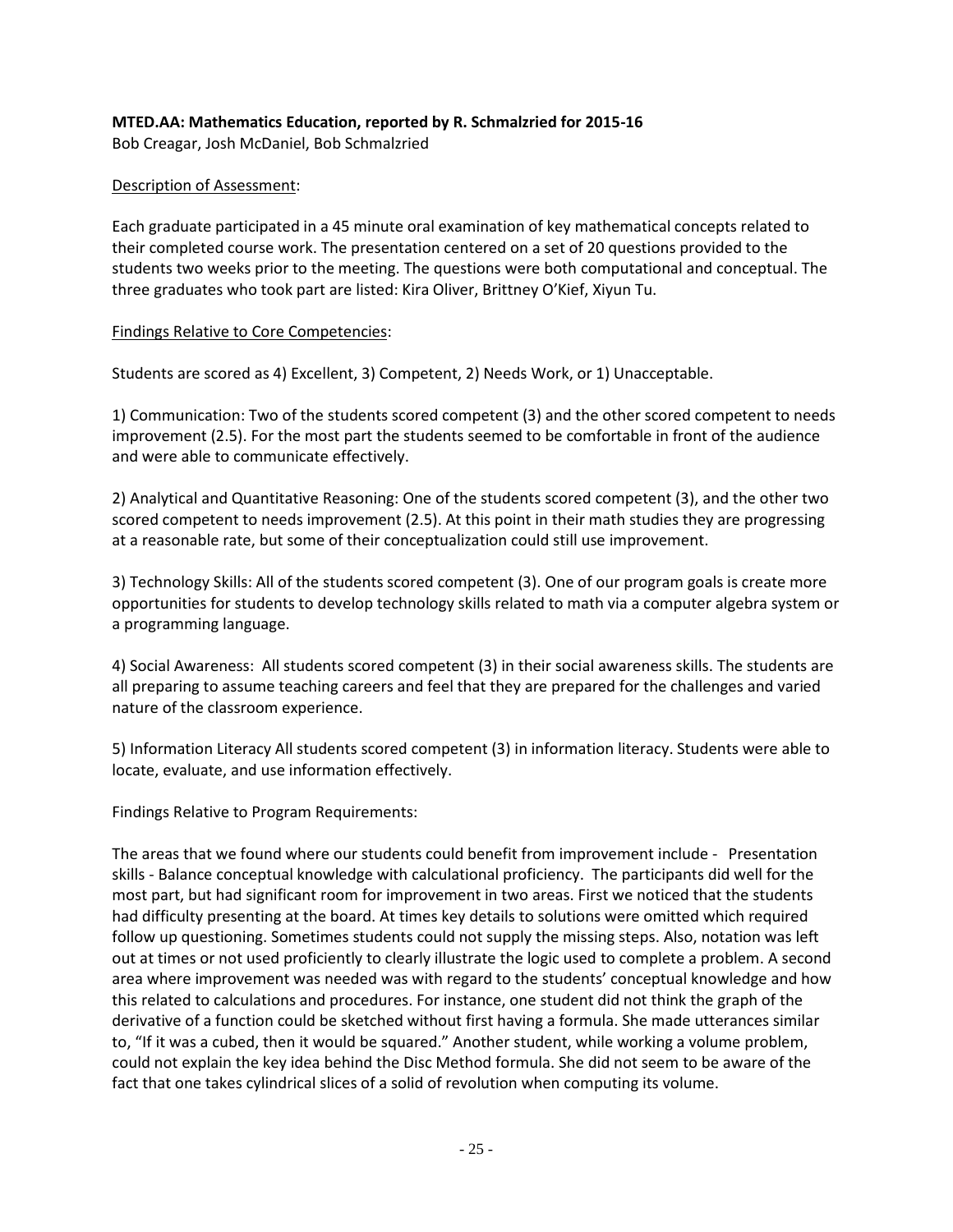#### *MTED.AA, continued***:**

#### Recommendations:

To help students improve in their oral and written presentation skills, we will consider making a concerted effort to have opportunities in the classroom for students to discuss and present mathematics to their peers. Additionally, assessment of students' conceptual knowledge could potentially be emphasized on exams, homework, and quizzes throughout our course offerings. This might include short answer questions where student have to explain the reasoning behind a formula or technique used in the course. Finally, we are looking to have students work with Computer Algebra Systems (CAS) and do small programing assignments to help them be more familiar with technology tools. Our capstone is not performed frequently enough or with the same set of instructors to have a polished instrument. Some changes that we would like to make for next time include early and intermediate meetings with the students to add more structure and clarity to the process. Students will receive a feedback form that states how they performed and suggestions for improvement.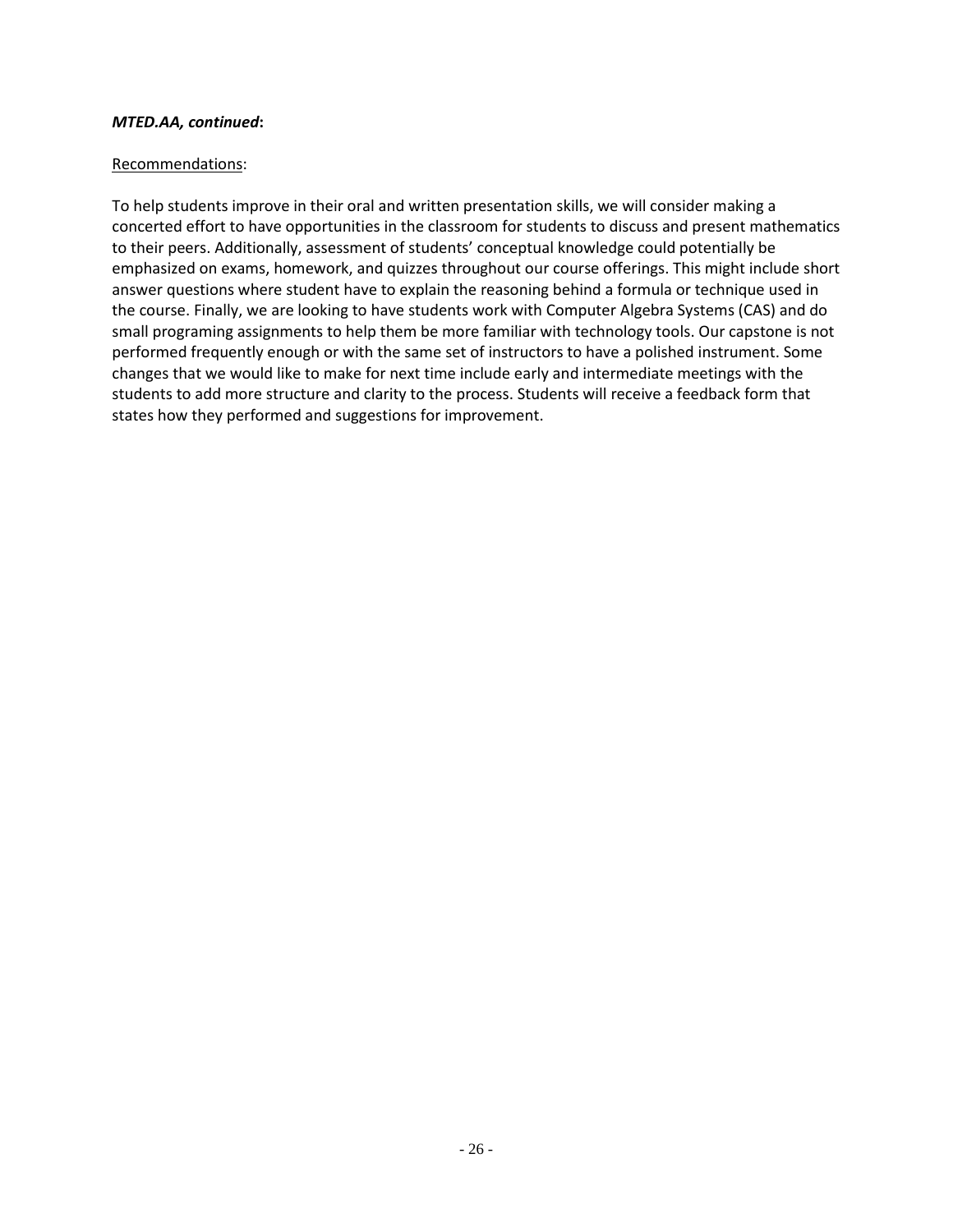#### **PNSG.AS: Pre-Nursing, reported by P. Knittel for 2015-16**

Dr. Peggy Knittel, Mr. Robert Creagar, Dr. Sridhar Budhi, Mr. Chris Wenzel (Pre-Professional Science Faculty)

#### Description of Assessment:

Name: Pre-Professional Outcomes Assessment Description: Rubrics based assessment -- evaluating each student individually in: 1) EWC's General Education Competencies 2) Preparedness for a Professional Program 3) Discipline-specific knowledge in the science courses taken as program requirements Scoring: Students are scored as 4) Excellent, 3) Competent, (2) Needs work, or 1) Unacceptable. Students are given copies of their scores, the scoring rubrics, and a cover letter explaining the evaluation process. Objective: To identify areas of the pre-professional programs that need additional emphasis and to provide feedback to students on areas they may need to work on before applying to Professional programs.

#### Findings Relative to Core Competencies:

Of the seven students assessed, four scored "competent to excellent" in all the General Education areas using our rubrics. Two students scored "competent to needs work" in Communication Skills (2.9, 2.9) , one scored "competent to needs work" in both Communication (2.9) and Analytical/Quantitative Reasoning (2.9), and one scored "competent to needs work" in just Analytical/Quantitative/Reasoning (2.8). Those students had GPA's ranging from 2.844 to 3.2. placing them in the lower range of our Pre-Professional graduates.

#### Findings Relative to Program Requirements:

Students generally scored "excellent to competent" in Science Content and Skills using our rubrics. The two students who had scored "competent to needs work" in Analytical/ Quantitative Reasoning also scored "competent to needs work" in Chemistry (2.5, 2.7), and one of them also scored "competent to needs work" in Physics I & II (2.8, 2.7). Those two students scored "competent to needs work" in Preparedness for a Professional Program (2.5, 2.5) as well. These results were not surprising. 1)

#### Recommendations:

1) Concerning the Assessment: We are satisfied with our rubrics format. We believe that assessing students' preparedness for a professional program provides a useful piece of information for our students when we "close the loop" by giving them our feedback. The letters to the students include their score reports as well as comments (such as "We believe you have the ability and knowledge base to succeed in a nursing program" or "We recommend that you work on improving your GPA before applying to Vet School") to help our students better understand their level of preparedness/competitiveness for admission to professional programs. We Science instructors continue to hold that CAAP testing is not providing us any better assessment of our students' competencies in the General Education areas than our rubrics scoring provides us. Perhaps the overall CAAP scores of all graduates provides some information useful to the institution, but scores for our small number of preprofessional graduates have been all over the map, and several indicated that they had given "little effort" at the end of each individual test section. That makes it impossible to derive any meaningful data from the scores. We would recommend that the college stop using CAAP testing (or at least exempt the Pre-Professional students from taking the CAAP exam). We believe that the students' successful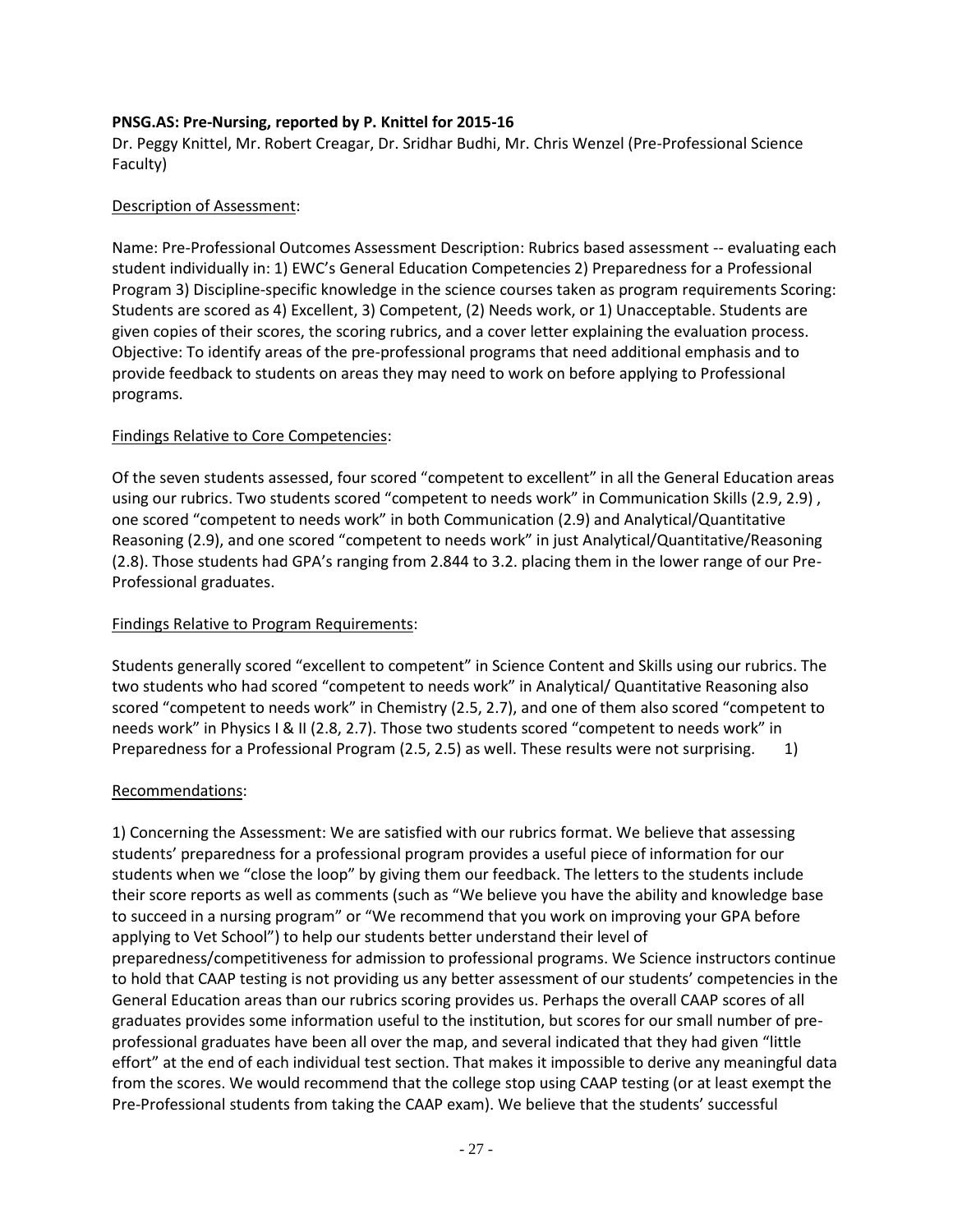#### *PNSG.AS, continued***:**

completion of EWC's general education courses coupled with the Pre-Professional faculty's rubrics assessment provides an adequate picture of the students' general education competencies. Not requiring the CAAP exam would save the college money, and eliminate the need for graduating students to complete five hours of testing in the weeks just before final exams.

2) Concerning Program Changes: The creation of a Pre-Allied Health degree allowed two students who were taking pre-requisite courses for Radiology Technology and Physical Therapy Assistant programs to earn their Associate's Degrees before leaving EWC. 3) Concerning Student Success: Two of our seven graduates have been accepted to professional schools (in Rad Tech and Nursing). One pre-nursing major is transferring to UW to explore English as an alternate major, and will work at improving her GPA should she decide to stick with nursing as her goal. Our pre-nursing graduate with a GPA of 2.855 is considering applying to an LPN program since her GPA will make it difficult to gain entrance to an RN program. The two Pre-Vet and Pre –Dent majors will be transferring to 4-year institutions to complete upper-level course before applying to their Professional Programs. And one of the two Pre-Allied Health graduates will be applying to a Physical Therapy Assistant program this Fall for a program that begins Spring semester. EWC's Pre-Professional program courses (both the general education requirements and the science content areas) provide students with the necessary knowledge base and skills to proceed to their chosen Professional programs. Anecdotal reports from pre-nursing graduates indicate that they are doing well in their nursing programs and feel that EWC courses prepared them for success. The Dean of the UNMC BSN program in Scottsbluff continues to say that their College of Nursing likes getting EWC students (and would like more of them) because they "come well prepared and do well." 4)

3) Concerning Graduate Numbers: The number of pre-professional graduates was up by two from last year. Advisors will continue to encourage pre-professional students to complete EWC degrees before they transfer. We also hope that the changes in Developmental Math courses and the recent reduction of overall credits required (to 60 hours) will allow more students to earn degrees in a timely fashion.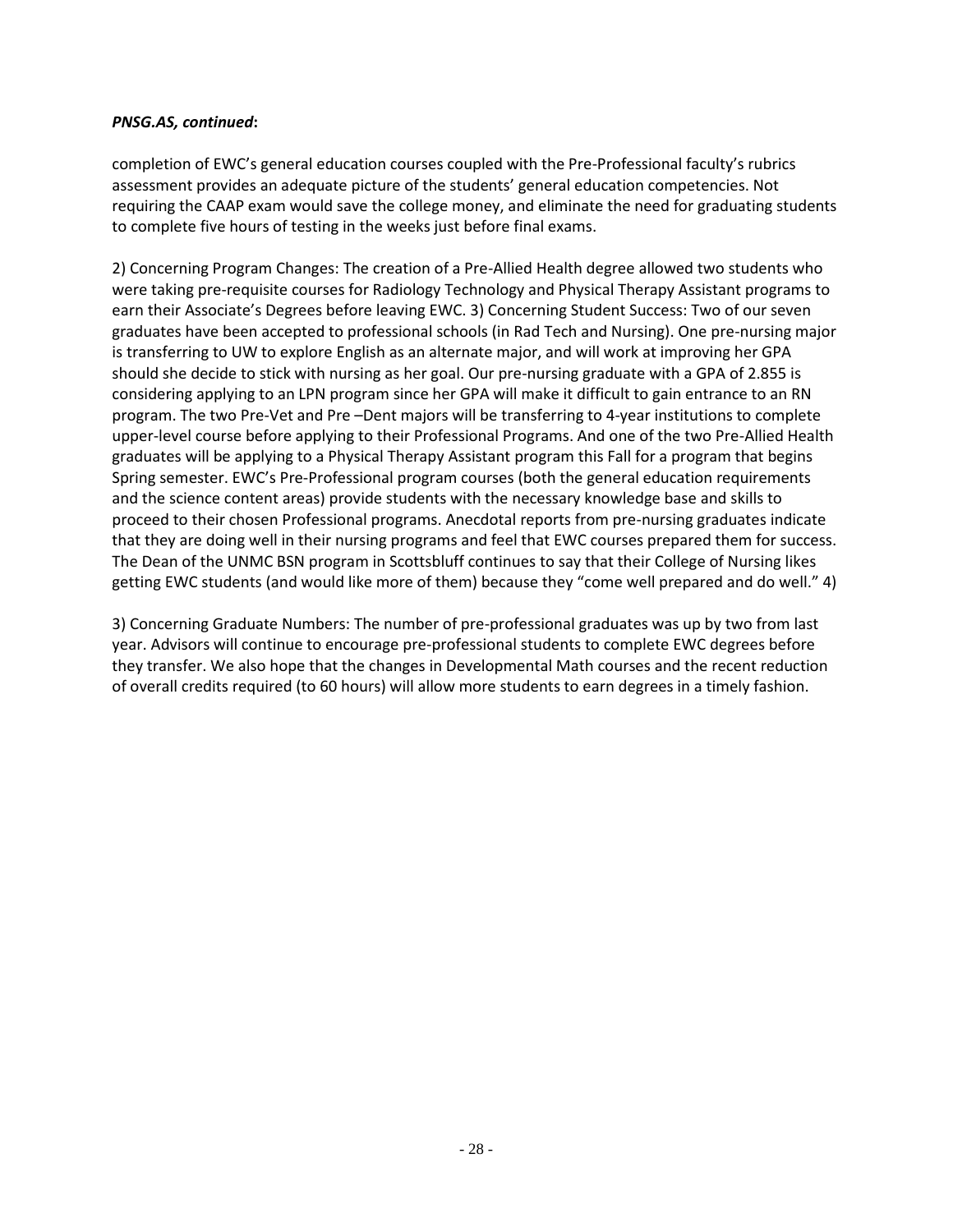#### **SOSC.AA: Social Science, reported by E. Creagar for 2015-16** Ellen Creagar

#### Description of Assessment:

Graduates in SOSC take SOSC 2395 as a capstone course in their last semester. They report to us on their experiences in the program - what courses were beneficial, where they would like to see improvement, etc. In general, their passing of courses in the degree program assures us they have completed the program.

#### Findings Relative to Core Competencies:

Graduates are able to more effectively communicate in writing and orally; solve problems involving analytical and quantitative reasoning; demonstrate knowledge of the US and Wyoming Constitutions; demonstrate proficiency in the fundamental principles of science; exhibit awareness of the complexity of the human experience; and, demonstrate awareness of the relationship between the individual and the world.

#### Findings Relative to Program Requirements:

Students successfully completed their program requirements and are prepared to transfer to 4 year institutions in their majors.

#### Recommendations:

Students had two common recommendations: minimize their requirement to take classes on-line. They want to have face-to-face classes. Also, students requested more history in other areas than US. For example, they mentioned the World History or European History as attractive electives. I would echo this concern in that they now have to transfer and pick up those areas for their content.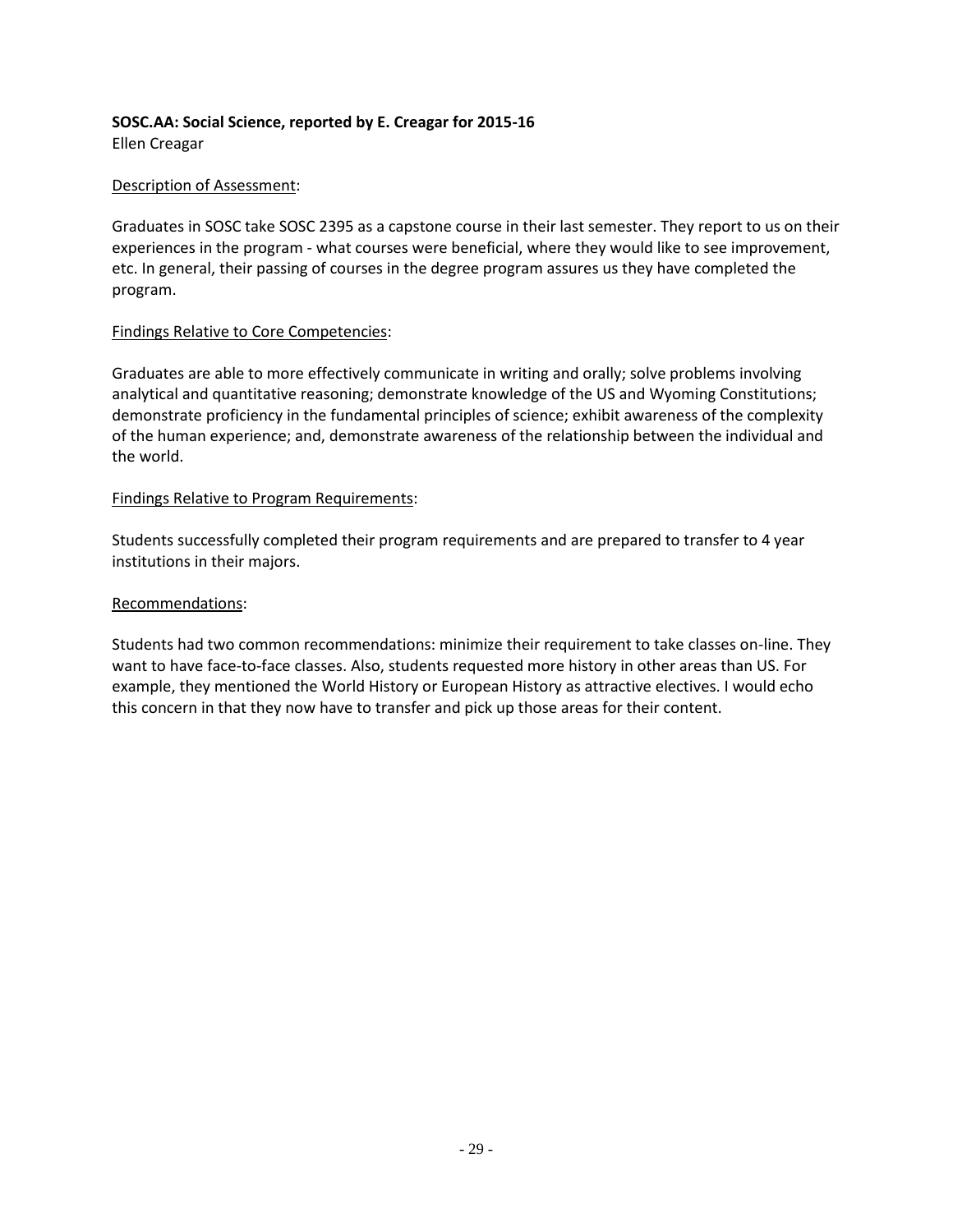#### **SOSC.AA: Social Science, reported by H. Edmunds for 2015-16** Heidi Edmunds

#### Description of Assessment:

Students enroll in and complete SOSC 2395, Social Science Capstone Experience. In this course, students complete an online portfolio containing their transcript, a resume, a goals statement, samples of completed coursework, and a reflection on their educational experience in the Social Science program at EWC. Students also take the CAAP test

#### Findings Relative to the Core Competencies:

The instructor monitors progress and reviews the electronic portfolio at the conclusion of the semester. The construction of this portfolio demonstrates written communication skills, use of technology, as well analytic thinking skills as they evaluate their progress through the Social Science program. Students link past educational experience to future goals.

#### Findings Relative to Program Requirements:

In the required written portion of the electronic portfolio, students discuss their experience with the Social Science program, specifically identifying courses, assignments, and instructors that impacted them academically. Additionally, students successfully completed all required coursework in the Social Science program with a grade of "C" or better.

#### Recommendations:

The creation of the integrated Social Science degree program appears to be a positive move. It is the recommendation of the Social Science program faculty that the program continue without significant revision at this time. As recommended in previous years, the number of required credit hours was reduced to 60 hours to align with similar modifications at the University of Wyoming.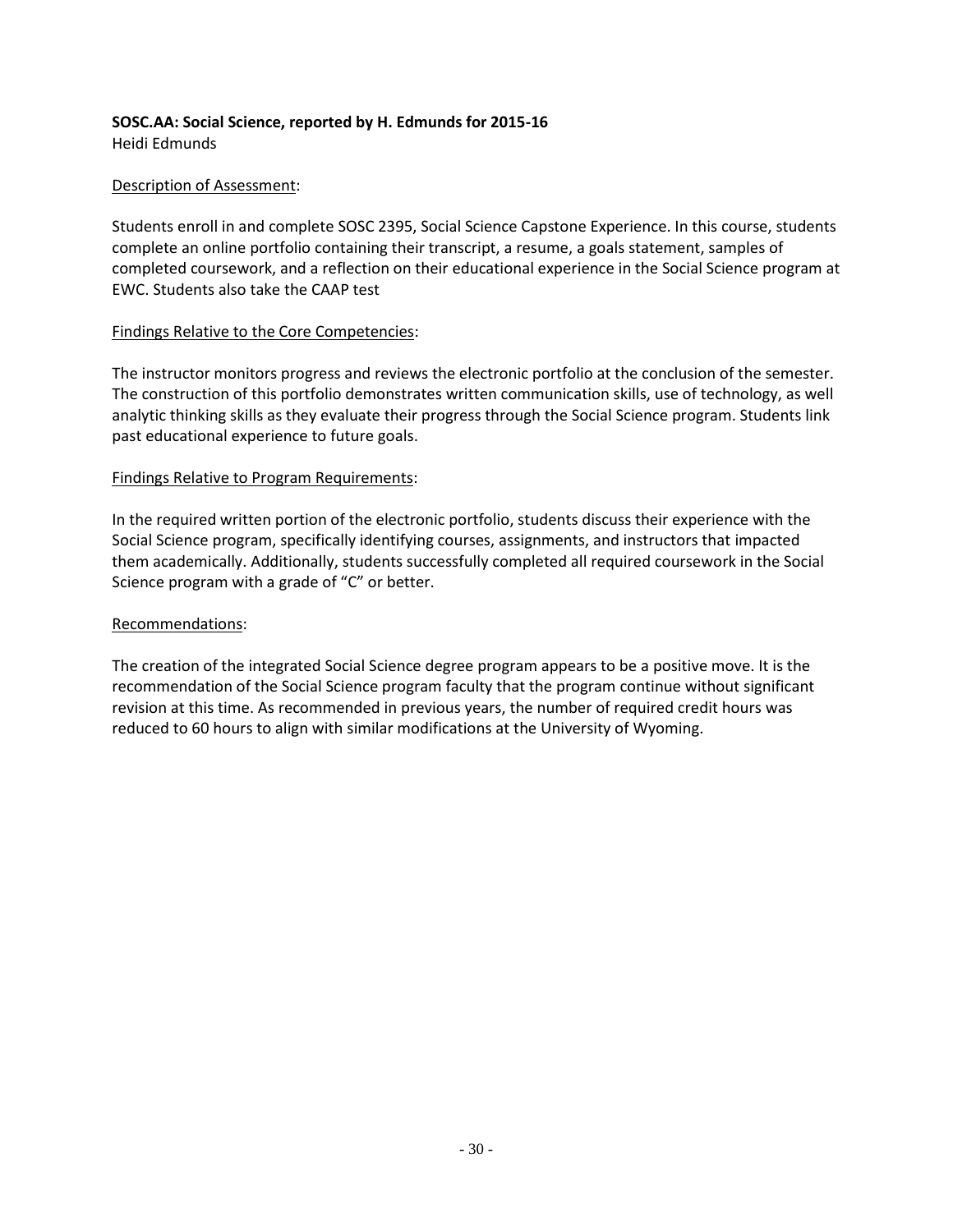#### **VTAD.CD: Veterinary Aide, reported by S. Walker for 2015-16** Susan Walker

#### Description of Assessment:

Students are assessed by exams and evaluation of skills.

#### Findings Relative to the Core Competencies:

Students were able to engage in the communication process with listening and writing skills. It was determined that speaking skills need to be improved.

#### Findings Relative to the Program Requirements:

Students need to develop more effective client communication skills when speaking.

#### Recommendations:

These findings on student verbal communication skill levels have prompted the faculty to include more realistic client communication scenarios in the program curriculum.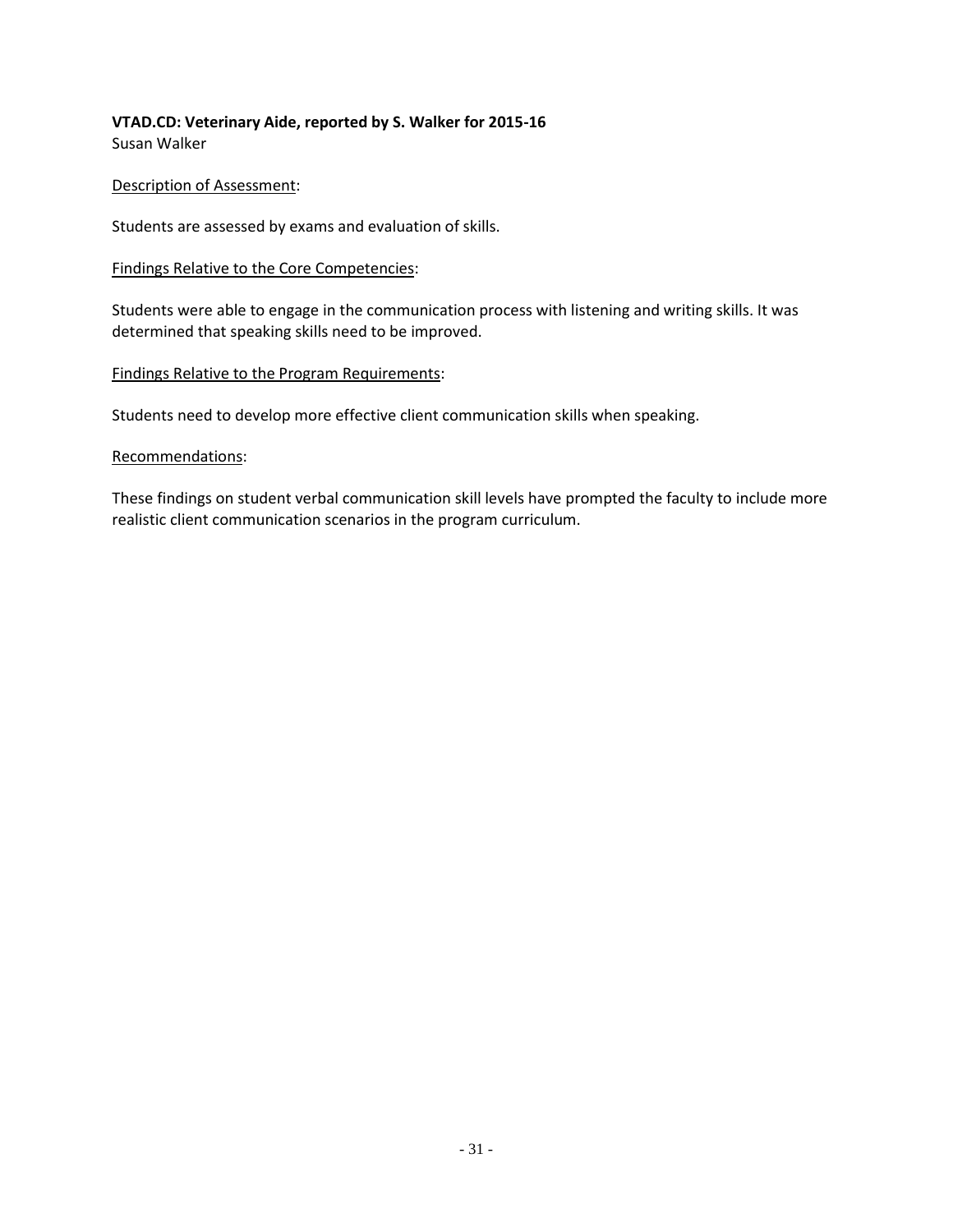## **WJTK.AAS: Welding & Joining - Degree, reported by J. Alworth for 2015-16**

Joel Alworth, Stan Nicolls, Lynn Bedient, Tim Anderson

#### Description of Assessment:

American Welding Society (AWS) Plate Test American Society Mechanical Engineers (ASME) Pipe Test Eastern Wyoming College Written Test

#### Findings Relative to the Core Competencies:

None associated with welding

#### Findings Relative to the Program Requirements:

American Society for Mechanical Engineers Pipe Test - this is a national standard welding qualification test used industry that we administer to students at the end of their second year. 17 students took the test and 3 failed. This test holds students to the high standards set forth by the AMSE Boiler Code Section IX. The students also took an AWS (American Welding Society) Unlimited Plate test that is also an industry standards used for structural buildings and the mines. All 17 students took and passed the test. All students took a written final that tests their knowledge of Welding Procedures, Blueprint Reading, Metallurgy and Science, and Welding Knowledge. This test is based off of the American Welding Society Weld Inspection Test. All students took the test and the average score was a 68 percent

#### Recommendations:

Students need more time welding in their booth. The students who failed had relatively poor attendance. The attendance policy record keeping should be kept more closely and followed as per EWC's handbook. The written test will be administered to 1st year students and then again as 2nd year students to measure growth.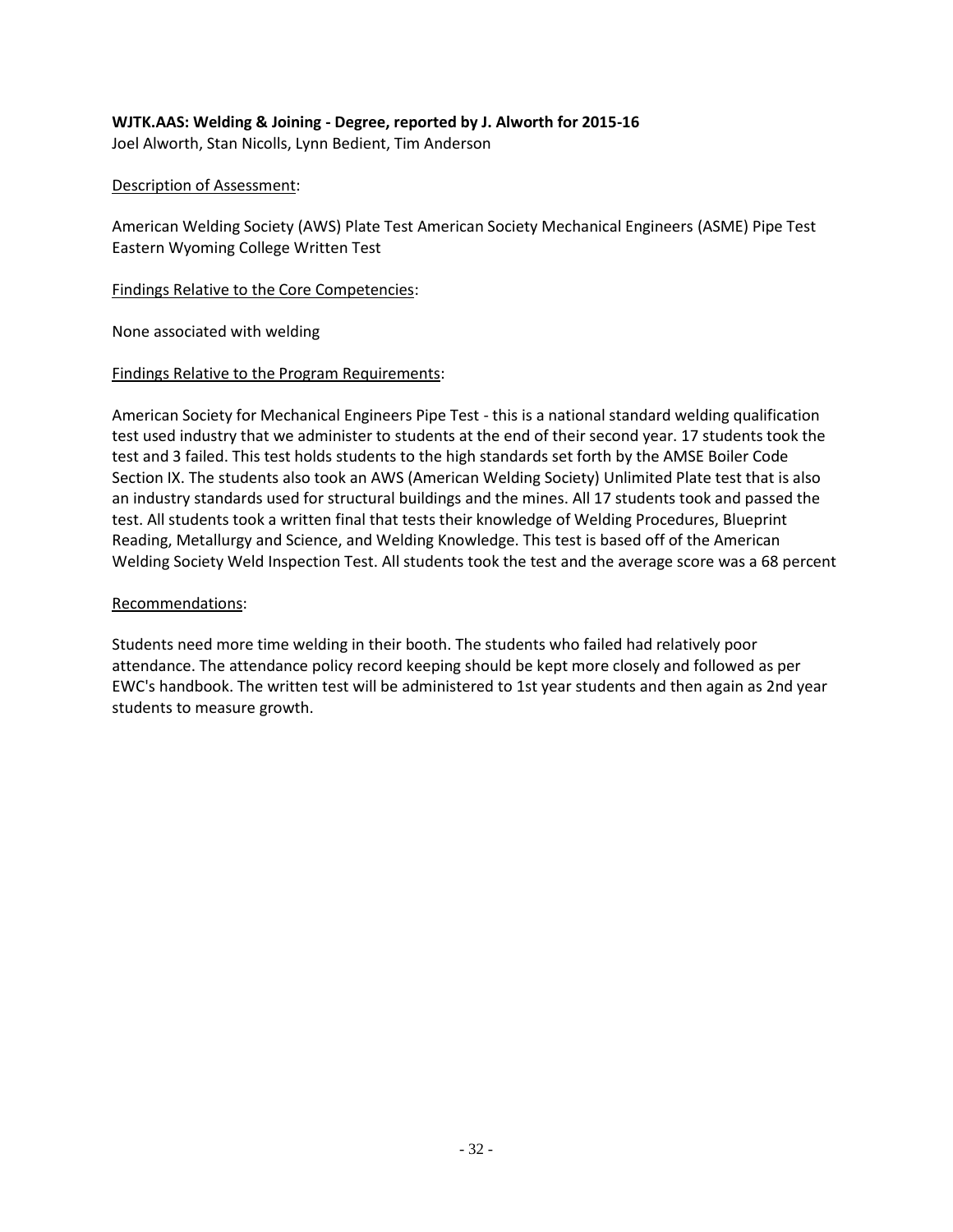## **WJTK.CD: Welding & Joining - Certificate, reported by J. Alworth for 2015-16**

Joel Alworth, Tim Anderson, Lynn Bedient, Stan Nicolls

#### Description of Assessment:

Student took the American Welding Society Limited Thickness Plate test which is an industry standard in structural design and the mining industry. Student also took a written exam.

#### Findings Relative to the Core Competencies:

None. This is a certificate program.

#### Findings Relative to the Program Requirements:

Written Average on Test was a 73%. All students took the 3/8" limited thickness plate test and passed

#### Recommendations:

Students will be given the written test in Pre/post form to measure growth and assess teaching in particular classes.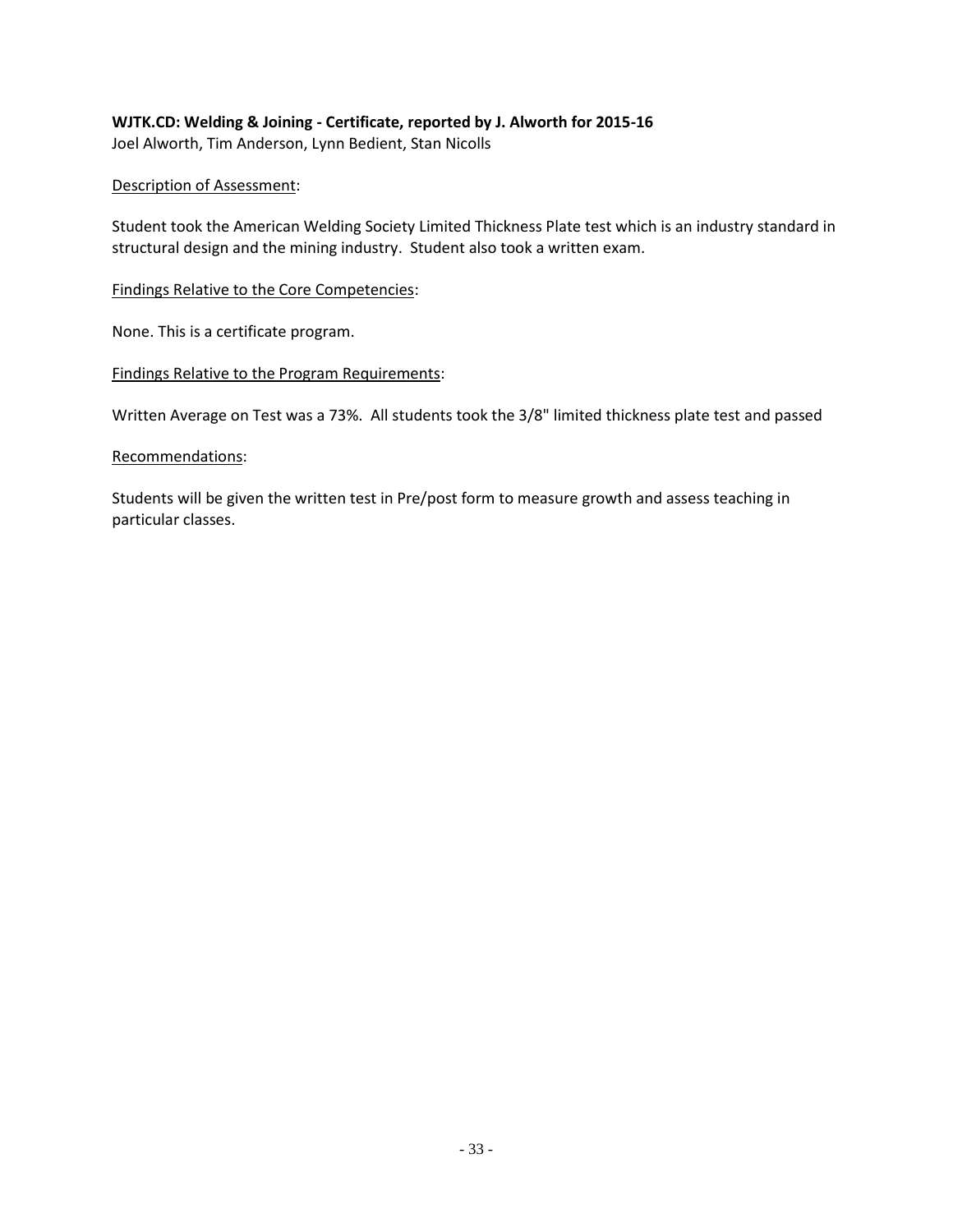#### **Course Assessments 2015-2016**

Courses are the building blocks of the programs. Program members continually examine the goals and objectives for the program. The courses offered within those programs are analyzed for their role in meeting those goals and objectives. It is critical to incorporate the 5 core competencies, as defined by the faculty and staff of EWC, into the courses. Those competencies include (1) communication skills (2) analytical and quantitative reasoning (3) technology skills, (4) social awareness and (5) information literacy. (Changes to these competency categories went into effect in Fall 2016). It is also important to define the competencies that are specific to that course.

Faculty members work on one course assessment per year. They work to define up to 5 learner outcomes for the course. Those outcomes are then linked to the competences (1 through 5) defined above. Methods which are used to evaluate the achievement of learner outcomes are listed, and any classroom assessment techniques (CATS) are also examined.

Since faculty often teach the same courses within their discipline, they will often repeat the course assessment for a given course, enabling them to once again examine the course and its relationship to meeting the goals and objectives of the program, as well as the faculty-defined core competencies.

#### **Reporting Instrument**

Faculty are asked to respond to the following questions on the reporting instrument:

- 1. Name
- 2. Course Department and Number
- 3. Course Name
- 4. List one of the major learner outcomes for this course.
- 5. For learner outcome #1, mark each of the competencies to which it is related (all competencies are listed in the instrument, as well as "other", which would include program specific outcomes.)
- 6. through 13. Identifies 4 more learner outcomes for the course and links them to the competencies which they address.
- 14. Indicate the methods that you use to evaluate student progress toward the learner outcomes.
- 15. Indicate the Classroom Assessment Techniques (CATS) that you use to evaluate the course.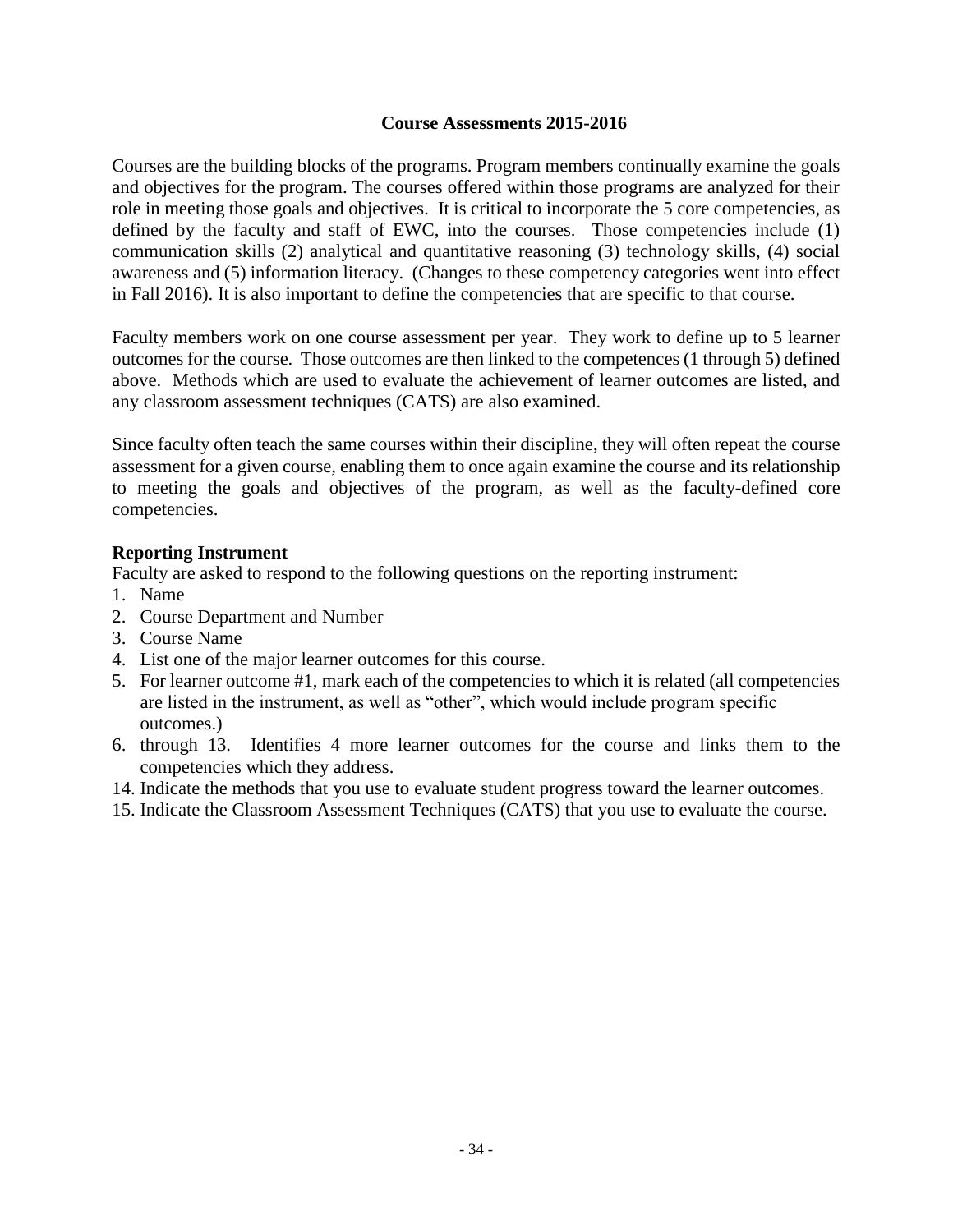Jennifer Minks FT Faculty for Business Course assessed: BADM 1005 Reporting Year: 2016-17 **==== Outcomes & Competencies ====** 1 - Students will understand checking accounts and properly prepare a bank reconciliation. Specific Course Competencies Quantitative 2 - Students will use equations to solve business problems. Specific Course Competencies Quantitative 3 - Students will calculate trade and cash discounts, markups and markdowns. Specific Course Competencies **Ouantitative** 4 - Students will understand and compute payroll. Specific Course Competencies Quantitative 5 - Students will understand and compute simple interest, compound interest, present value and future value. Specific Course Competencies **Ouantitative ==== Assessments used to evaluate student progress in the course ====** Homework assignments and exams. **==== CATs employed in this course ====** Background Knowledge Probe, Other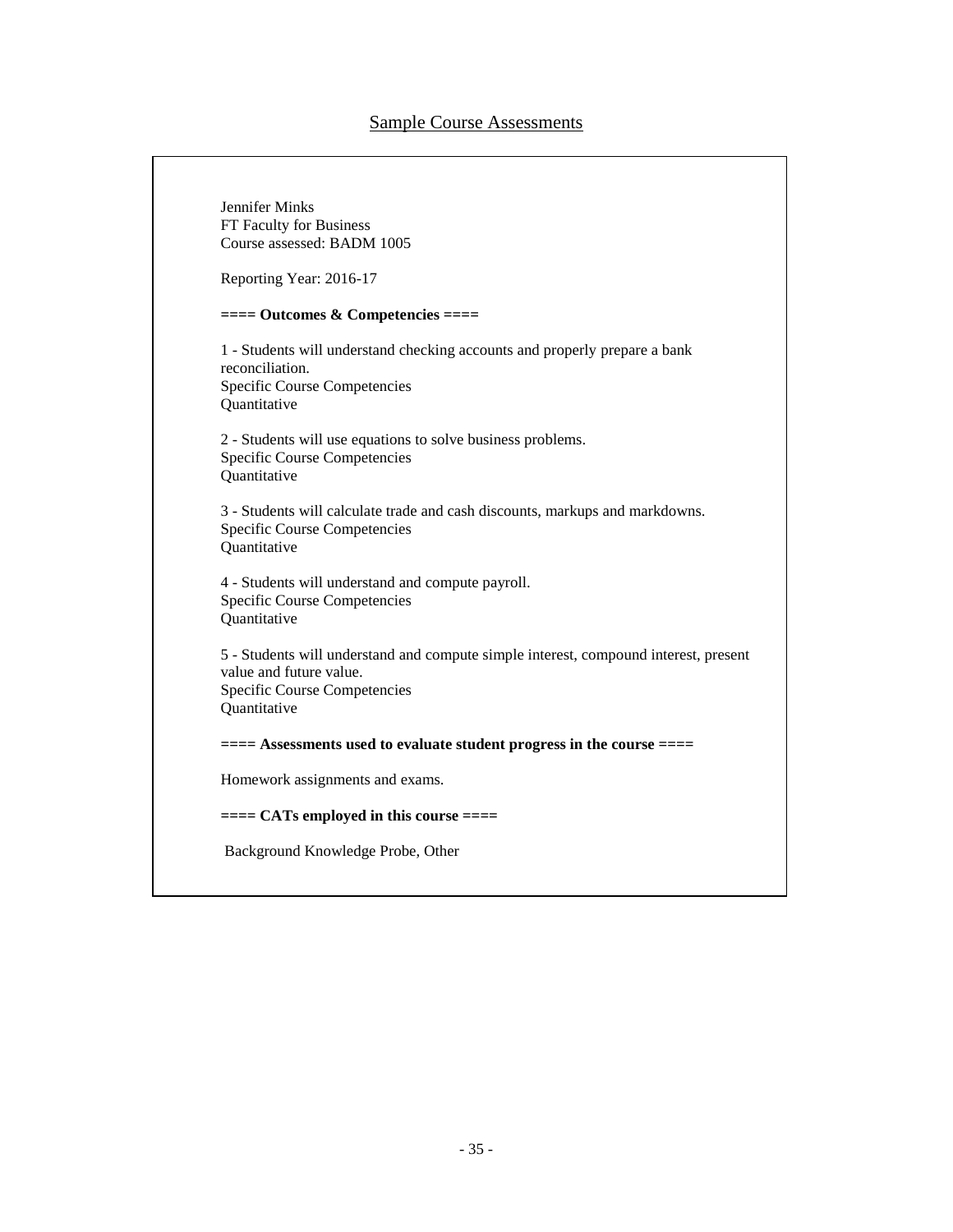Edwin Bittner FT Faculty for Sciences Course assessed: VTTK 1751 Reporting Year: 2015-16 **==== Outcomes & Competencies ====** 1 - Be comfortable with basic math concepts Know the base units in the metric system Be able to convert between and within household, apothecary, and metric systems. Describe the commonly used metric prefixes Know the difference between the household, apothecary, and metric systems of measurement Specific Course Competencies Communication Quantitative 2 - Be able to convert between and within household, apothecary, and metric systems. Be able to accurately perform dose calculations using the Formula, Ratio and Factor Label (Stoichiometry) Methods Be able to accurately perform solution calculations Be able to accurately perform reconstitution calculations. Specific Course Competencies Communication **Ouantitative** 3 - Have a basic working understanding of fluid therapy concepts used in veterinary medicine. Be able to accurately calculate maintenance, rehydration and ongoing loss volumes for animal patients Be able to accurately calculate fluid drip rates. Specific Course Competencies Communication **Ouantitative ==== Assessments used to evaluate student progress in the course ====** Tests, quizzes, performance at the blackboard, success at following oral directives concerning medication, and preparing and administering mock IV fluid situations **==== CATs employed in this course ====** Minute Paper, One-Sentence Summary, What's the Principle?, Student-Generated Test Questions, Classroom Opinion Polls, Self-Assessment of Ways of Learning, E-mail Feedback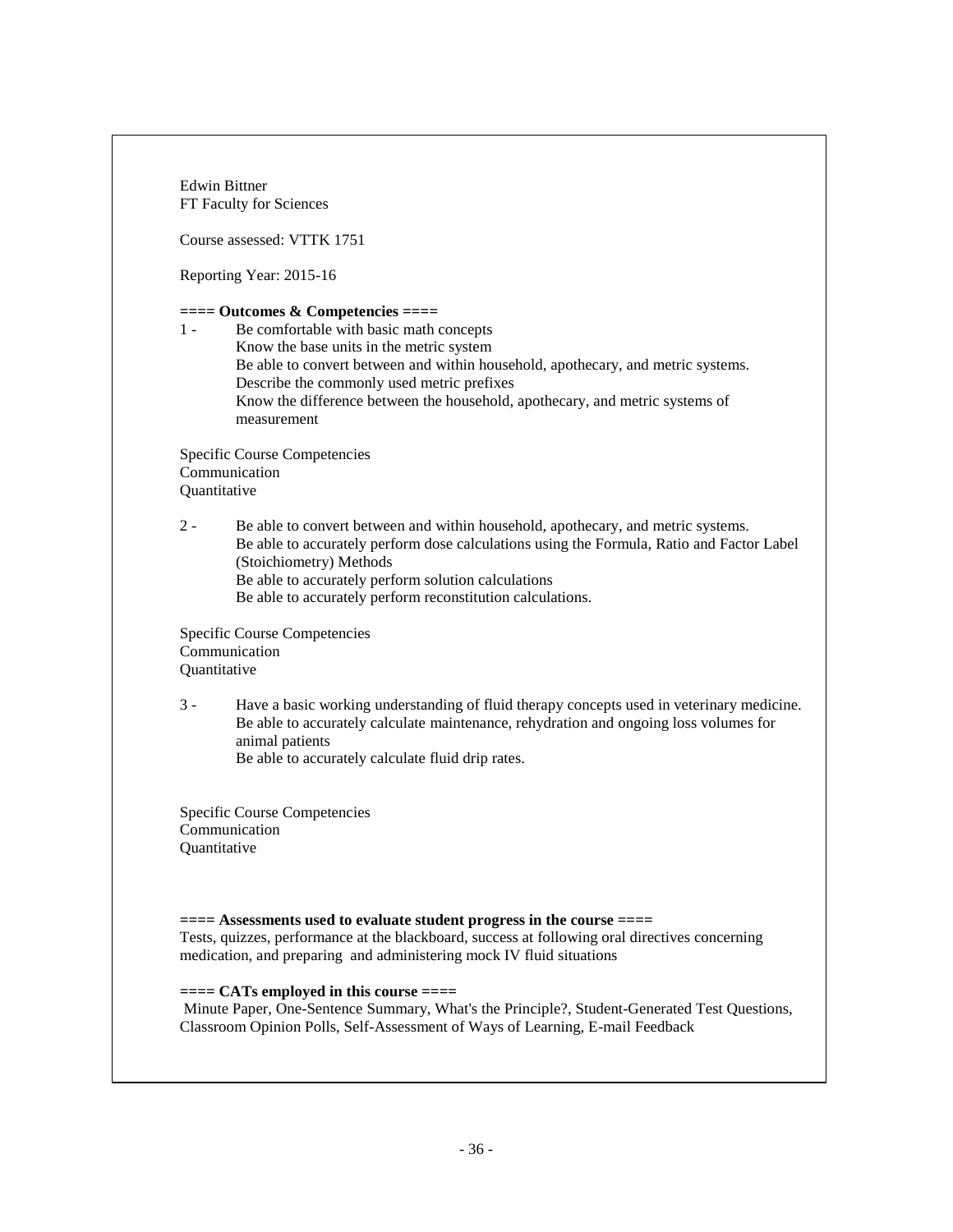Heidi Edmunds FT Faculty for Arts, Humanities, Social & Bahavioral Sciences

Course assessed: SOC 1100

Reporting Year: 2015-16

**==== Outcomes & Competencies ====** 1 - Demonstrate knowledge of the terminology and principles associated with social problems. Specific Course Competencies

2 - Identify and discuss the major theoretical perspectives of social problems. Specific Course Competencies Communication

3 - Apply knowledge of concepts to social problems.

**==== Assessments used to evaluate student progress in the course ====**

Video responses, weekly research assignments, reading quizzes, exams, media analysis project

**==== CATs employed in this course ====** Other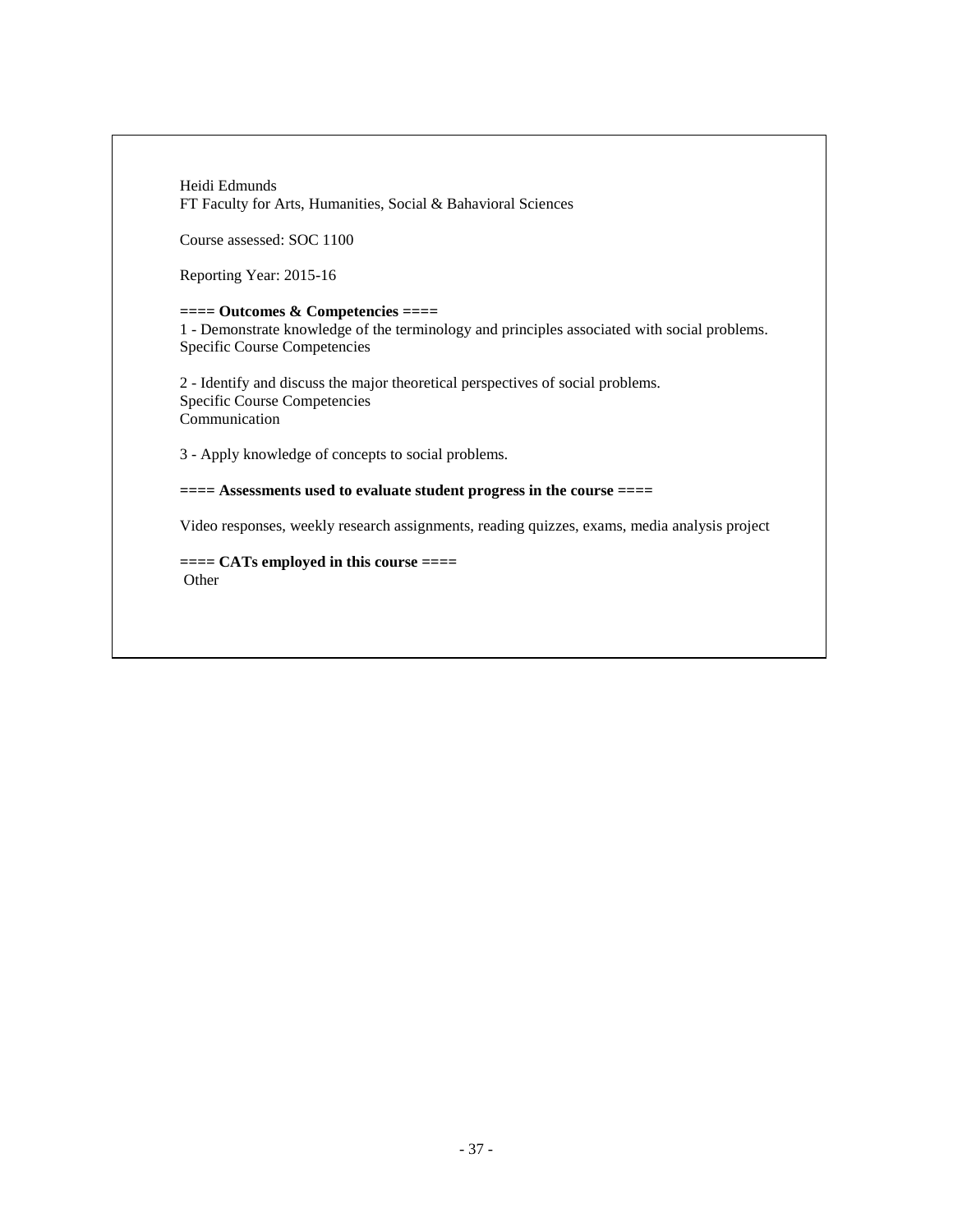Christopher Wenzel FT Faculty for Sciences Course assessed: BIOL 1000 Reporting Year: 2015-16 **==== Outcomes & Competencies ====** 1 - Develop an understanding of the scientific method and its relationship to life processes. Specific Course Competencies Lab Science 2 - Develop an understanding of ecosystem organization, and community types. Specific Course Competencies Lab Science 3 - Become familiar with modes of inheritance, species diversity, and natural selection. Specific Course Competencies **Ouantitative** Lab Science 4 - Develop an understanding of the basic chemistry, anatomy, energetics, and reproduction of living cells, and associated laboratory techniques. Specific Course Competencies **Ouantitative** Lab Science 5 - Develop an appreciation of social problems and current issues which affect the science of biology. Specific Course Competencies Communication **Ouantitative** Lab Science **==== Assessments used to evaluate student progress in the course ====** Exams, quizzes, laboratory assignments, Formal scientific laboratory report. **==== CATs employed in this course ====** Memory Matrix, Minute Paper, Muddiest Point, Defining Features Matrix, Word Journal, Audio- and Video-recorded Protocols, Paper or Project Prospectus, Classroom Opinion Polls, Everyday Ethical Dilemmas, Group-Work Evaluations, Assignment Assessments, Exam Evaluations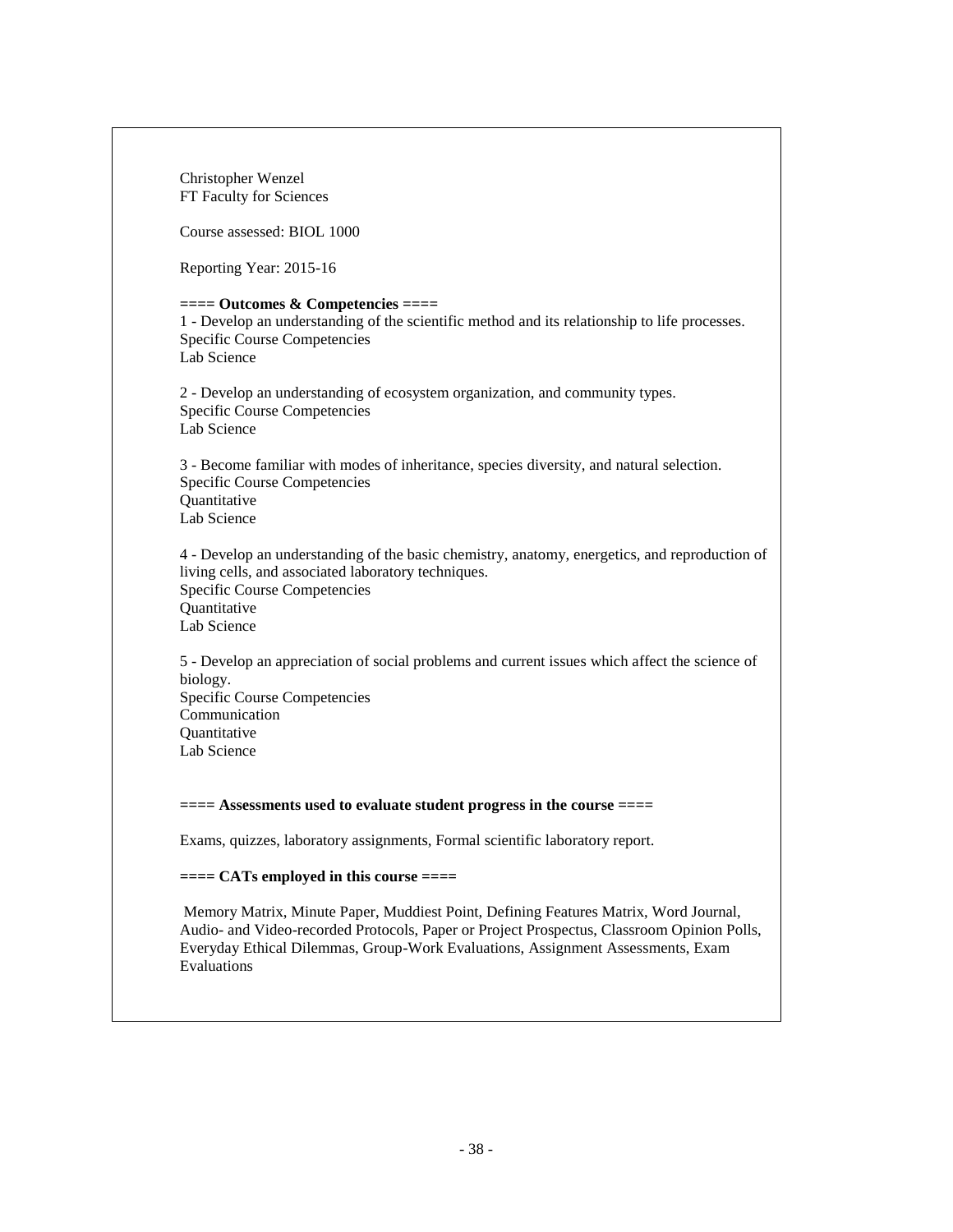#### **Classroom Assessment Techniques 2015-2016**

All full-time, benefited instructors are asked to complete and report at least one classroom assessment each semester. Thirty faculty members completed the CAT report for the Fall 2015 and twenty-eight faculty completed CAT reports for the Spring 2016.

Instructors complete multiple classroom assessment techniques (CATs), but report just one per semester. The reporting instrument is available to faculty in a LancerNet format which was accessed on the EWC web site.

New faculty members are trained on the purpose, content, and reporting of CATs. Faculty members may contact the Outcomes Assessment Coordinator or members of the Outcomes Assessment committee if they have questions concerning this type of assessment. Multiple reminders are sent to faculty to encourage them to consider and use assessment techniques in the classroom.

The reporting instrument summarizes the results of the assessment and the learning process discoveries to the instructor and/or students. Instructors then describe additions, affirmations, or alterations in teaching practices based on those discoveries.

#### **Reporting instrument**

Faculty are asked to respond to the following items:

- 1. Name
- 2. Division
- 3. Faculty Status
- 4. The CAT listing is drawn from "Classroom Assessment Techniques: A Handbook for College Teachers",  $2<sup>nd</sup>$  edition (Angelo & Cross). Copies of this handbook are available in the Learning office, the Library, Division Chairs, or any Curriculum & Learning Council member. You are encouraged to consult the handbook for complete explanations of these and other CAT. Please select the CAT(s) you used: I used (a drop down list is provided to choose)
- 5. Other (Please list any other CATs used but not listed above)
- 6. Please describe what the results have led you and/or your students to discover about the learning process.
- 7. Please describe changes to or commitments to continue previous teaching practices you have made as a result of this or past use of CAT. (Note: The results of a CAT may lead you to add to, affirm, or alter current teaching practices).

According to the reports submitted, faculty, in general, are finding many implications for student learning as they assess course-related knowledge and skills; learner attitudes, values, and selfawareness; or learner reactions to instruction. The reports indicate clear changes needed in learner outcomes for courses, methodology of instruction, and/or affirmation of learning theory. It is also evident that many faculty members are working to develop assessments more closely tied to the defined outcomes of the course, program, and core competencies.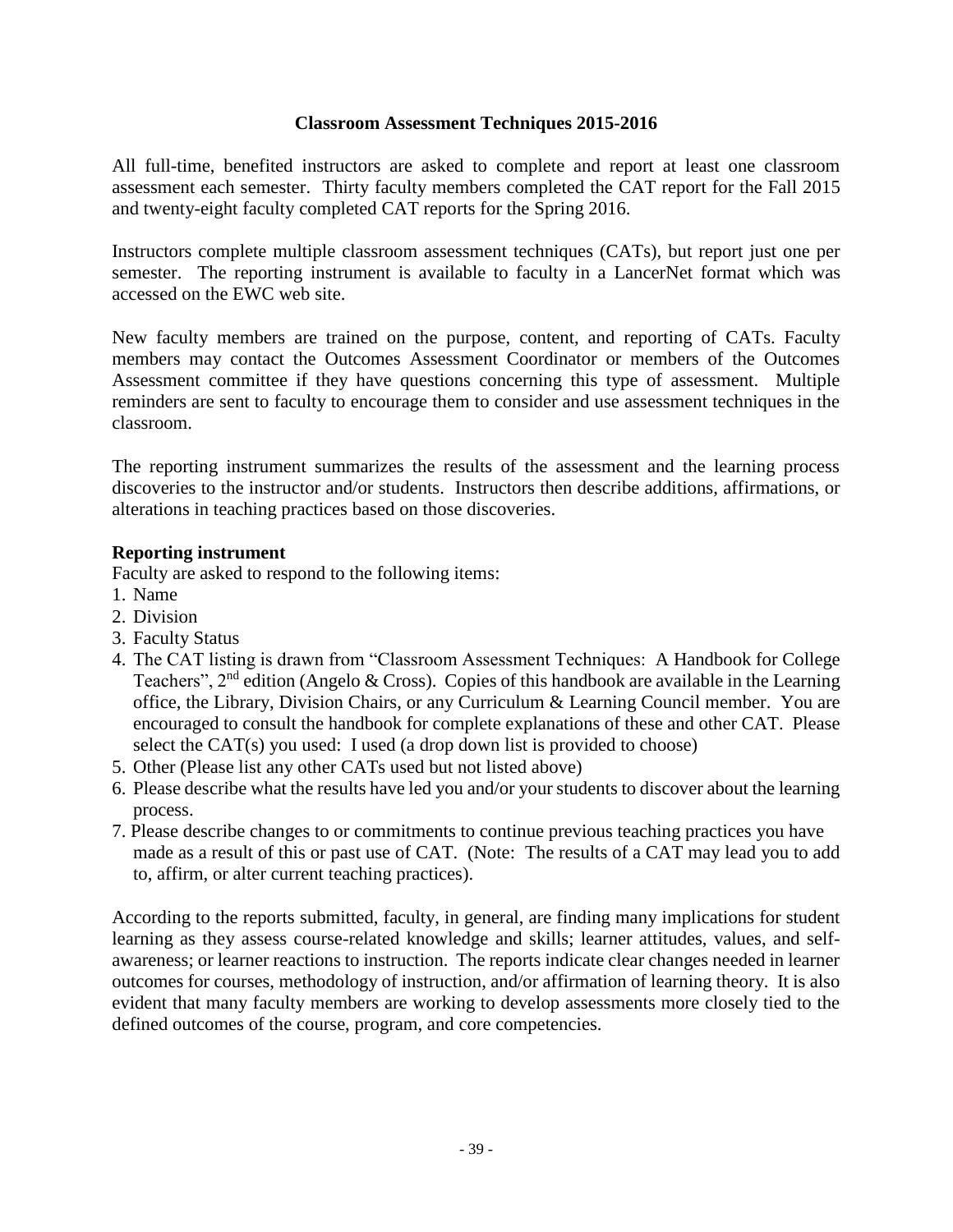## **Sampling of Classroom Assessment Techniques (CATS) 2015-16**

| <b>Name</b><br><b>Division</b> | <b>Used</b>                | Other | <b>Results</b>                                                                                               | <b>Changes</b>                                                                       |
|--------------------------------|----------------------------|-------|--------------------------------------------------------------------------------------------------------------|--------------------------------------------------------------------------------------|
| <b>Status</b>                  |                            |       |                                                                                                              |                                                                                      |
| Susan Walker                   | Productive Time Study Logs | None  | I have confirmed my suspicion that students are not<br>using productive study habits. It seems that students | In other classes with first-year students, I<br>have committed time and resources to |
| Sciences                       |                            |       | are surprised to discover that their time could be                                                           | educate students on effective study methods.                                         |
|                                |                            |       | more productive. They are not making the                                                                     | I need to devote more time and effort to                                             |
| <b>Full-time Faculty</b>       |                            |       | connection that 2 hours spent studying with                                                                  | helping students with their study skills.                                            |
|                                |                            |       | ineffective methods does not mean you will master                                                            |                                                                                      |
|                                |                            |       | the material for class.                                                                                      |                                                                                      |
| Alexis Smith                   | Minute Paper               | None  | In the CMAP 1610 Windows 7 class, I asked the                                                                | I give a two-part test: 1st part is a                                                |
|                                |                            |       | class if the beginning chapter coverage and the                                                              | vocabulary test and the 2nd part is a                                                |
| Business and                   |                            |       | chapter reviews were helpful for learning and                                                                | 'practical" test over the concepts covered in                                        |
| Technology                     |                            |       | retaining information. The class was good with the                                                           | each chapter (i.e. Areo Flip 3-D; Stacking                                           |
|                                |                            |       | beginning chapter coverage and the vocabulary                                                                | Windows; working with the Personalization                                            |
| Part-time Faculty              |                            |       | review, but they felt they needed more practical                                                             | Window, etc). I did not review the                                                   |
|                                |                            |       | review.                                                                                                      | practicals as I was hoping to see how well                                           |
|                                |                            |       |                                                                                                              | the students retained the material. However,                                         |
|                                |                            |       |                                                                                                              | with the above feedback, I started reviewing                                         |
|                                |                            |       |                                                                                                              | the practicals along with vocabulary - that                                          |
|                                |                            |       |                                                                                                              | way the students had the opportunity to ask                                          |
|                                |                            |       |                                                                                                              | questions and clear up any confusion they                                            |
|                                |                            |       |                                                                                                              | had regarding the concepts discussed in each                                         |
|                                |                            |       |                                                                                                              | chapter. After this change, the students felt                                        |
|                                |                            |       |                                                                                                              | more prepared and confident regarding their                                          |
|                                |                            |       |                                                                                                              | understanding of each chapter. I will                                                |
|                                |                            |       |                                                                                                              | continue to review vocabulary and practicals                                         |
|                                |                            |       |                                                                                                              | with future classes.                                                                 |